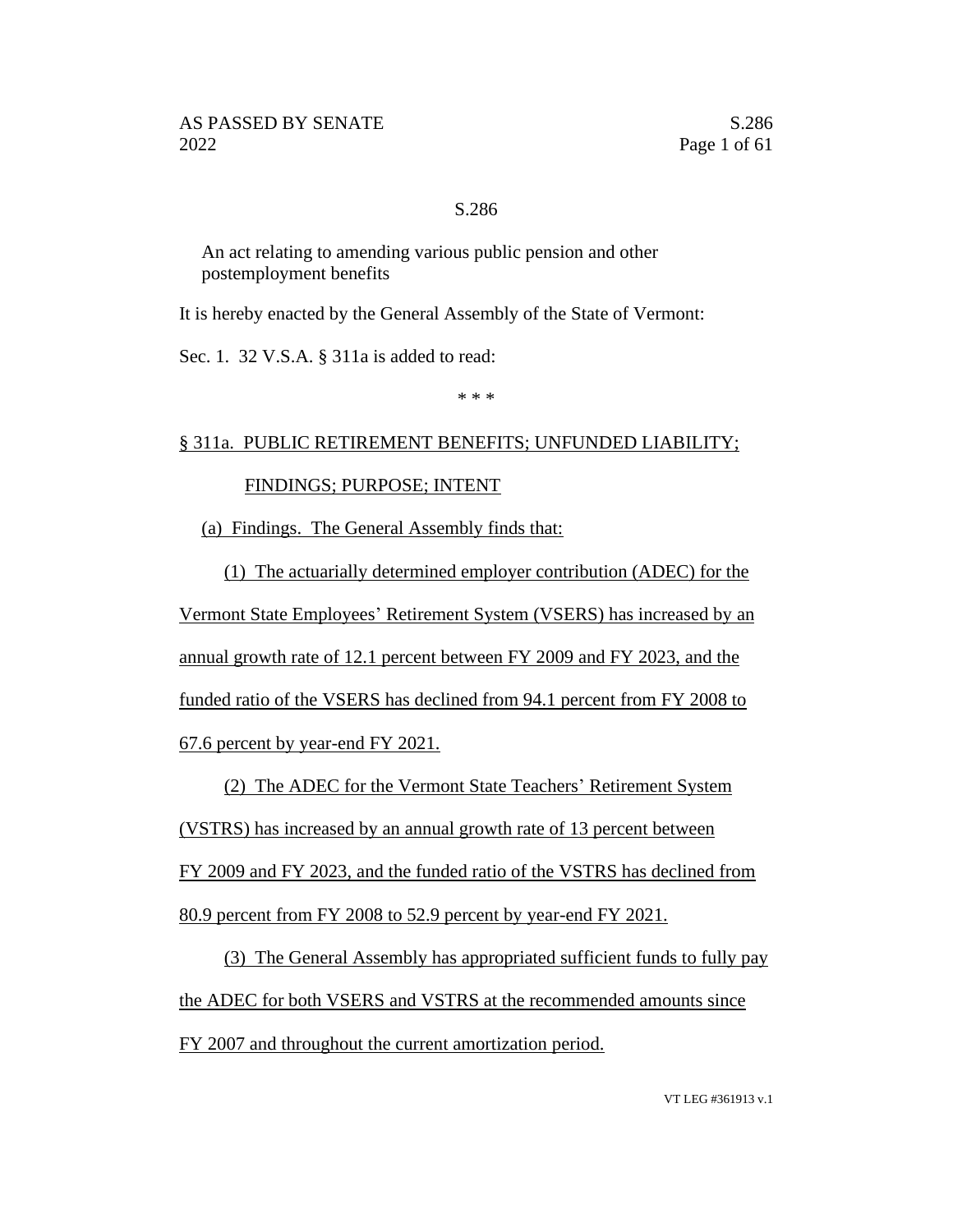(4) Since FY 2009, the accrued liabilities of VSERS and VSTRS have grown faster than the assets of each plan, resulting in a gap between the expected payout of future benefits and the assets VSERS and VSTRS have to pay out those benefits to retired State employees and teachers. This gap is also known as the unfunded liabilities for VSERS and VSTRS.

(5) In FY 2015, the General Assembly created the Retired Teachers' Health and Medical Benefits Fund, and health care premiums are paid for on a pay-as-you go basis from this Fund.

(6) The FY 2022 State budget expense for retiree healthcare benefits, known as other postemployment benefits (OPEB), for State employees was approximately \$37.2 million and \$35.1 million for teachers.

(7) As of the beginning of FY 2022, the State's unfunded liabilities for healthcare benefits for retired State employees and teachers is \$2.75 billion.

(b) Purpose. The purpose of this section is to provide economic stability for retired State employees and teachers by maintaining the financial health of VSERS and VSTRS, while also addressing the unfunded liabilities in the State's pension and OPEB plans and the decline in the funded ratios of those retirement systems.

(c) Intent.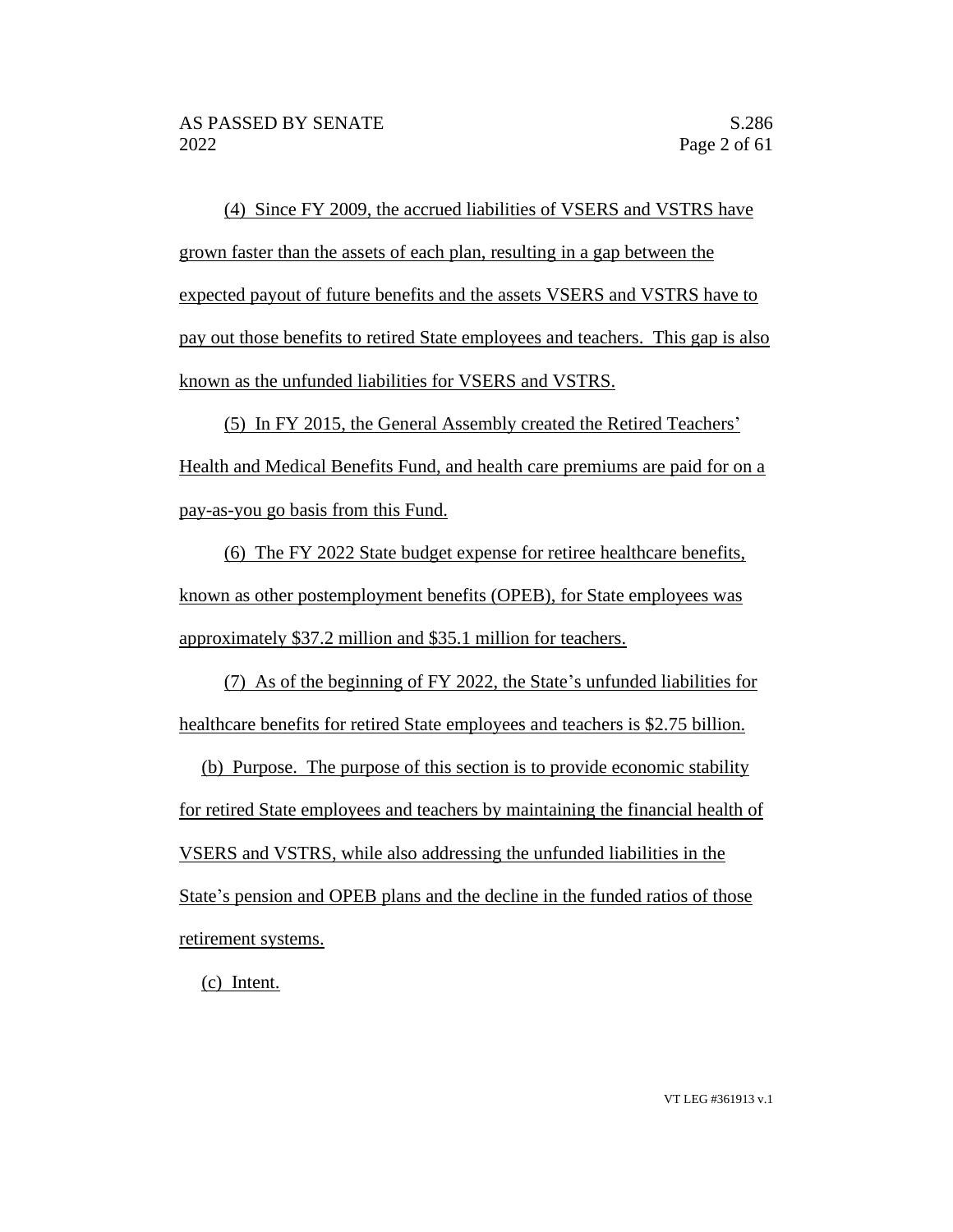(1) It is the intent of the General Assembly to address the unfunded liabilities and decline in funded ratios of VSERS and VSTRS by implementing several measures, including:

(A) continuing the General Assembly's policy since FY 2007 to fully fund the actuarially determined employer contributions rates for the VSERS and VSTRS at the amounts recommended by the respective boards of each retirement system to the General Assembly each year; and

(B) beginning in FY 2024, annually funding an additional payment to the actuarially recommended unfunded liability amortization payments for VSERS and VSTRS that will increase to not more than \$15,000,000.00 each year to each retirement system and remain until the VSERS plan and the VSTRS plan respectively reach a 90 percent funded ratio.

(2) It is also the intent of the General Assembly to prefund other postemployment benefits to create more security and predictability in health care benefits for retired State employees and teachers.

\* \* \* Vermont State Employees' Retirement System \* \* \*

\* \* \* Pension Benefits \* \* \*

Sec. 2. 3 V.S.A. § 455 is amended to read:

§ 455. DEFINITIONS

(a) As used in this subchapter:

\* \* \*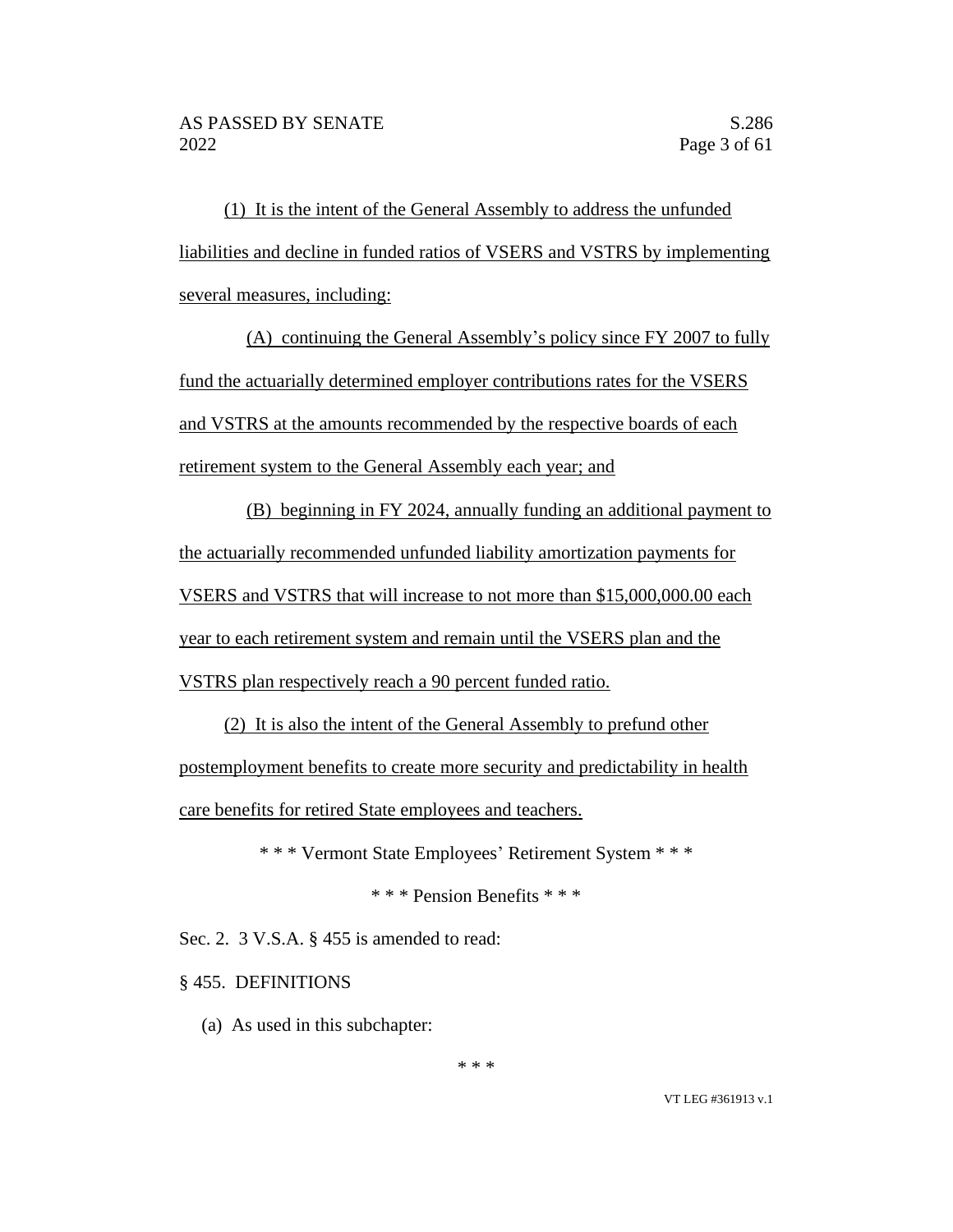(4) "Average final compensation" shall mean:

\* \* \*

(F) For a Group D member:

(i) Who retires on or before June 30, 2022, the member's final

salary.

# (ii) Who retires on or after July 1, 2022, but who, on or before June 30, 2022, has five years or more of service as a Supreme Court Justice, a Superior judge, an Environmental judge, a District judge, or a Probate judge or any combination thereof and has attained 57 years of age or older, or is a Group D member on or before June 30, 2022 and has 15 years or more of creditable service, the member's final salary.

(iii) Who retires on or after July 1, 2022 and who does not meet the requirements set forth in subdivisions (i) and (ii) of this subdivision (F), the average annual earnable compensation of a member during the two consecutive fiscal years beginning on July 1 and ending on June 30 of creditable service affording the highest such average, or during all of the years in the member's creditable service if fewer than two years. If the member separates prior to the end of a fiscal year, average final compensation shall be determined by adding: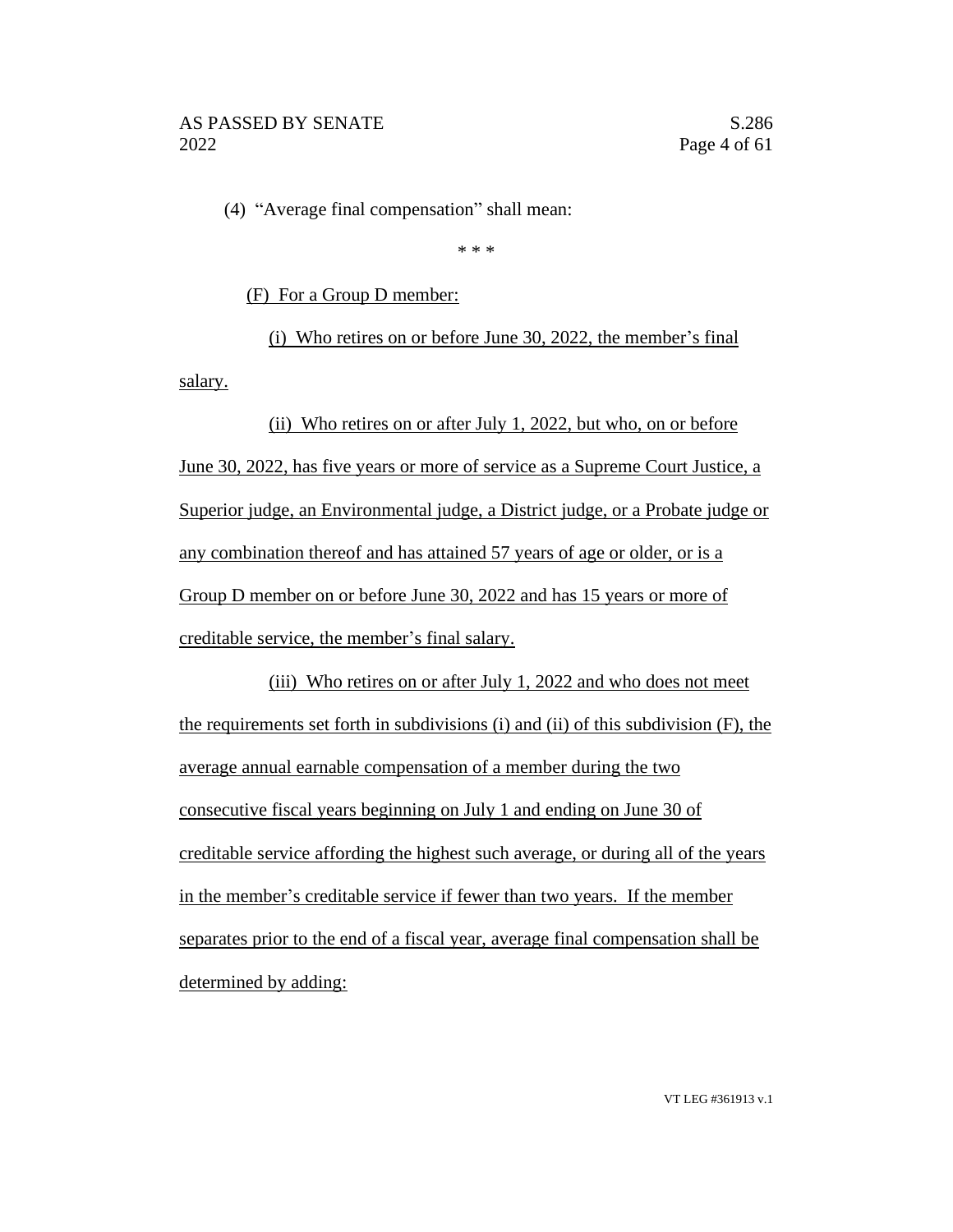(I) The actual earnable compensation earned in the fiscal year of separation through the date of separation and the service credit to correspond with the last pay date.

(II) The earnable compensation and service credit earned in the preceding fiscal year.

(III) The remaining service credit that is needed to complete the two full years, which shall be factored from the fiscal year preceding the fiscal year described in subdivision (II) of this subdivision (F)(iii). The earnable compensation associated with this remaining service credit shall be calculated by multiplying the annual earnable compensation reported by the remaining service credit that is needed.

\* \* \*

(13) "Normal retirement date" shall mean:

(A) with respect to a Group A member, the first day of the calendar month next following (i) attainment of age 65, and following completion of five years of creditable service for those members hired on or after July 1, 2004, or (ii) attainment of age 62 and completion of 20 years of creditable service, whichever is earlier;

(B) with respect to a Group C member, the first day of the calendar month next following attainment of age 55 years of age, and following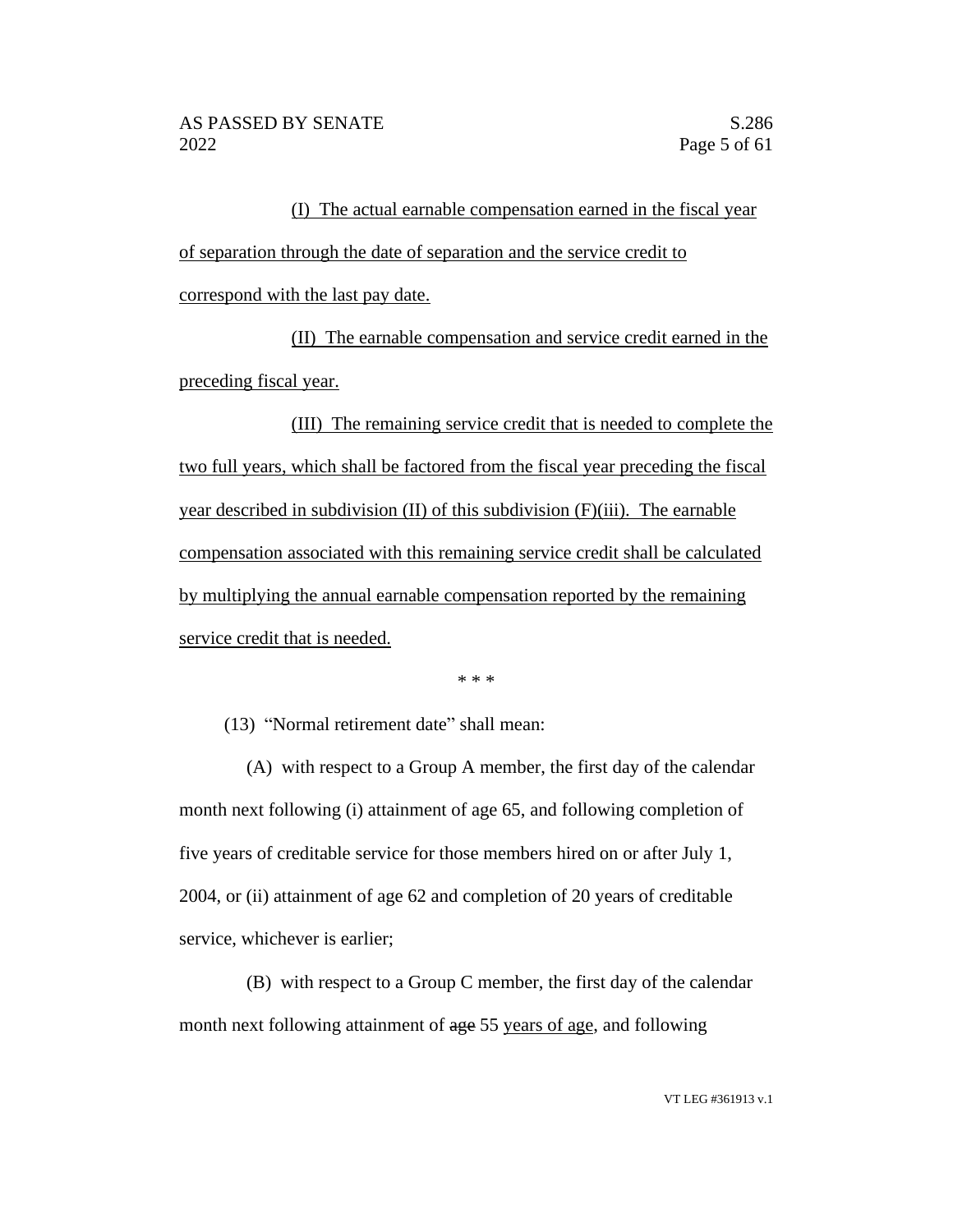completion of five years of creditable service for those members hired on or after July 1, 2004, or completion of 30 years of service, whichever is earlier;

(C) with respect to a Group D member,:

(i) for those members first appointed or elected on or before

June 30, 2022, the first day of the calendar month next following attainment of age 62 years of age and completion of five years of creditable service; or

(ii) for those members first appointed or elected on or after July 1, 2022, the first day of the calendar month next following attainment of 65 years of age and completion of five years of creditable service; and

(D) with respect to a Group F member, the first day of the calendar month next following attainment of age 62, and following completion of five years of creditable service for those members hired on or after July 1, 2004, or completion of 30 years of creditable service, whichever is earlier; and with respect to a Group F member first included in the membership of the system on or after July 1, 2008, the first day of the calendar month next following attainment of age 65 and following completion of five years of creditable service, or attainment of 87 points reflecting a combination of the age of the member and number of years of service, whichever is earlier.

\* \* \*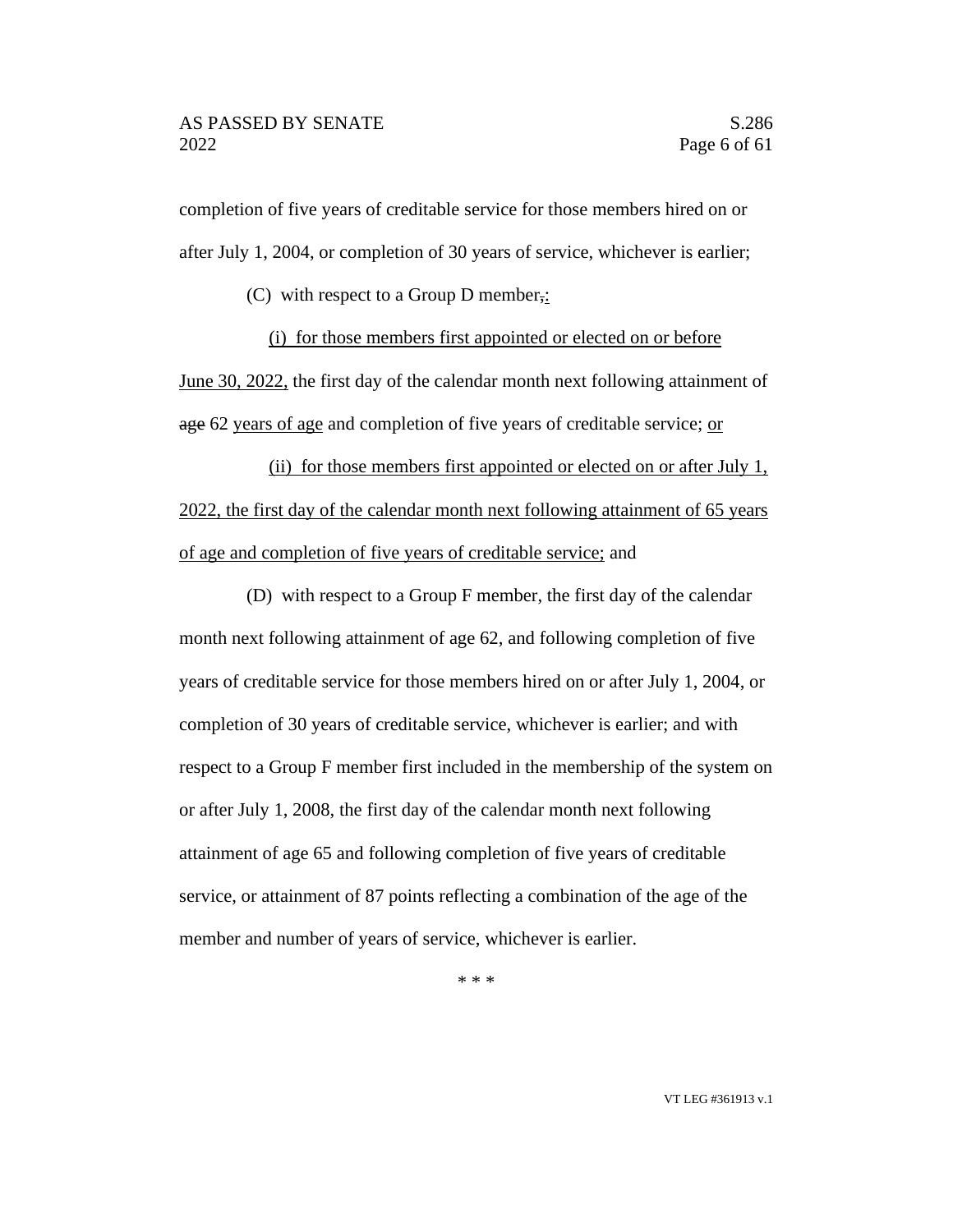Sec. 3. 3 V.S.A. § 459 is amended to read:

#### § 459. NORMAL AND EARLY RETIREMENT

(a) Normal retirement.

\* \* \*

(2) Group C members. Any  $\frac{1}{2}$  Group C member who is an officer or employee of the Department of Public Safety assigned to police and law enforcement duties, including the Commissioner of Public Safety appointed before July 1, 2000, and who has reached his or her normal retirement date may retire on a normal retirement allowance, on the first day of any month after he or she may have separated from service, by filing an application in the manner outlined in subdivision (3) of this subsection. Any group Group C member in service shall be retired on a normal retirement allowance on the first day of the calendar month next following attainment of age 55 57 years of age. Notwithstanding, it is provided that any such member who is an official appointed for a term of years may remain in service until the end of his or her the member's term of office or any extension thereto, resulting from reappointment.

\* \* \*

(b) Normal retirement allowance.

VT LEG #361913 v.1 (1) Upon normal retirement, a  $\frac{1}{2}$   $\frac{1}{2}$   $\frac{1}{2}$   $\frac{1}{2}$   $\frac{1}{2}$   $\frac{1}{2}$   $\frac{1}{2}$   $\frac{1}{2}$   $\frac{1}{2}$   $\frac{1}{2}$   $\frac{1}{2}$   $\frac{1}{2}$   $\frac{1}{2}$   $\frac{1}{2}$   $\frac{1}{2}$   $\frac{1}{2}$   $\frac{1}{2}$   $\frac{1}{2}$   $\frac{1}{2}$  normal retirement allowance which shall be equal to 50 percent of his or her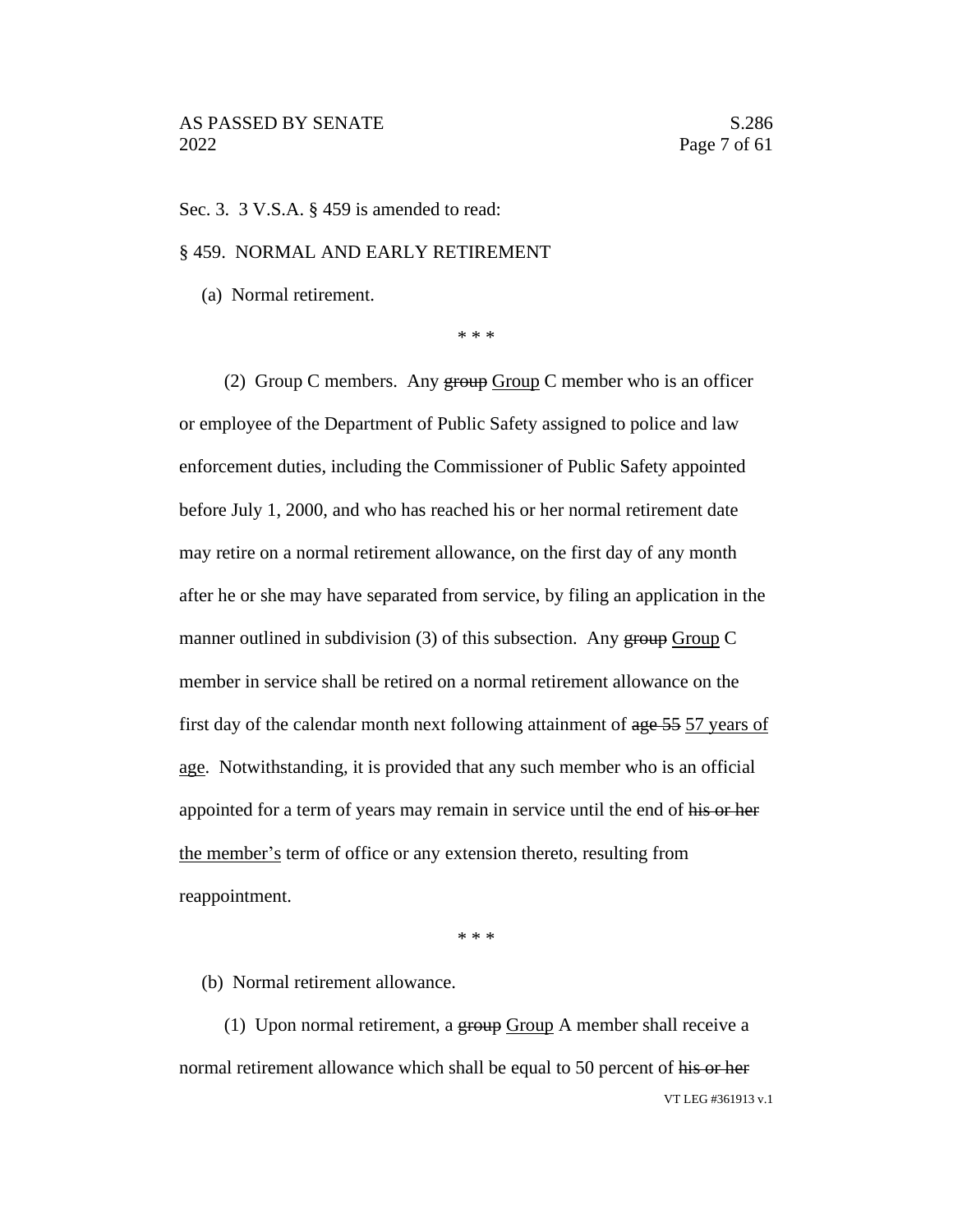the member's average final compensation; provided, however, that if the member has not completed 30 years of creditable service at retirement, or, if earlier, the date of attainment of such age as may be applicable under the provisions of subdivision (a)(4) of this section, his or her allowance shall be multiplied by the ratio that the number of his or her years of creditable service at retirement, or such earlier date, bears to 30.

 $(2)(A)$  Upon normal retirement, a group Group C member shall receive a normal retirement allowance which shall be equal to 50 percent of his or her the member's average final compensation; provided, however, that if the member has not completed 20 years of creditable service at retirement, or, if earlier, the date of attainment of such age as may be applicable under the provisions of subdivision (a)(4) of this section, the member's allowance shall be multiplied by the ratio that the number of his or her the member's years of creditable service at retirement, or such earlier date, bears to 20.

(B) For a Group C member, for each year of service that is completed on or after July 1, 2022 after attaining the later of 50 years of age or completing 20 years of service, a member's maximum normal retirement allowance shall increase by an amount equal to one and one-half percent of the member's average final compensation.

(3)(A) Group D members who are Justices of the Supreme Court, Superior judges, Environmental judges, and District judges; additional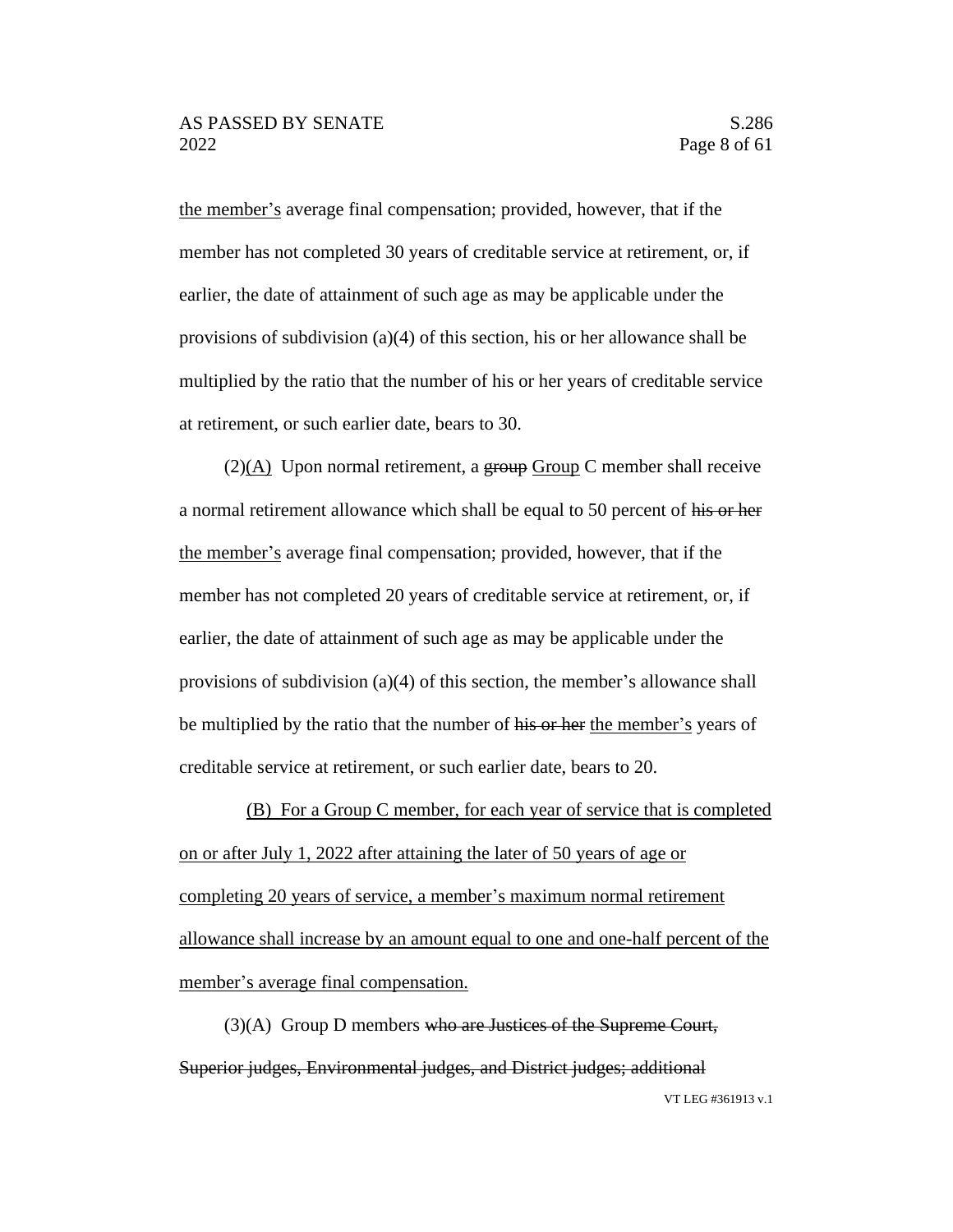retirement allowance. Justices of the Supreme Court, Superior judges, Environmental judges, and District judges, upon normal retirement under this section, shall receive a normal retirement allowance equal to one and twothirds percent of the member's average final compensation times the years of Group D membership service up to 12 years. Group D members shall receive an additional retirement allowance according to years of service as a Supreme Court Justice, a Superior judge, an Environmental judge, or a District judge, or a Probate judge or any combination thereof as follows:

(i) After 12 years of service, an additional retirement allowance of an amount which that, together with the normal service retirement allowance for the first 12 years, will make the total equal to two-fifths of their salary at retirement average final compensation.

(ii) For each year of service in excess of 12 years, an amount equal to  $\frac{3 + 73}{2}$  three and one-third percent of their salary at retirement average final compensation shall be added to the retirement allowance as computed in subsection (a) subdivision (b)(3)(A)(i) of this section subdivision (b)(3)(A). However, at no time shall the total retirement allowance exceed their salary at retirement. Such In addition to the normal retirement allowance, such additional retirement allowance shall be treated as the normal retirement allowance for all purposes of the retirement act.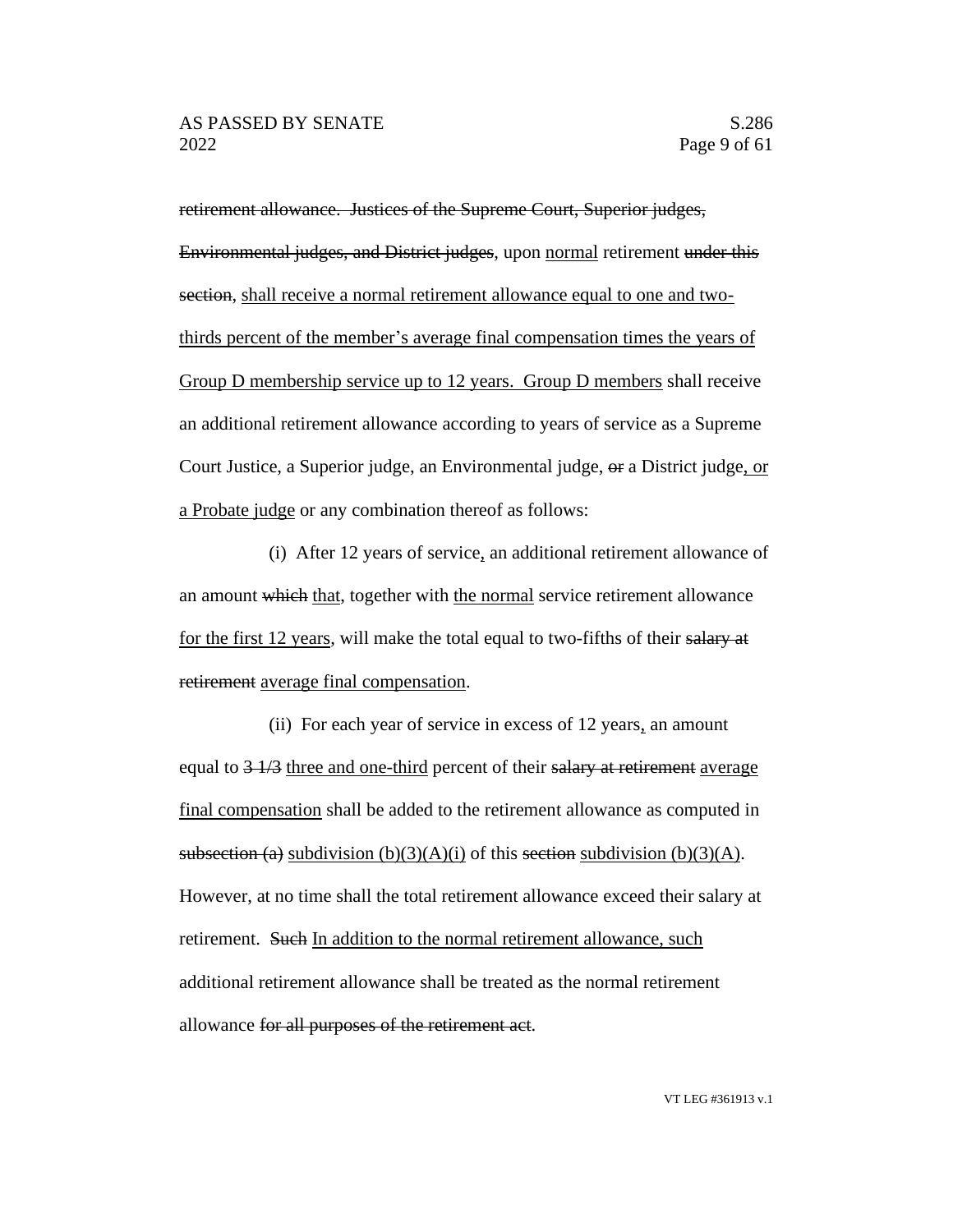(B) In order to qualify for the benefits provided by this title each Justice or judge shall have the maximum employee contribution in accordance with the requirements of the State Employees' Retirement System. These provisions shall apply to surviving Justices and judges retired before its enactment, but only from the effective date of its enactment, and not retroactively. The total retirement allowance for Group D members shall be as follows:

(i) For a Group D member who retires on or before June 30, 2022, the total retirement allowance shall not exceed the member's salary at retirement.

(ii) For a Group D member who, on or before June 30, 2022, has five years or more of service as a Supreme Court Justice, a Superior judge, an Environmental judge, a District judge, or a Probate judge, or any combination thereof, and has attained 57 years of age or older, or is a Group D member on or before June 30, 2022 and has 15 years or more of creditable service, the total retirement allowance shall not exceed the member's salary at retirement.

(iii) For a Group D member who retires on or after July 1, 2022, and who does not meet the requirements set forth in subdivision (i) or (ii) of this subdivision (B), the member's total retirement allowance shall not exceed 80 percent of the member's average final compensation.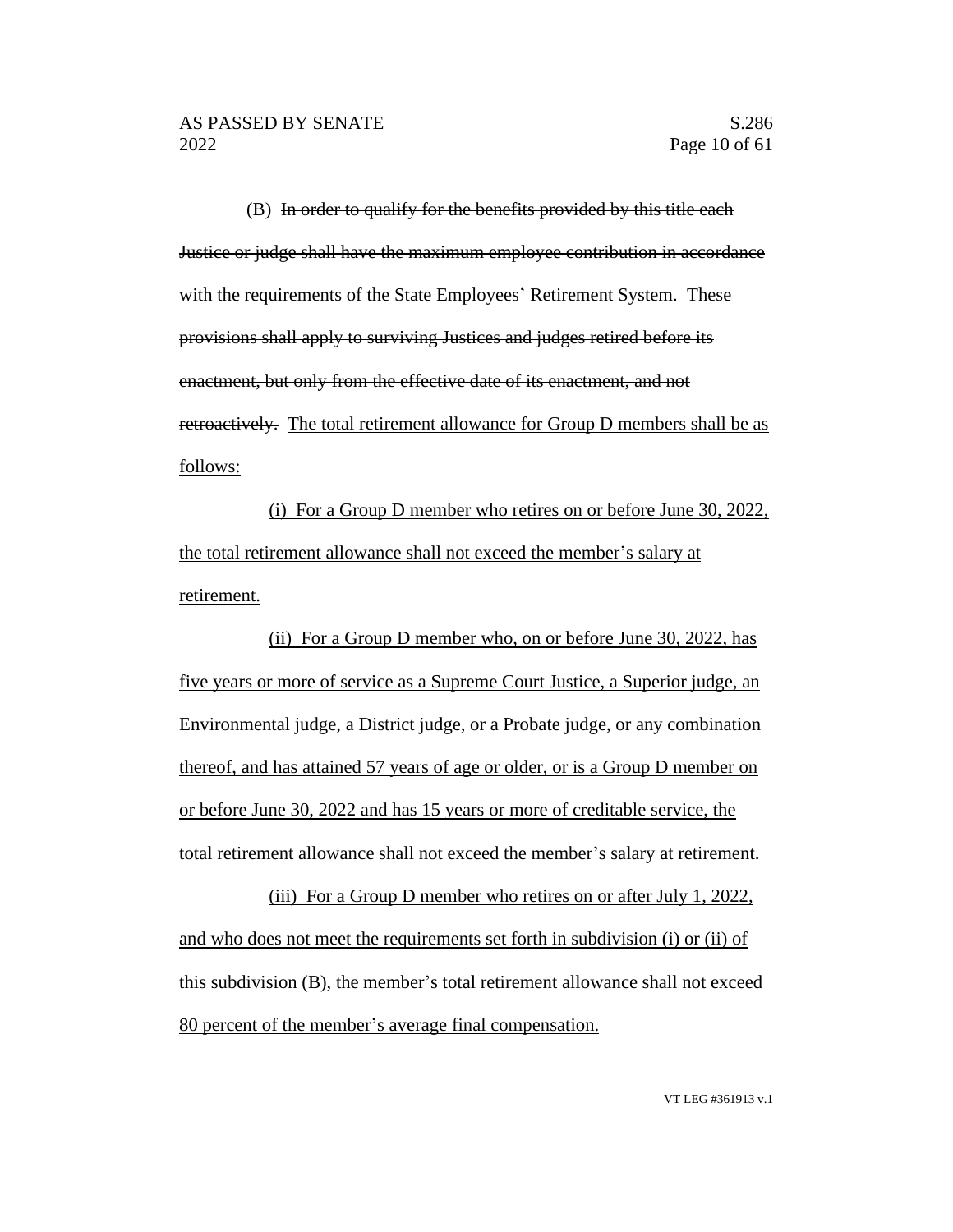(C) For the purposes of this section, years of service as a municipal judge are to be counted as years of service in determining the additional retirement allowance, insofar as they represent years of membership service. [Repealed.]

(4) Group D members who are Probate judges; additional retirement allowance. Probate judges, having retired under this section, shall be entitled to an additional retirement allowance according to their years in service as follows:

(A) Upon completion of 12 years of service an amount which with service retirement allowance will equal two-fifths of the salary at retirement.

(B) For each additional year of service, an amount equal to 3 1/3 percent of the salary at retirement shall be added to the retirement allowance as computed in subsection (a) of this section. Such additional retirement allowance shall be treated as the normal retirement allowance for all purposes of the retirement act. [Repealed.]

\* \* \*

Sec. 4. 3 V.S.A. § 459a is amended to read:

§ 459a RESTORATION OF SERVICE

\* \* \*

VT LEG #361913 v.1  $(b)(1)$  Upon the subsequent retirement of an employee who once again became a member under subsection (a) of this section, the employee shall once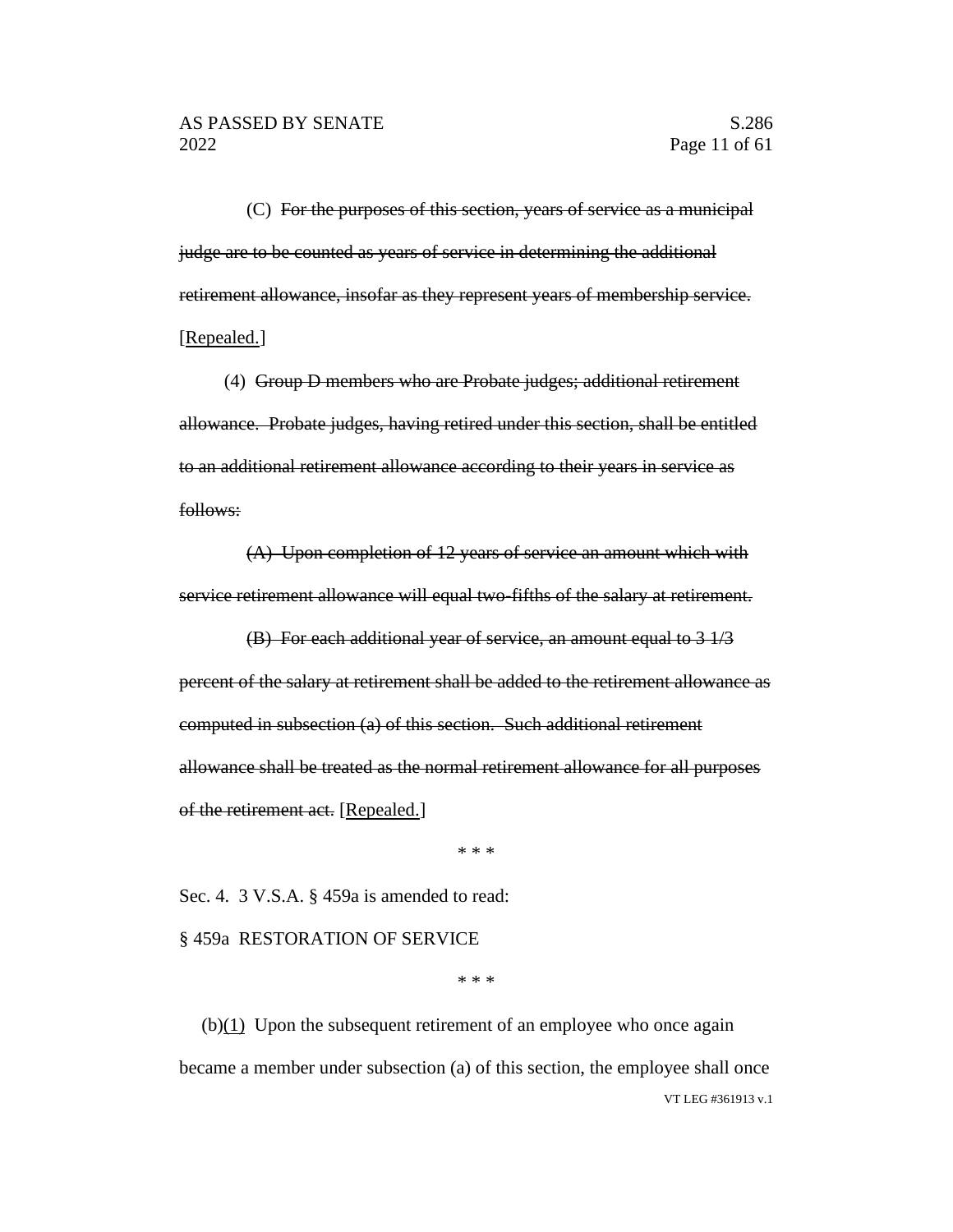again become a beneficiary whose former retirement allowance shall be restored under the same plan provisions applicable at the time of the initial retirement, but the beneficiary shall not be entitled to cost of living adjustments for the period during which he or she was restored to service. In addition to the former retirement allowance, a beneficiary shall be entitled to a retirement allowance separately computed for the period beginning with his or her last restoration to service for which the member has made a contribution. If the beneficiary is not vested in the system since he or she was last restored to service, the member's contributions plus accumulated interest shall be returned to him or her.

(2) Notwithstanding subdivision (1) of this subsection, for a Group C member who has attained the later of 50 years of age and has completed 20 years or more of service, in no event shall the member's separately computed retirement allowance increase by an amount equal to more than one and one-half percent of the member's average final compensation per year of restored service actually performed.

Sec. 5. 3 V.S.A. § 470 is amended to read:

#### § 470. POSTRETIREMENT ADJUSTMENTS TO RETIREMENT

#### ALLOWANCES

VT LEG #361913 v.1 (a) For Group  $A$ , Group C, and Group D members, as of June 30th in each year, commencing June 30, 1972, a determination shall be made of any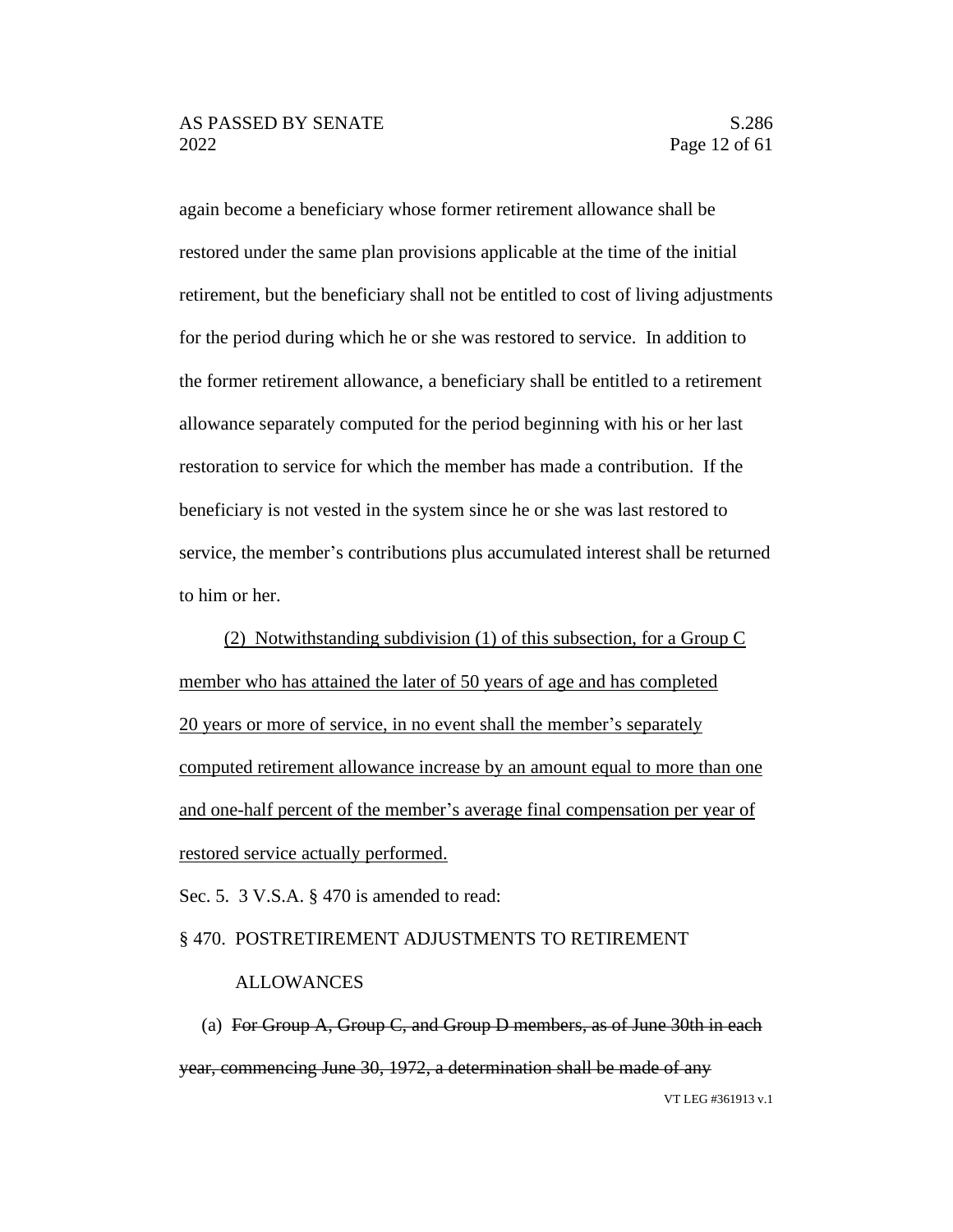increase or decrease, to the nearest one-tenth of a percent, in the ratio of the average of the Consumer Price Index for the month ending on that date to the average of said index for the month ending on June 30, 1971, or the month ending on June 30th of the most recent year subsequent thereto. In the event of an increase, and provided that the net increase following the application of any offset as provided in this subsection equals or exceeds one percent, the retirement allowance of each beneficiary in receipt of an allowance for at least one year on the next following December 31st shall be increased by an equal percentage. Such increase shall commence on the January 1st immediately following such December 31st. Such percentage increase shall also be made in the retirement allowance payable to a beneficiary in receipt of an allowance under an optional election, provided the member on whose account the allowance is payable and such other person shall have received a total of at least 12 monthly payments by such December 31st. In the event of a decrease of the Consumer Price Index as of June 30th for the preceding year, the retirement allowance of a beneficiary shall not be subject to any adjustment on the next following January 1st; provided, however, that:

(1) such decrease shall be applied as an offset against the first subsequent year's increase of the Consumer Price Index when such increase equals or exceeds one percent, up to the full amount of such increase; and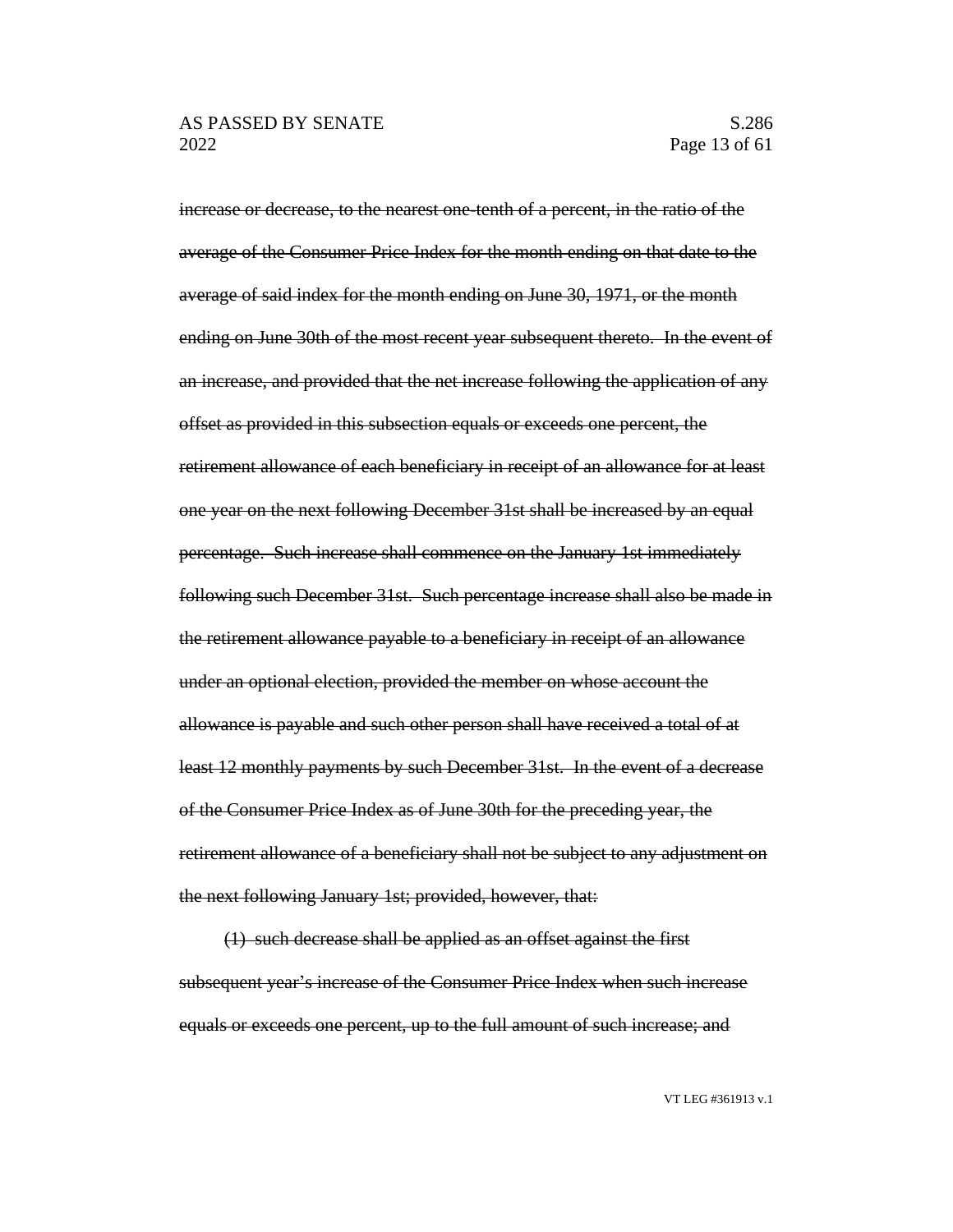(2) to the extent that such decrease is greater than such subsequent year's increase, such decrease shall be offset in the same manner against two or more years of such increases, for up to but not exceeding five subsequent years of such increases, until fully offset. Postretirement adjustments to retirement allowance. On January 1 of each year, the retirement allowance of each beneficiary of the System who is in receipt of a retirement allowance and who meets the eligibility criteria set forth in this section shall be adjusted by the amount described in subsection (d) of this section. In no event shall a beneficiary receive a negative adjustment to the beneficiary's retirement allowance.

VT LEG #361913 v.1 (b) For Group F members, as of June 30th in each year, commencing January 1, 1991, a determination shall be made of any increase or decrease, to the nearest one-tenth of a percent of the Consumer Price Index for the preceding fiscal year. In the event of an increase, and provided that there exists a net increase following the application of any offset as provided in this subsection, the retirement allowance of each beneficiary in receipt of an allowance for at least one year on the next following December 31st shall be increased by an amount equal to one-half of the net percentage increase. Commencing January 1, 2014, the retirement allowance of each beneficiary who was an active contributing member of the Group F plan on or after June 30, 2008, and who retires on or after July 1, 2008, shall be increased by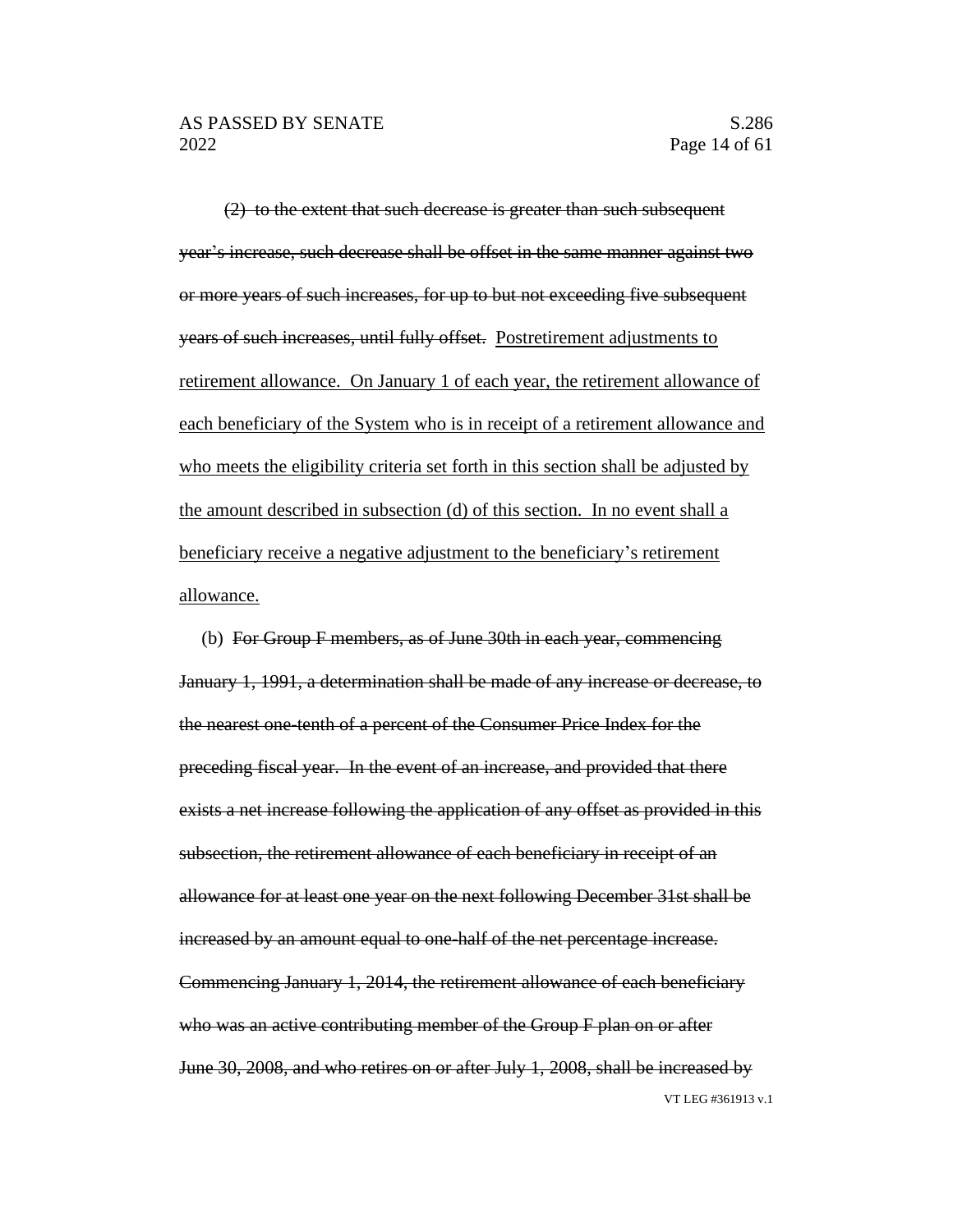an amount equal to the net percentage increase. The increase shall commence on the January 1st immediately following such December 31st. The increase shall apply to Group F members receiving an early retirement allowance only in the year following attainment of normal retirement age, provided the member has received benefits for at least 12 months as of December 31st of the year preceding any January adjustment. In the event of a decrease of the Consumer Price Index as of June 30th for the preceding year, the retirement allowance of a beneficiary shall not be subject to any adjustment on the next following January 1st; provided, however, that:

(1) such decrease shall be applied as an offset against the first subsequent year's increase of the Consumer Price Index, up to the full amount of such increase; and

(2) to the extent that such decrease is greater than such subsequent year's increase, such decrease shall be offset in the same manner against two or more years of such increases, for up to but not exceeding five subsequent years of such increases, until fully offset. Calculation of Net Percentage Increase.

VT LEG #361913 v.1 (1) Consumer Price Index; maximum and minimum amounts. Prior to October 1 of each year, a determination shall be made of any increase or decrease, to the nearest one-tenth of a percent, in the Consumer Price Index for the month ending on June 30 of that year to the average of said index for the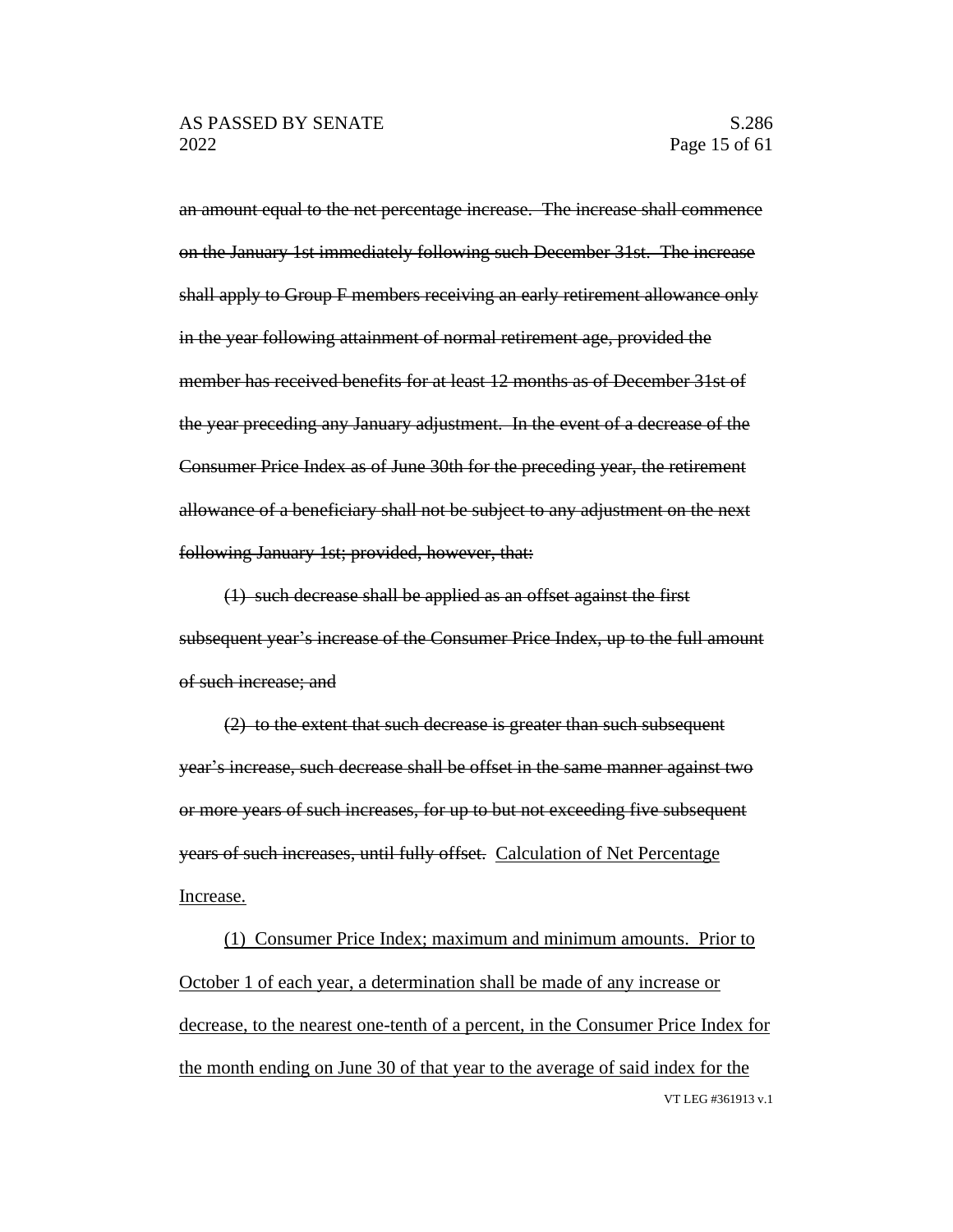month ending on June 30 of the previous year. Any increase or decrease in the Consumer Price Index shall be subject to adjustment so as to remain within the following maximum and minimum amounts:

(A) For Group A members, the maximum amount of any increase or decrease used to determine the net percentage increase shall be five percent.

(B) For Group C members who are first eligible for normal retirement or unreduced early retirement on or before June 30, 2022, or who are vested deferred members as of June 30, 2022, the maximum amount of any increase or decrease used to determine the net percentage increase shall be five percent.

(C) For Group C members who are first eligible for normal retirement or unreduced early retirement on or after July 1, 2022, the maximum amount of any increase or decrease used to determine the net percentage increase shall be four percent.

(D) For Group D members, the maximum amount of any increase or decrease used to determine the net percentage increase shall be five percent.

(E) For Group F members who are first eligible for normal retirement or unreduced early retirement on or before June 30, 2022, or who are vested deferred members as of June 30, 2022, the maximum amount of any increase or decrease used to determine the net percentage increase shall be five percent,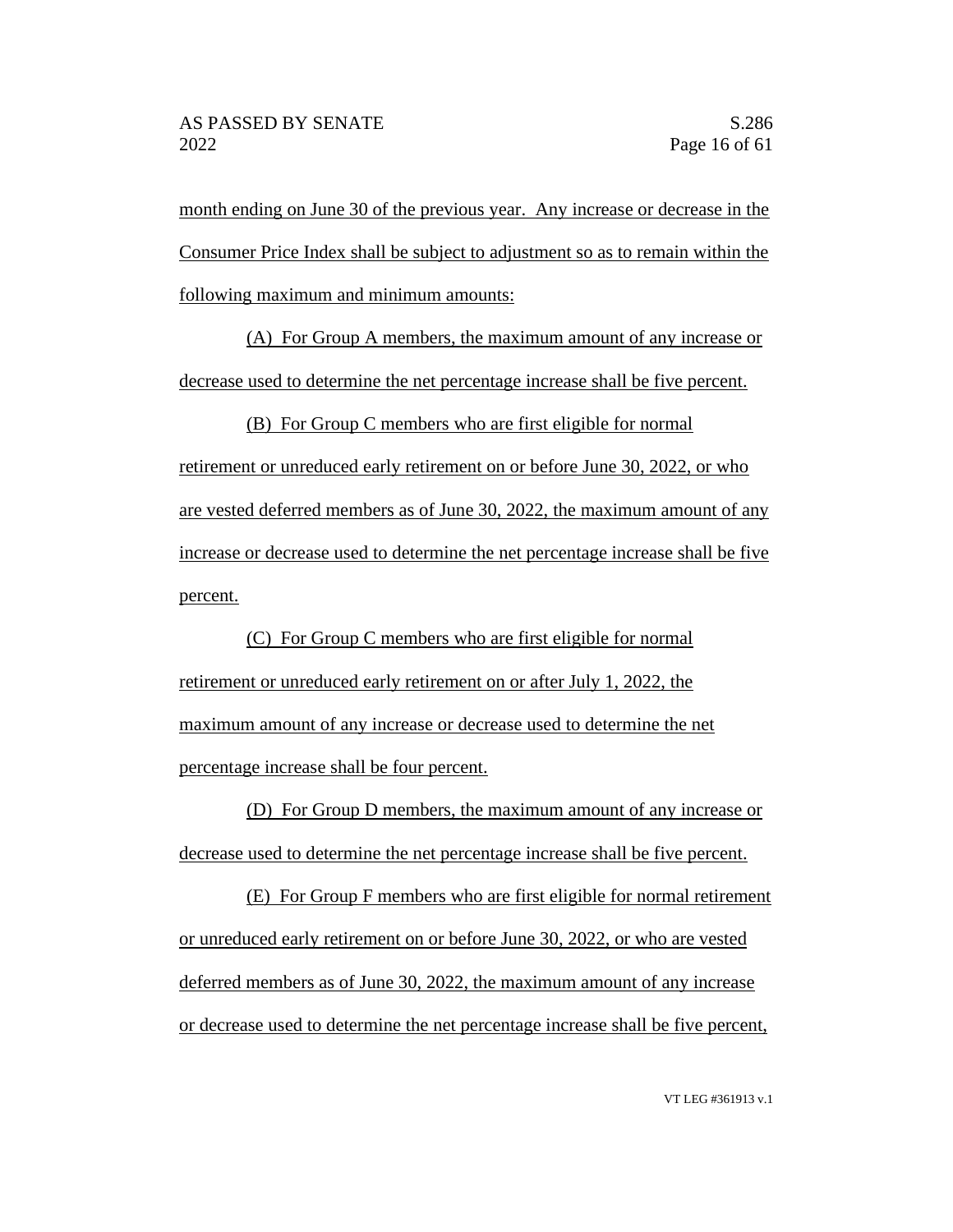and any increase or decrease of less than one percent shall be assigned a value of one percent.

(F) For Group F members who are first eligible for normal retirement or unreduced early retirement on or after July 1, 2022, the maximum amount of any increase or decrease used to determine the net percentage increase shall be four percent.

(2) Consumer Price Index; decreases. In the event of a decrease in the Consumer Price Index, there shall be no adjustment to retirement allowances for the subsequent year beginning January 1; provided, however, that:

(A) such decrease shall be applied as an offset against the first subsequent year's increase of the Consumer Price Index, up to the full amount of such increase; and

(B) to the extent that such decrease is greater than such subsequent year's increase, such decrease shall be offset in the same manner against two or more years of such increases, for up to but not exceeding five subsequent years of such increases, until fully offset.

(3) Consumer Price Index; increases. In the event of an increase in the Consumer Price Index, and provided there remains an increase following the application of any offset as in subdivision (2) of this subsection, that amount shall be identified as the net percentage increase and used to determine the members' postretirement adjustment as described herein.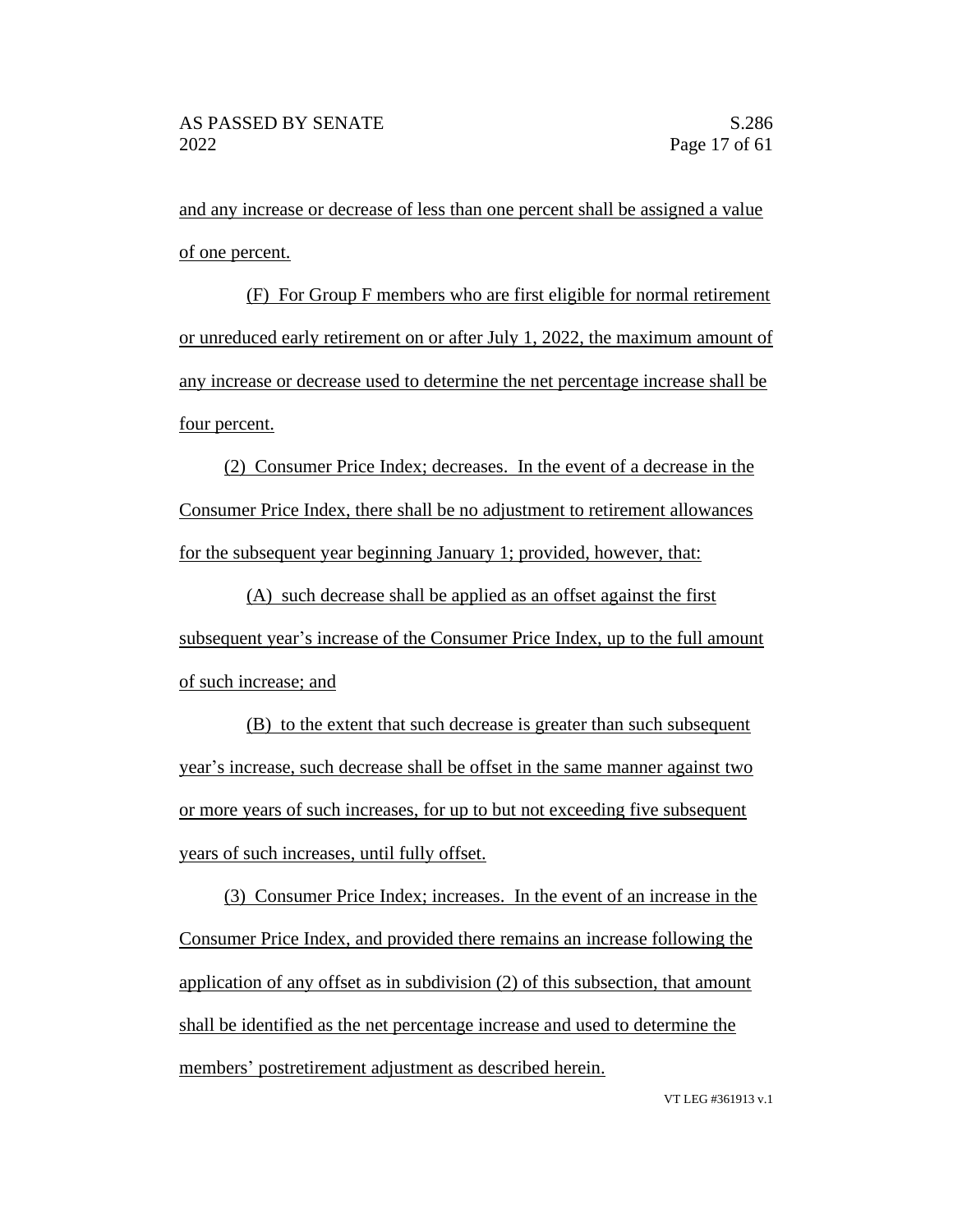VT LEG #361913 v.1

(c) For purposes of subsection  $(a)$  of this section, the maximum amount of any increase or decrease utilized to determine the net percentage increase shall be five percent. For purposes of subsection (b) of this section, the maximum amount of any increase or decrease utilized to determine the net percentage increase shall be five percent, and any increase or decrease of less than one percent shall be assigned a value of one percent. Eligibility for postretirement adjustment. In order for a beneficiary to receive a postretirement adjustment to the beneficiary's retirement allowance, the beneficiary must meet the following eligibility requirements:

(1) For all members who are retired or vested deferred on or before June 30, 2022; for Group A, C, and F members who are first eligible for normal retirement or unreduced early retirement on or before June 30, 2022; and for Group D members first appointed or elected on or before June 30, 2022, the member must be in receipt of a retirement allowance for at least 12 months prior to the January 1 effective date of any postretirement adjustment.

(2) For all Group A, C, and F members who are first eligible for normal retirement or unreduced early retirement on or after July 1, 2022, and for Group D members first appointed or elected on or after July 1, 2022, the member must be in receipt of a retirement allowance for at least 24 months prior to the January 1 effective date of any postretirement adjustment.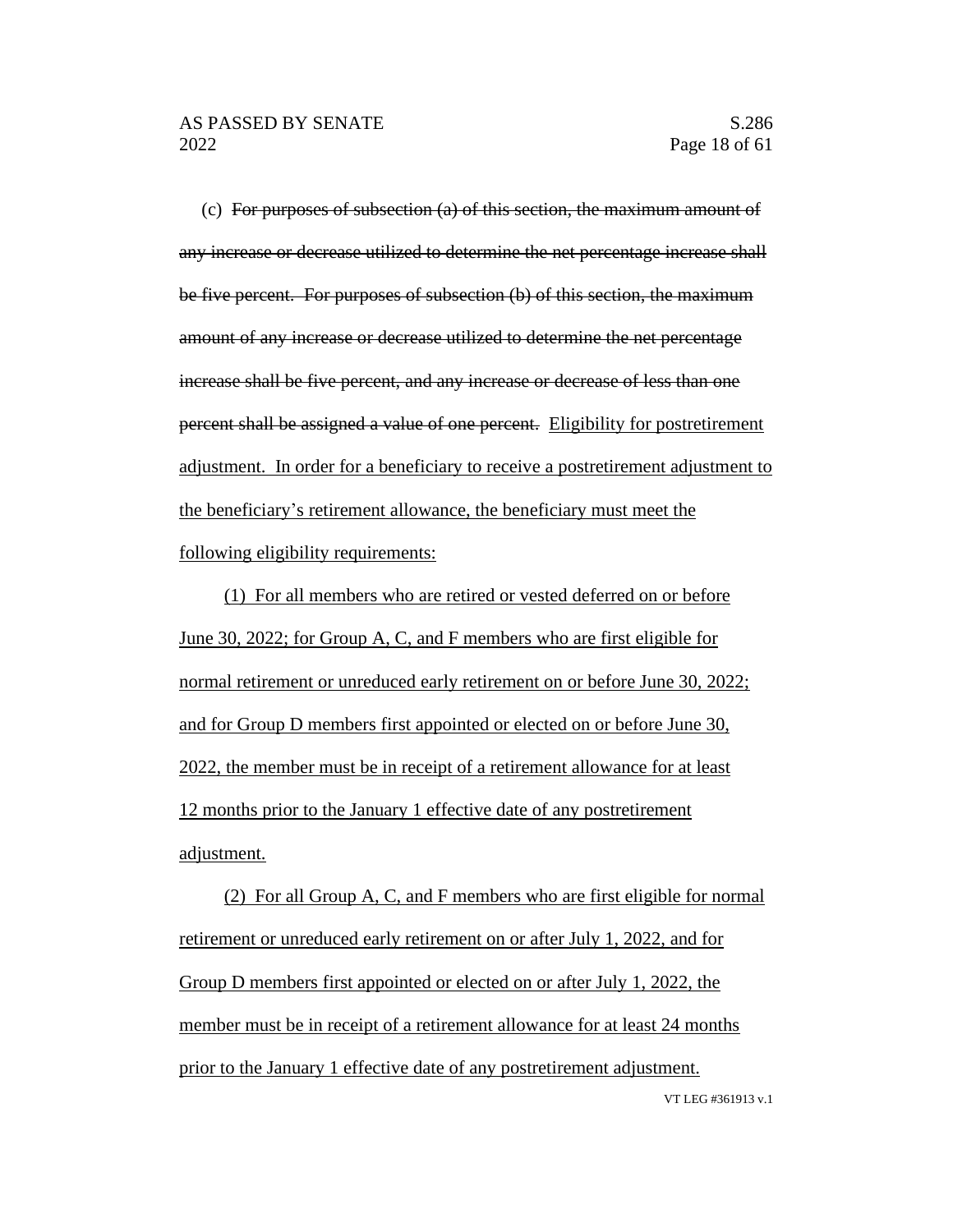(3) Special rule for Group F early retirement. A Group F member in receipt of an early retirement allowance shall not receive a postretirement adjustment to the member's retirement allowance until such time as the member has reached normal retirement age, provided the member has also met the other eligibility criteria set forth in this subsection.

(d) For purposed of this section, Consumer Price Index shall mean the Northeast Region Consumer Price Index for all urban consumers, designated as "CPI-U," in the northeast region, as published by the U.S. Department of Labor, Bureau of Labor Statistics. Amount of postretirement adjustment. The postretirement adjustment for each member who meets the eligibility criteria set forth in subsection (c) of this section shall be as follows:

(1) The full amount of the net percentage increase calculated in subsection (b) of this section for the following:

(A) Group A and C members;

(B) Group D members first appointed or elected on or before

June 30, 2022; and

(C) Commencing January 1, 2014, any active contributing member of the Group F plan on or after June 30, 2008, and who retires as a Group F member on or after July 1, 2008.

VT LEG #361913 v.1 (2) One-half of the net percentage increase calculated in subsection (b) of this section for Group F members who retired on or before June 30, 2008.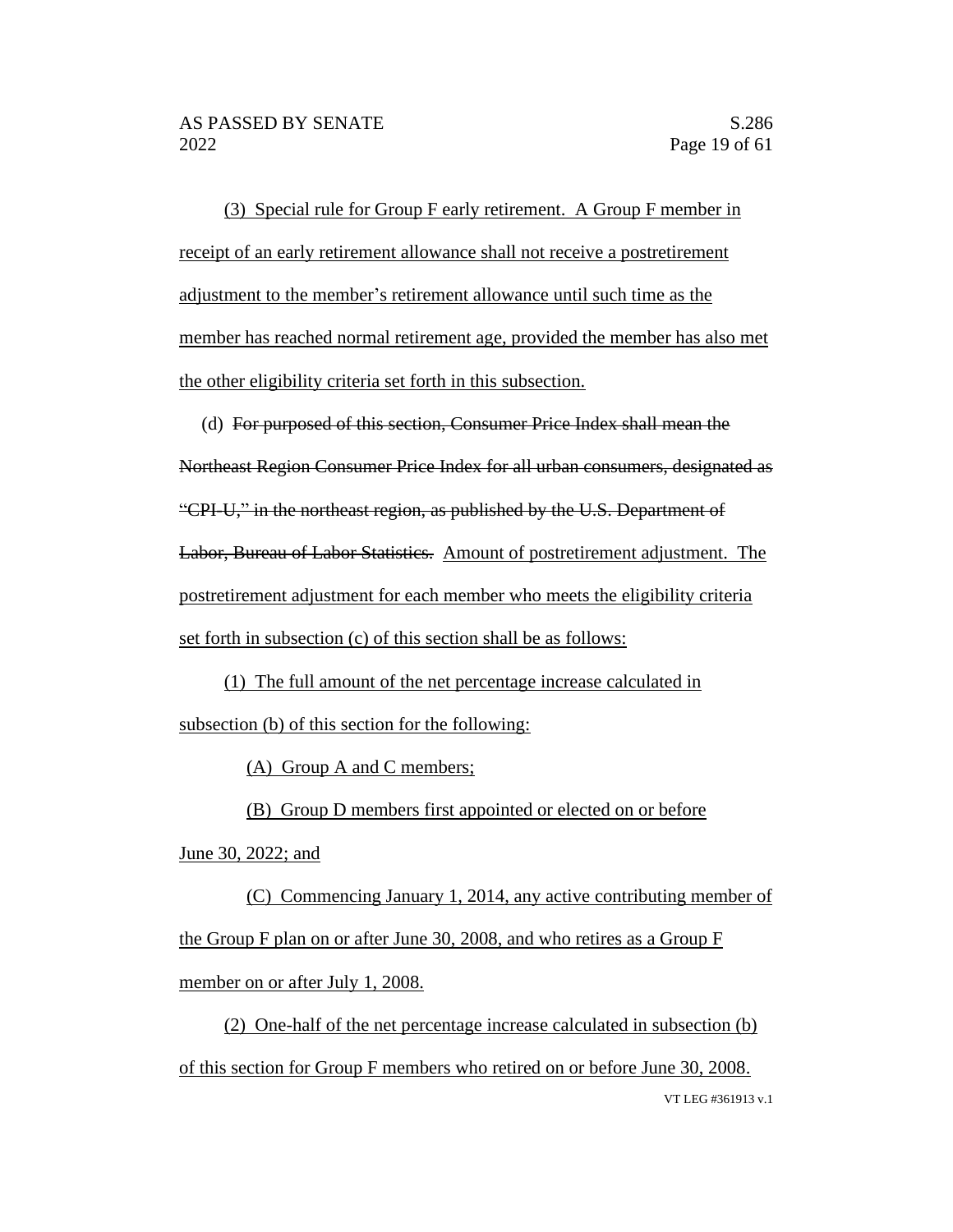(3) For Group D members first appointed or elected on or after July 1, 2022, the full amount of the net percentage increase calculated in subsection (b) of this section for amounts equal to or less than \$75,000.00 of annual retirement allowance and one-half the net percentage increase calculated in subsection (b) of this section for amounts \$75,000.01 or greater of annual retirement allowance.

(e) Definition. For purposes of this section:

(1) "Consumer Price Index" means the Northeast Region Consumer Price Index for all urban consumers, designated as "CPI-U," in the northeast region, as published by the U.S. Department of Labor, Bureau of Labor Statistics.

(2) "Vested deferred" means a member who receives a vested deferred allowance payable pursuant to subsection 465(a) of this title.

(f) Deferred vested allowance. No increase shall be made pursuant to this section in a deferred vested allowance payable pursuant to subsection 465(a) of this title prior to its commencement.

Sec. 6. 3 V.S.A. § 473 is amended to read:

§ 473. FUNDS

(a) Assets. All of the assets of the Retirement System shall be credited to the Vermont State Retirement Fund.

(b) Member contributions.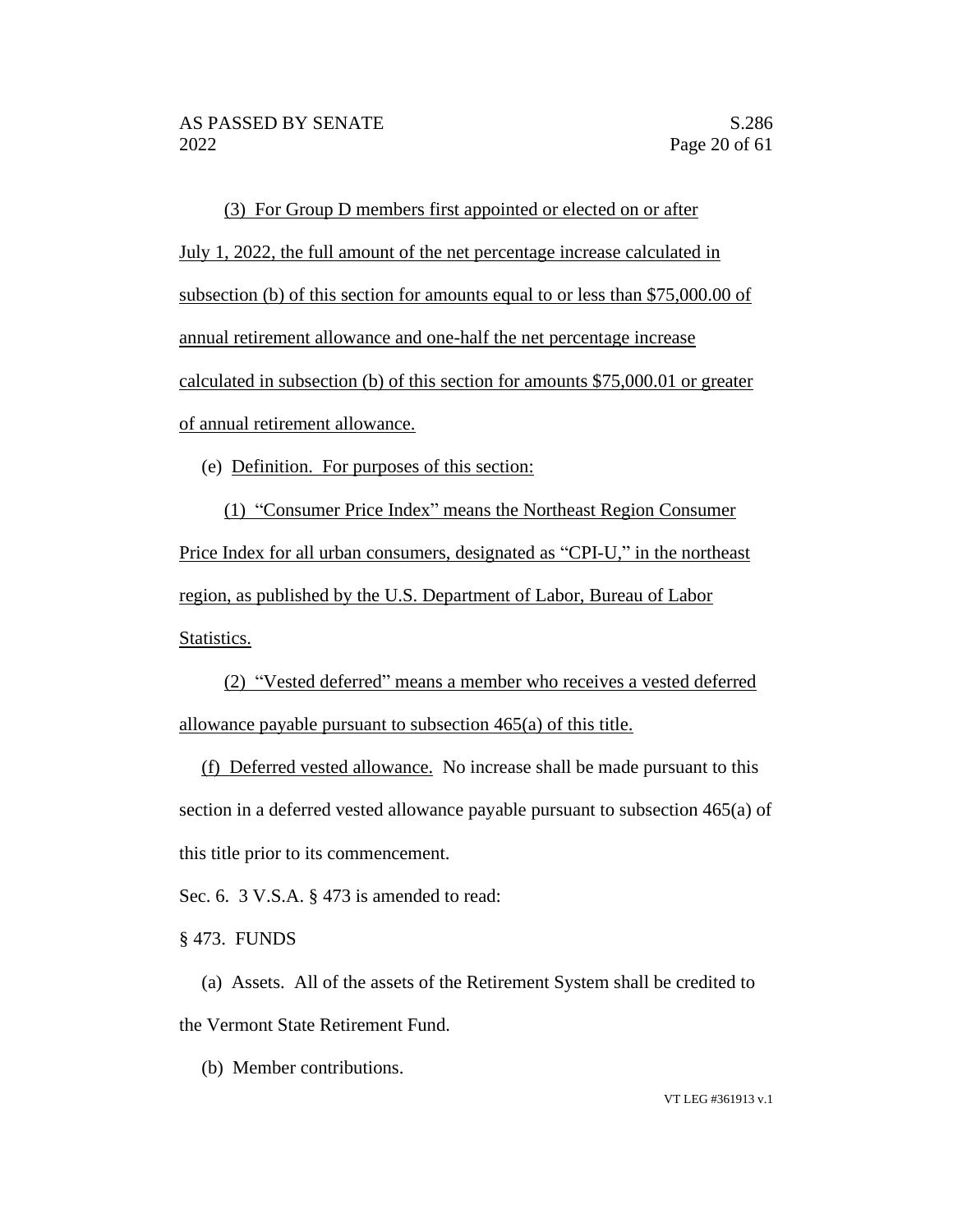(1)(A) Allocations. Contributions deducted from the compensation of members together with any member contributions transferred thereto from the predecessor systems shall be accumulated in the Fund and separately recorded for each member. The amounts so transferred on account of Group A members shall be allocated between regular and additional contributions. The amounts so allocated as regular contributions shall be determined as if the rate of contribution of four percent has been continuously in effect in the predecessor system from which such amounts were transferred and the balance of any amount so transferred on account of any Group A member shall be deemed additional contributions. In the case of Group C members who were members as of the date of establishment and Group D members, all contributions transferred from predecessor systems shall be deemed regular contributions. Those members who, prior to the date of establishment of this system, had been contributing at a rate less than four percent shall have any benefit otherwise payable on their behalf actuarially reduced to reflect such prior contribution rate of less than four percent. Upon a member's retirement or other withdrawal from service on the basis of which a retirement allowance is payable, the member's additional contributions, with interest thereon, shall be paid as an additional allowance equal to an annuity which is the actuarial equivalent of such amount, in the same manner as the benefit otherwise payable under the System.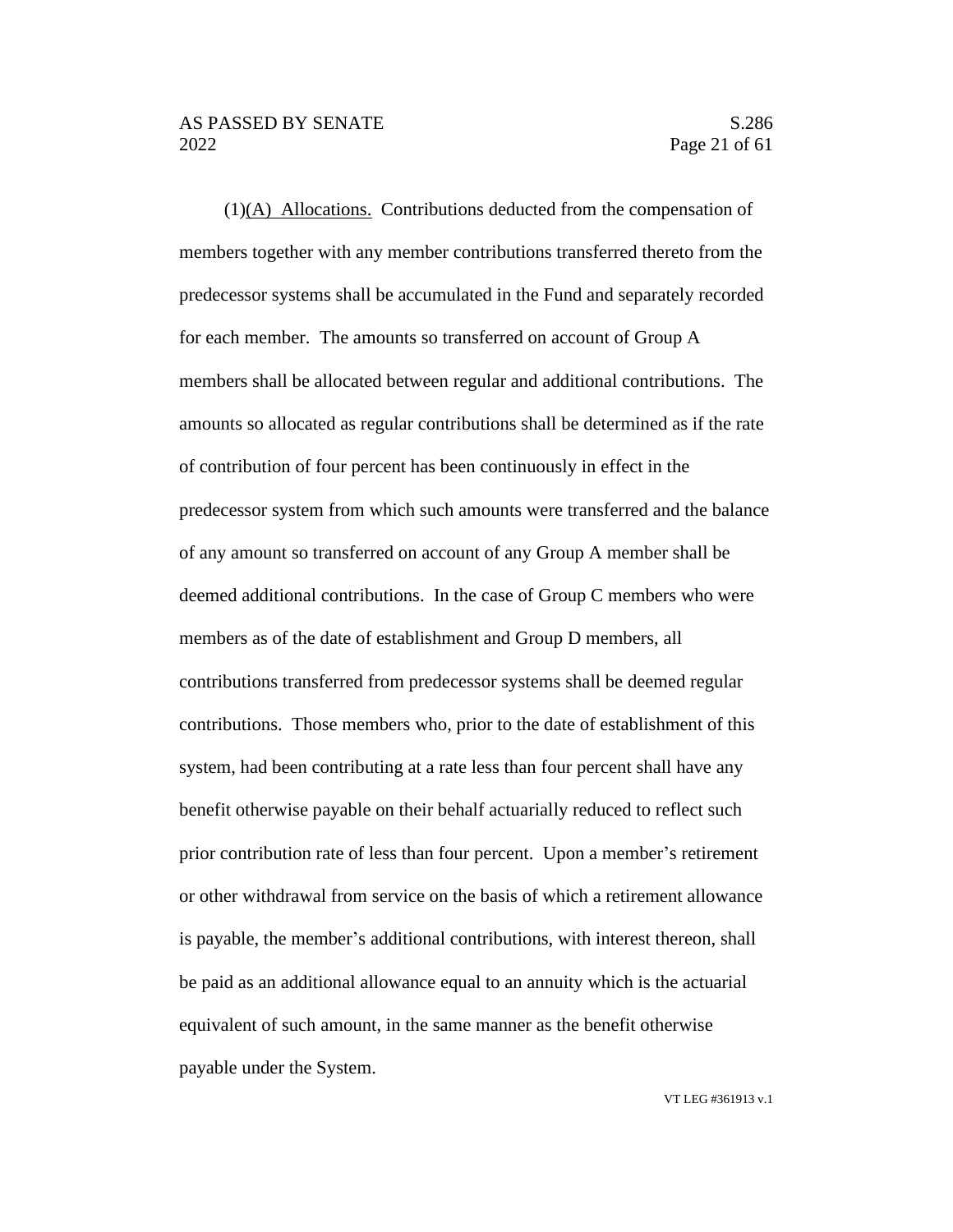(B) Periodic review. When the State Employees' Retirement System has been determined by the actuary to have assets at least equal to its accrued liability, contribution rates will be reevaluated by the actuary with a subsequent recommendation to the General Assembly. In determining the amount earnable by a member in a payroll period, the Retirement Board may consider the annual or other periodic rate of earnable compensation payable to such member on the first day of the payroll period as continuing throughout such payroll period, and it may omit deduction from compensation for any period less than a full payroll period if an employee was not a member on the first day of the payroll period, and to facilitate the making of deductions it may modify the deduction required of any member by such an amount as, on an annual basis, shall not exceed one-tenth of one percent of the annual earnable compensation upon the basis of which such deduction is to be made. Each of the amounts shall be deducted until the member retires or otherwise withdraws from service, and when deducted shall be paid into the Annuity Savings Fund, and shall be credited to the individual account of the member from whose compensation the deduction was made.

VT LEG #361913 v.1 (2)(A) Group A members. Commencing on July 1, 2016, contributions shall be 6.55 percent of compensation for Group  $A$ ,  $D$ , and  $F$  members and 8.43 percent of compensation for Group C members. When the State Employees' Retirement System has been determined by the actuary to have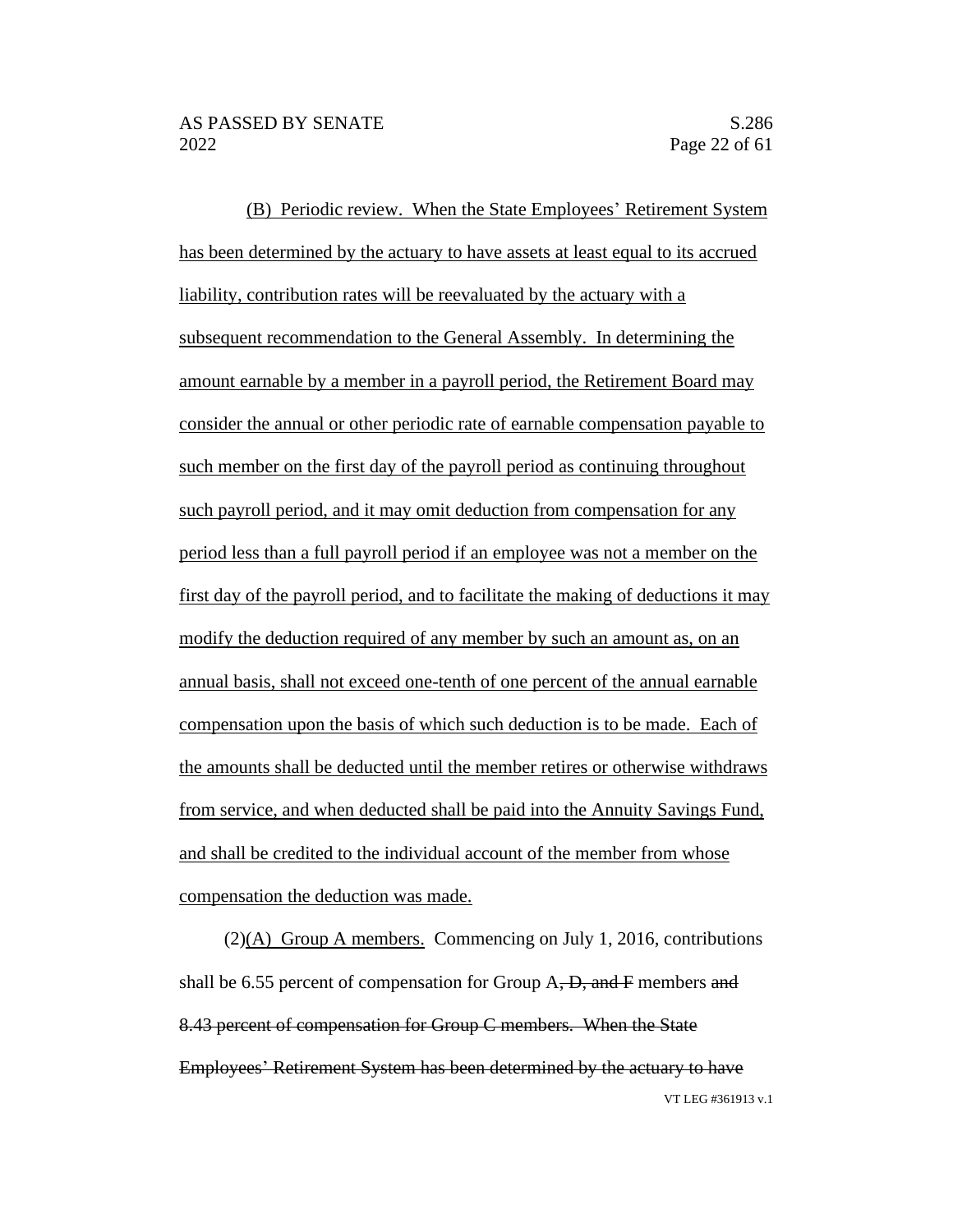assets at least equal to its accrued liability, contribution rates will be reevaluated by the actuary with a subsequent recommendation to the General Assembly. In determining the amount earnable by a member in a payroll period, the Retirement Board may consider the annual or other periodic rate of earnable compensation payable to such member on the first day of the payroll period as continuing throughout such payroll period, and it may omit deduction from compensation for any period less than a full payroll period if an employee was not a member on the first day of the payroll period, and to facilitate the making of deductions it may modify the deduction required of any member by such an amount as, on an annual basis, shall not exceed one-tenth of one percent of the annual earnable compensation upon the basis of which such deduction is to be made. Each of the amounts shall be deducted until the member retires or otherwise withdraws from service, and when deducted shall be paid into the Annuity Savings Fund, and shall be credited to the individual account of the member from whose compensation the deduction was made.

(B) Group C members.

(i) Commencing the first full pay period in fiscal year 2023, the contribution rate for Group C members shall be 9.03 percent of compensation; (ii) Commencing the first full pay period in fiscal year 2024, the

contribution rate for Group C members shall be 9.53 percent of compensation.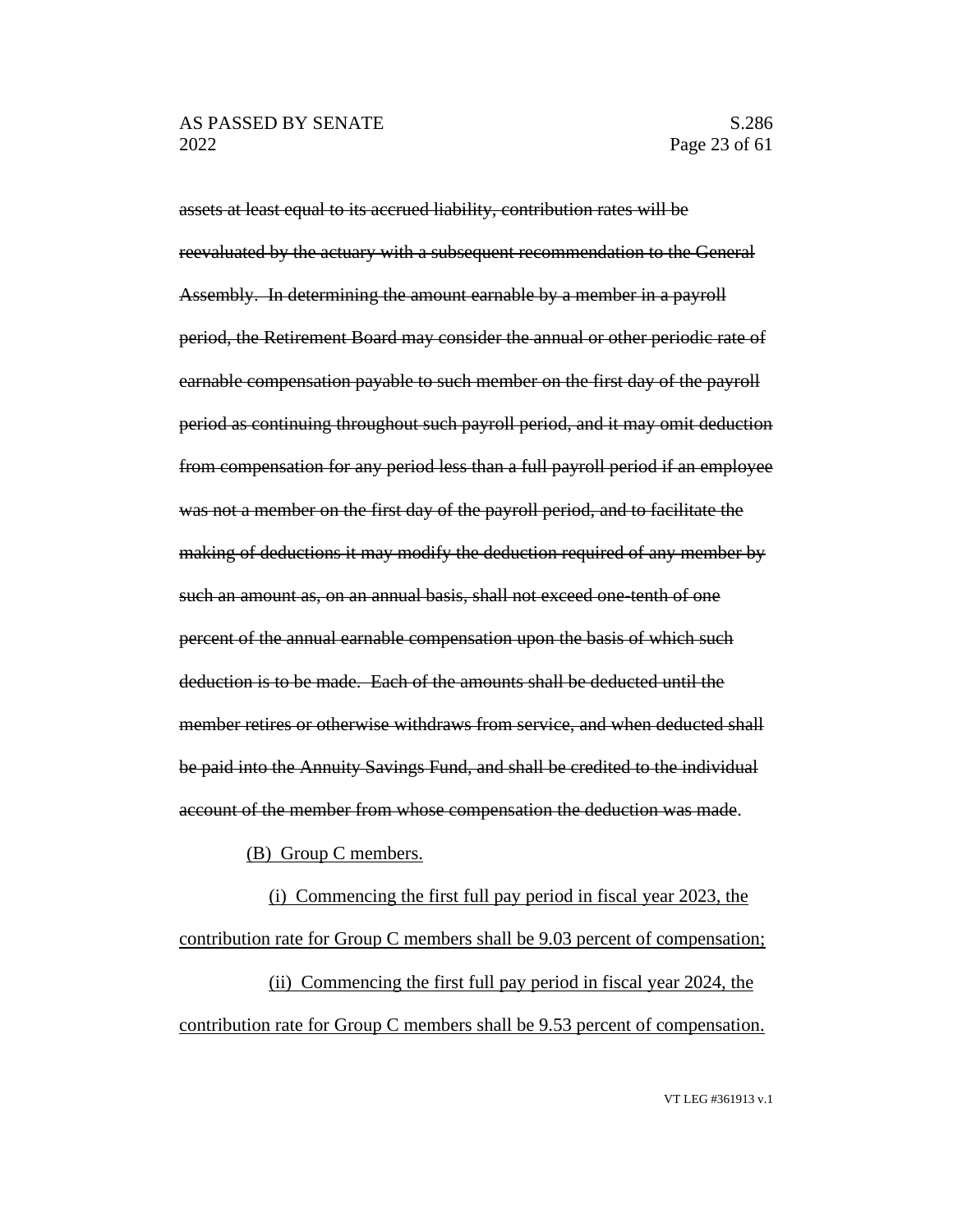(iii) Commencing the first full pay period in fiscal year 2025 and annually thereafter, the contribution rate for Group C members shall be 10.03 percent of compensation.

(C) Group D members. Commencing on July 1, 2022, the contribution rate for Group D members shall be based on the quartile in which a member's hourly rate of pay falls. Quartiles shall be determined annually in the first full pay period of each fiscal year by the Department of Human Resources based on the hourly rate of pay by all Group D members. The contribution rates shall be based on the schedule set forth below:

(i) Based on the quartiles for the first full pay period of each fiscal year and effective the first full pay period in that fiscal year, for members who have an hourly rate of pay in any pay period, below the 25th percentile of Group D member hourly rates of pay, the contribution rate shall be 6.65 percent of compensation.

(ii) Based on the quartiles for the first full pay period of each fiscal year and effective the first full pay period in that fiscal year, for members who have an hourly rate of pay in any pay period at the 25th percentile and below the 50th percentile of Group D member hourly rates of pay, the contribution rate shall be as follows:

(I) commencing in fiscal year 2023, 7.15 percent of compensation;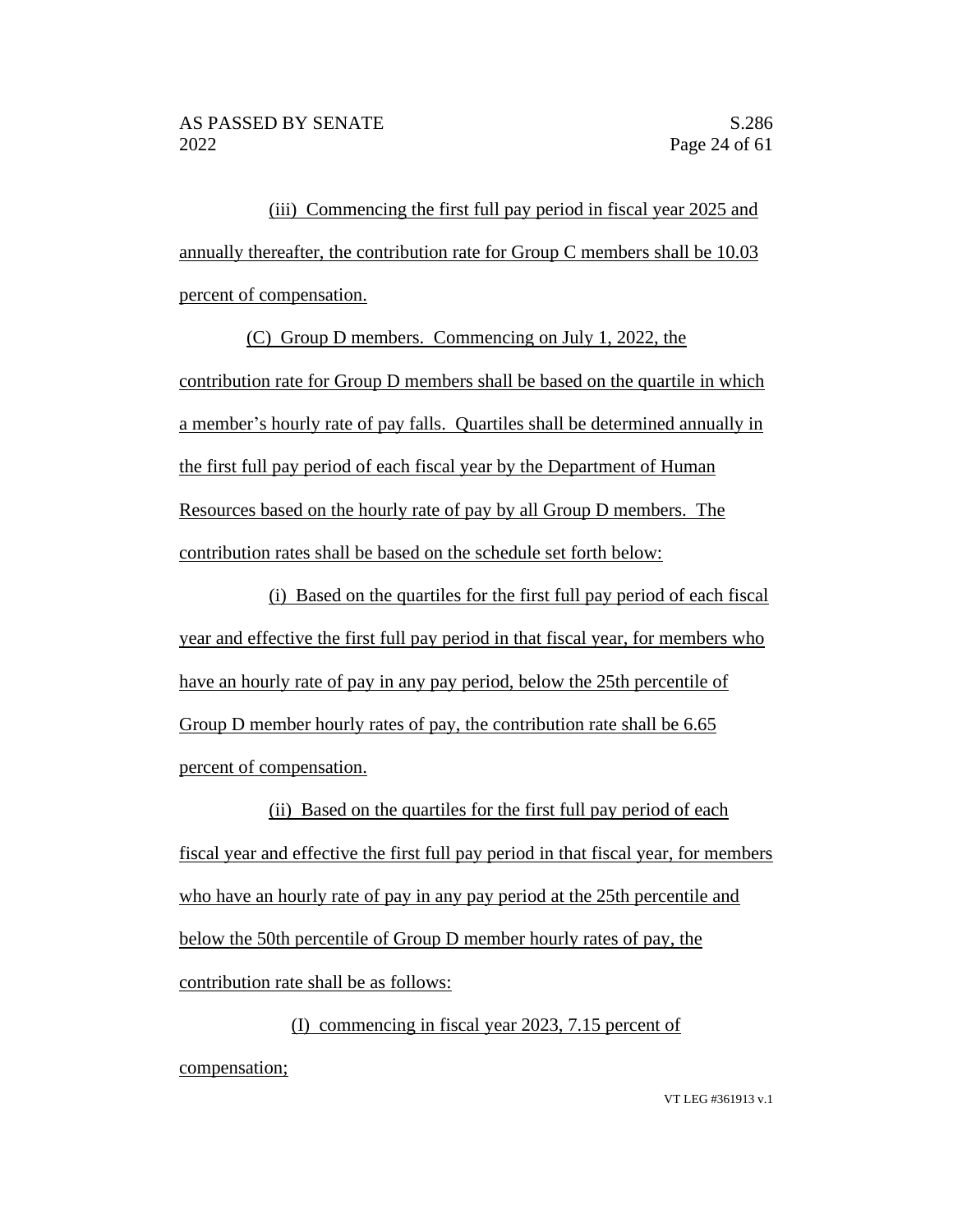# (II) commencing in fiscal year 2024, 7.65 percent of

compensation; and

(III) commencing in fiscal year 2025 and annually thereafter, 8.15 percent of compensation.

(iii) Based on the quartiles for the first full pay period of each fiscal year and effective the first full pay period in that fiscal year, for members who have an hourly rate of pay in any pay period at the 50th percentile and below the 75th percentile of Group D member hourly rates of pay, the contribution rate shall be as follows:

(I) commencing in fiscal year 2023, 7.15 percent of

compensation;

# (II) commencing in fiscal year 2024, 7.65 percent of

compensation;

(III) commencing in fiscal year 2025, 8.15 percent of compensation; and

(IV) commencing in fiscal year 2026 and annually thereafter,

8.65 percent of compensation.

(iv) Based on the quartiles for the first full pay period of each fiscal year and effective the first full pay period in that fiscal year, for members who have an hourly rate of pay in any pay period at or above the 75th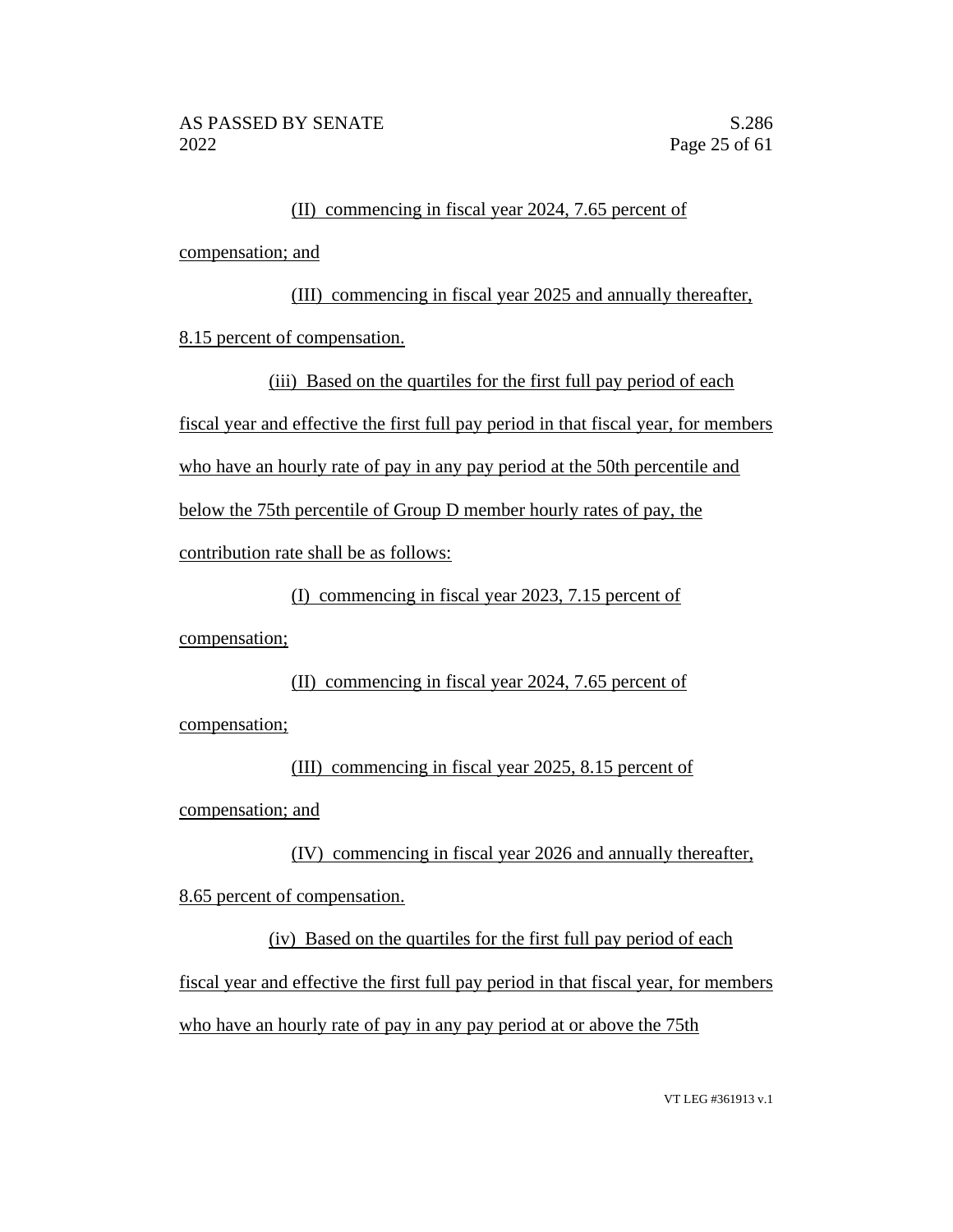percentile of Group D member hourly rates of pay, the contribution rate shall be as follows:

(I) commencing in fiscal year 2023, 7.15 percent of compensation; (II) commencing in fiscal year 2024, 7.65 percent of

compensation;

(III) commencing in fiscal year 2025, 8.15 percent of compensation;

(IV) commencing in fiscal year 2026, 8.65 percent of compensation; and

(V) commencing in fiscal year 2027 and annually thereafter, 9.15 percent of compensation.

(D) Group F members. Commencing on July 1, 2022, the contribution rate for Group F members shall be based on the quartile in which a member's hourly rate of pay falls. Quartiles shall be determined annually in the first full pay period of each fiscal year, by the Department of Human Resources based on the hourly rate of pay of all Group F members. The contribution rates shall be based on the schedule set forth below:

VT LEG #361913 v.1 (i) Based on the quartiles for the first full pay period of each fiscal year and effective the first full pay period in that fiscal year, for members who have an hourly rate of pay in any pay period below the 25th percentile of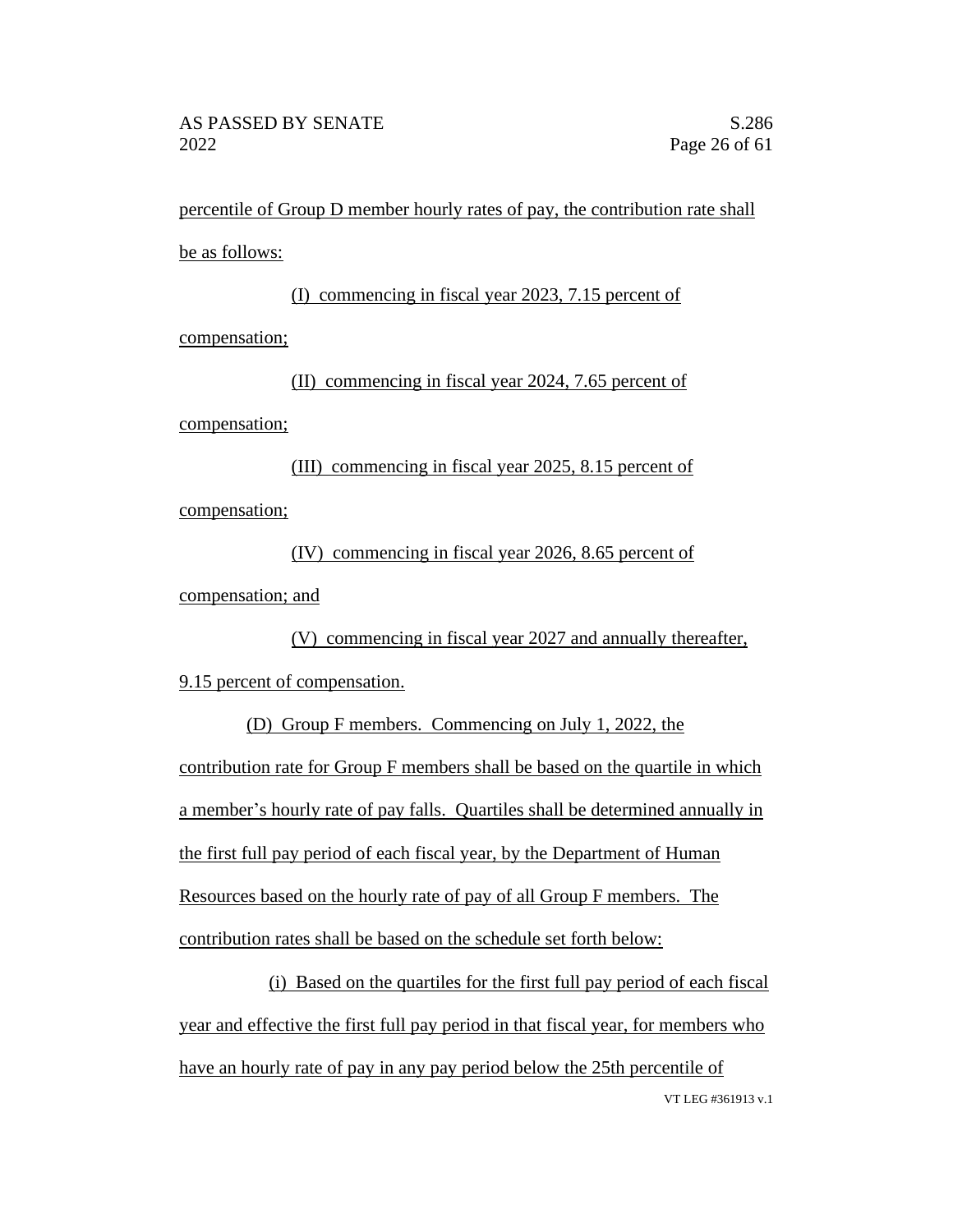Group F member hourly rate of pay, the contribution rate shall be 6.65 percent of compensation.

# (ii) Based on the quartiles for the first full pay period of each fiscal year and effective the first full pay period in that fiscal year, for members who have an hourly rate of pay in any pay period at the 25th percentile and below the 50th percentile of Group F member hourly rates of pay, the contribution rate shall be as follows:

(I) commencing in fiscal year 2023, 7.15 percent of

compensation;

(II) commencing in fiscal year 2024, 7.65 percent of

compensation; and

(III) commencing in fiscal year 2025 and annually thereafter, 8.15 percent of compensation.

(iii) Based on the quartiles for the first full pay period of each fiscal year and effective the first full pay period in that fiscal year, for members who have an hourly rate of pay in any pay period at the 50th percentile and below the 75th percentile of Group F member hourly rates of pay, the contribution rate shall be as follows:

(I) commencing in fiscal year 2023, 7.15 percent of compensation;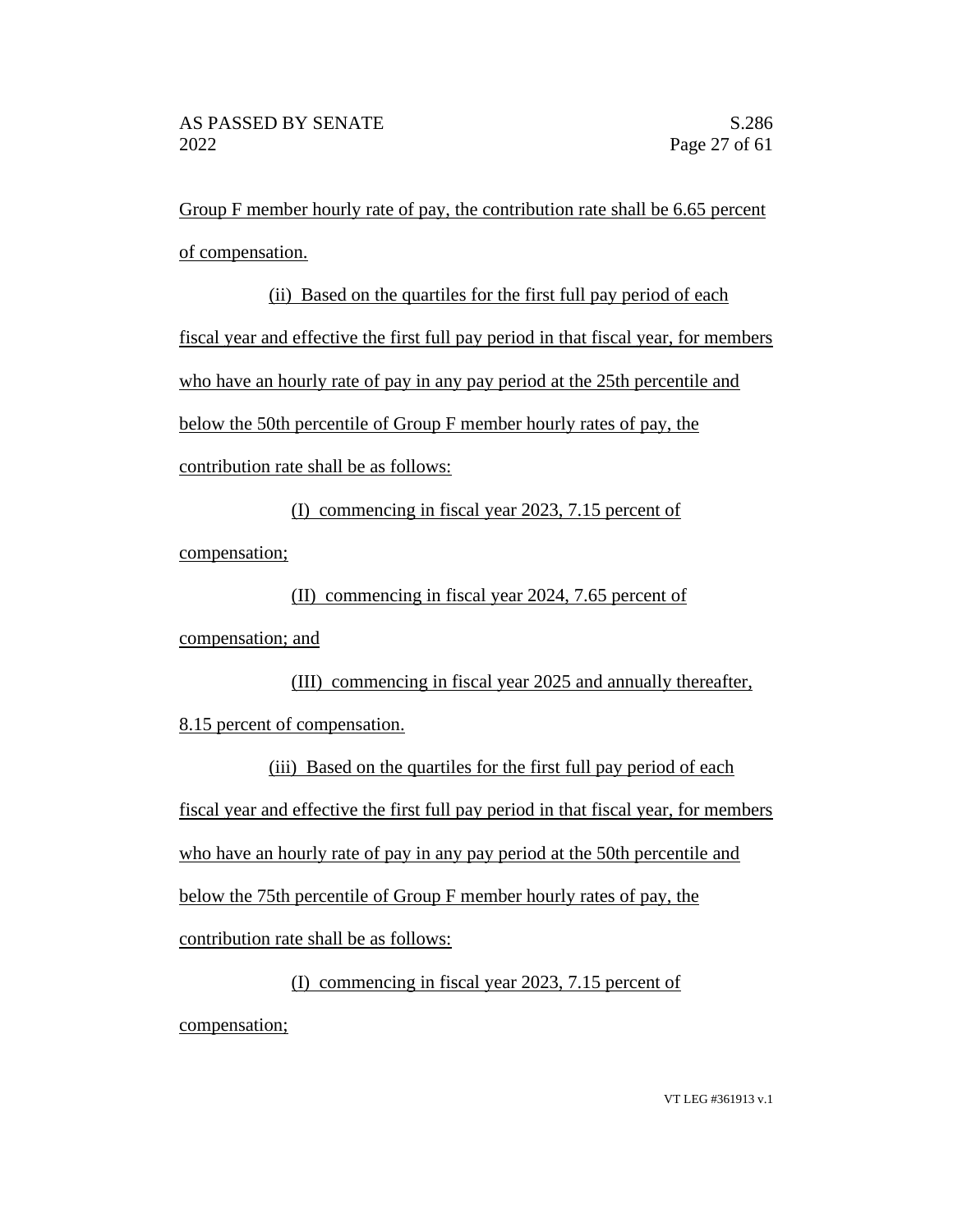### (II) commencing in fiscal year 2024, 7.65 percent of compensation;

### (III) commencing in fiscal year 2025, 8.15 percent of

compensation; and

(IV) commencing in fiscal year 2026 and annually thereafter, 8.65 percent of compensation.

(iv) Based on the quartiles for the first full pay period of each

fiscal year and effective the first full pay period in that fiscal year, for members

who have an hourly rate of pay in any pay period at or above the 75th

percentile of Group F member hourly rates of pay, the contribution rate shall be as follows:

(I) commencing in fiscal year 2023, 7.15 percent of

compensation;

(II) commencing in fiscal year 2024, 7.65 percent of compensation;

(III) commencing in fiscal year 2025, 8.15 percent of compensation;

(IV) commencing in fiscal year 2026, 8.65 percent of

compensation; and

(V) commencing in fiscal year 2027 and annually thereafter,

9.15 percent of compensation.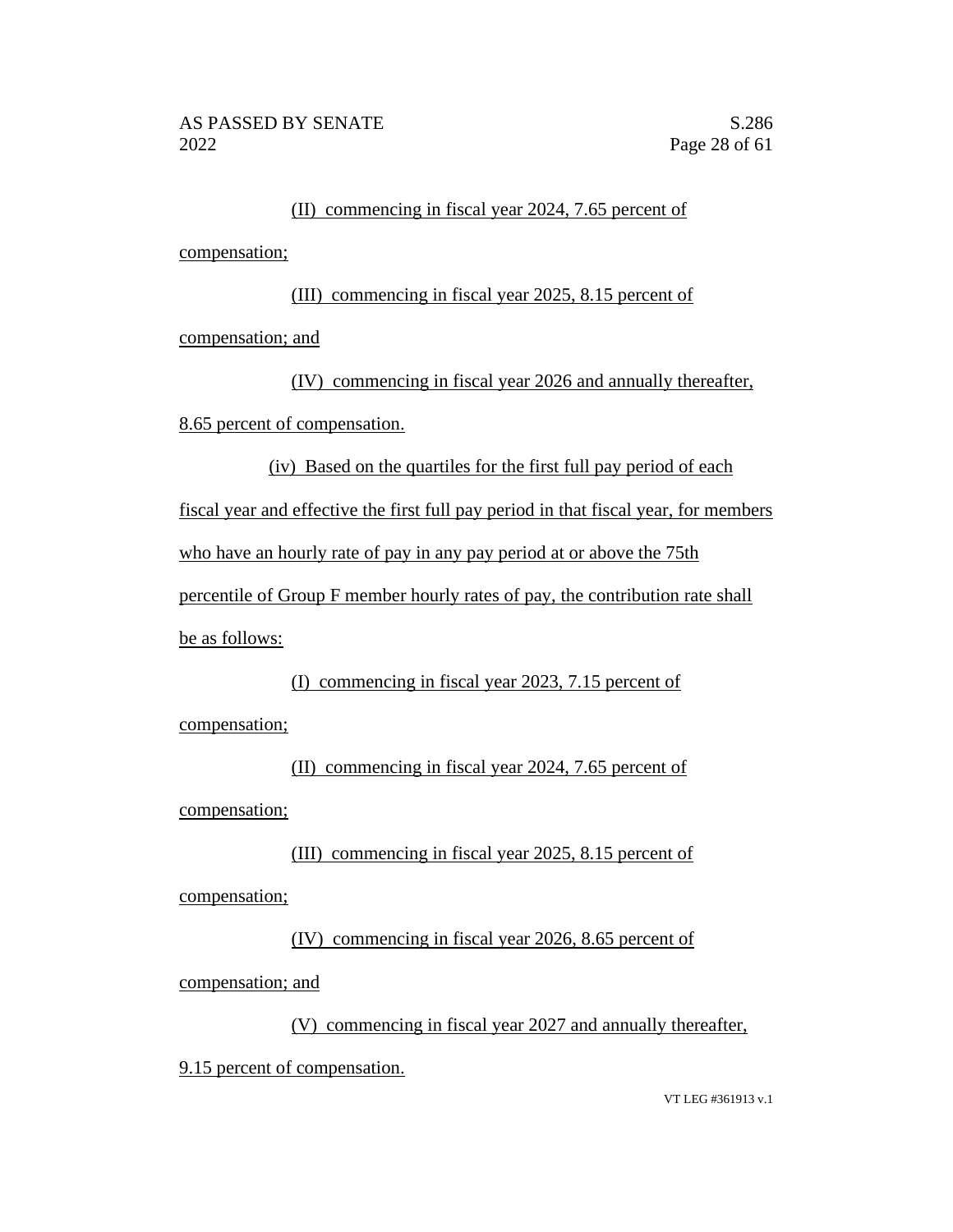(3) Deductions. The deductions provided for herein shall be made notwithstanding that the minimum compensation provided for by law for any member shall be reduced thereby. Every member shall be deemed to consent and agree to the deductions made and provided herein and shall receipt for full compensation, and payment of compensation less such deduction shall be a full and complete discharge and acquittance of all claims and demands whatsoever for the services rendered by such person during the period covered by such payment, except as to the benefits provided under this subchapter.

VT LEG #361913 v.1 (4) Additional contributions. Subject to the approval of the Retirement Board, in addition to the contributions deducted from compensation as hereinbefore provided, any member may redeposit in the Fund by a single payment or by an increased rate of contribution an amount equal to the total amount which the member previously withdrew from this System or one of the predecessor systems; or any member may deposit therein by a single payment or by an increased rate of contribution an amount computed to be sufficient to purchase an additional annuity which that, together with prospective retirement allowance, will provide for the member a total retirement allowance not in excess of one-half of average final compensation at normal retirement date, with the exception of Group D members for whom creditable service shall be restored upon redeposits of amounts previously withdrawn from the System, or for whom creditable service shall be granted upon deposit of amounts equal to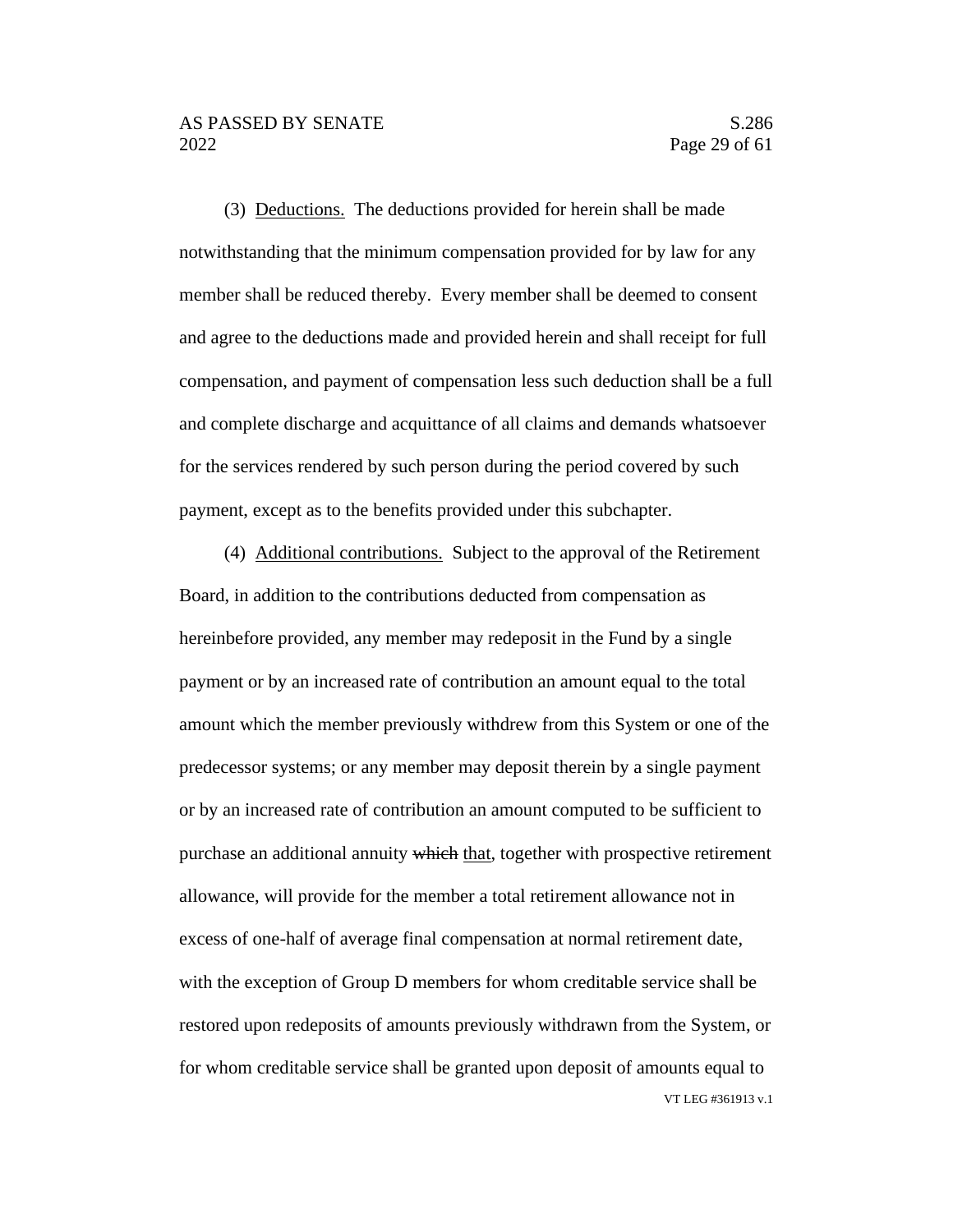what would have been paid if payment had been made during any period of service during which such a member did not contribute. Such additional amounts so deposited shall become a part of the member's accumulated contributions as additional contributions.

(5) Beneficiaries. The contributions of a member and such interest as may be allowed thereon which that are withdrawn by the member or paid to the member estate or to a designated beneficiary in event of the member's death, shall be paid from the Fund.

(6) Scope. Contributions required under this subsection shall be limited to contributions from Group A, Group C, Group D, and Group F members.

(7) [Repealed.]

(c) Employer contributions, earnings, and payments.

\* \* \*

(8) Annually, the Board shall certify an amount to pay the annual actuarially determined employer contribution, as calculated in this subsection, and additional amounts as follows:

(A) in fiscal year 2024, the amount of \$9,000,000.00;

(B) in fiscal year 2025, the amount of \$12,000,000.00; and

(C) in fiscal year 2026 and in any year thereafter until the Fund is calculated to have a funded ratio of at least 90 percent, the amount of \$15,000,000.00.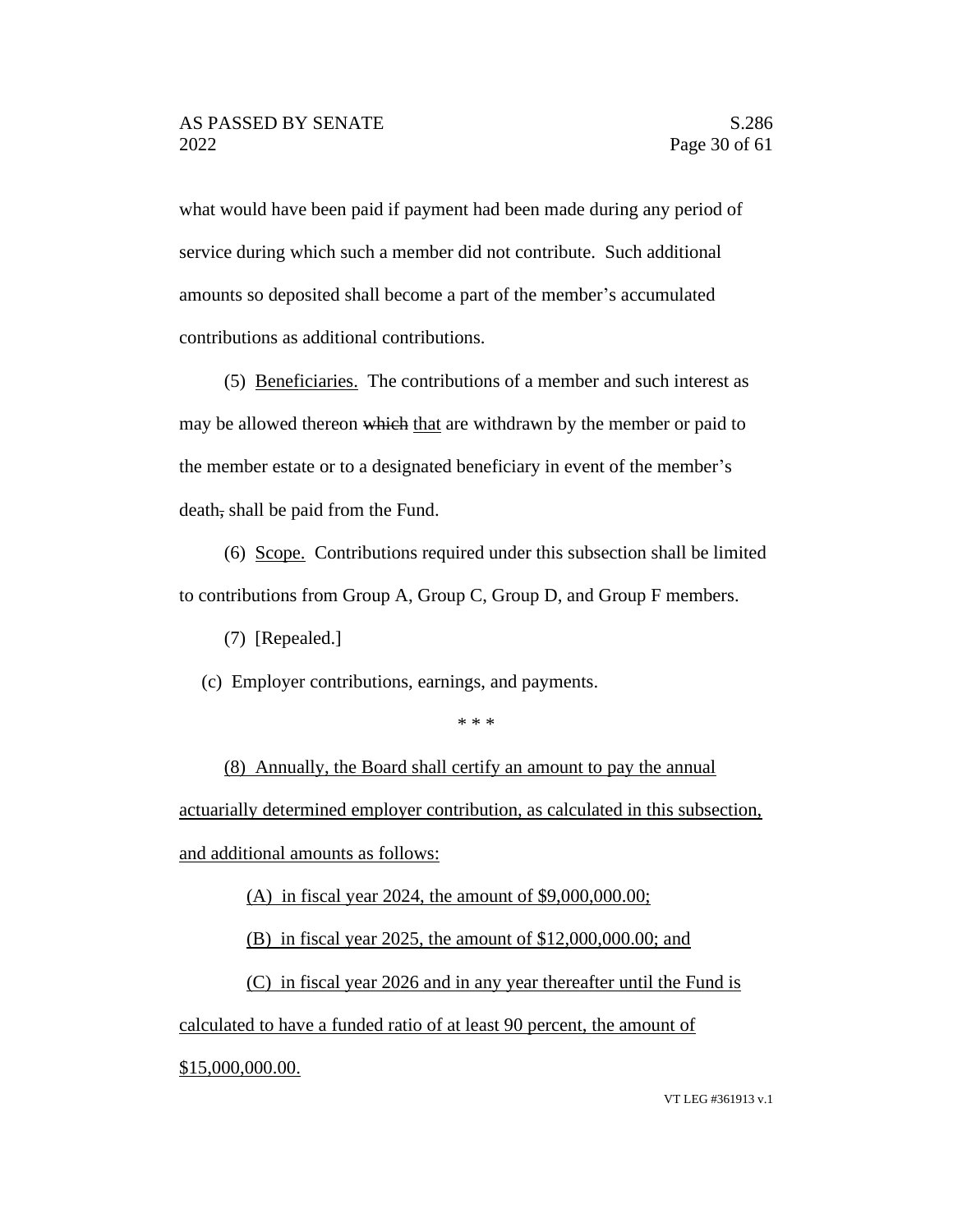\* \* \* Other Postemployment Benefits \* \* \*

Sec. 7. 3 V.S.A. § 479a is amended to read:

## § 479a. STATE EMPLOYEES' POSTEMPLOYMENT BENEFITS TRUST FUND

\* \* \*

(b) Into the Benefits Fund shall be deposited:

(1) all assets remitted to the State as a subsidy on behalf of the members of the Vermont State Employees' Retirement System for employer-sponsored qualified prescription drug plans pursuant to the Medicare Prescription Drug Improvement and Modernization Act of 2003, except that any subsidy received from an Employer Group Waiver Program is not subject to this requirement;

(2) any appropriations by the General Assembly for the purposes of paying current and future retiree postemployment benefits for members of the Vermont State Employees' Retirement System; and

(3) amounts contributed or otherwise made available by members of the System or their beneficiaries for the purpose of paying current or future postemployment benefits costs; and

(4) any monies pursuant to subsection (e) of this section.

(c) The Benefits Fund shall be administered by the State Treasurer. The Treasurer may invest monies in the Benefits Fund in accordance with the provisions of 32 V.S.A. § 434 or, in the alternative, may enter into an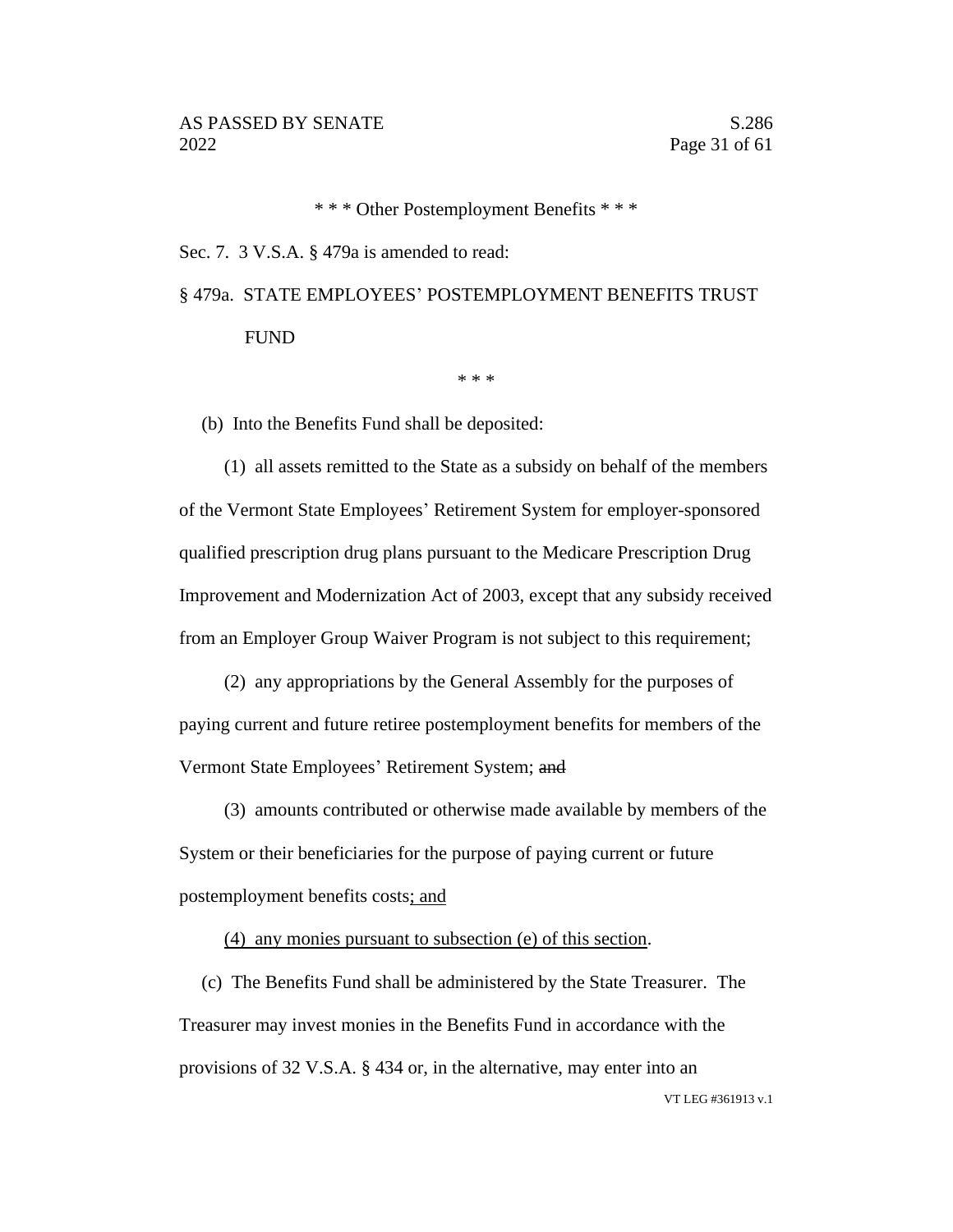agreement with the Commission to invest such monies in accordance with the standards of care established by the prudent investor rule under 14A V.S.A. § 902, in a manner similar to the Committee's Commission's investment of retirements retirement system monies. All balances in the Benefits Fund at the end of the fiscal year shall be carried forward. Interest earned shall remain in the Benefits Fund. The Treasurer's annual financial report to the Governor and the General Assembly shall contain an accounting of receipts, disbursements, and earnings of the Benefits Fund.

\* \* \*

(e) State Contribution.

(1) Beginning on July 1, 2022 and annually thereafter, the State shall make annual contributions to the Benefits Fund known as the "normal contribution" and the "accrued liability contribution," each of which shall be fixed on the basis of the liabilities of the System as shown by the most recent actuarial valuation and made by the payroll assessment included in annual agency and department budgets:

VT LEG #361913 v.1 (A) The "normal contribution" shall be the amount that, if contributed over each member's prospective period of service, will be sufficient to provide for the payment of all future retiree postemployment benefits after subtracting the unfunded actuarial liability and the total assets of the Benefits Fund. The "normal contribution" shall be identified using the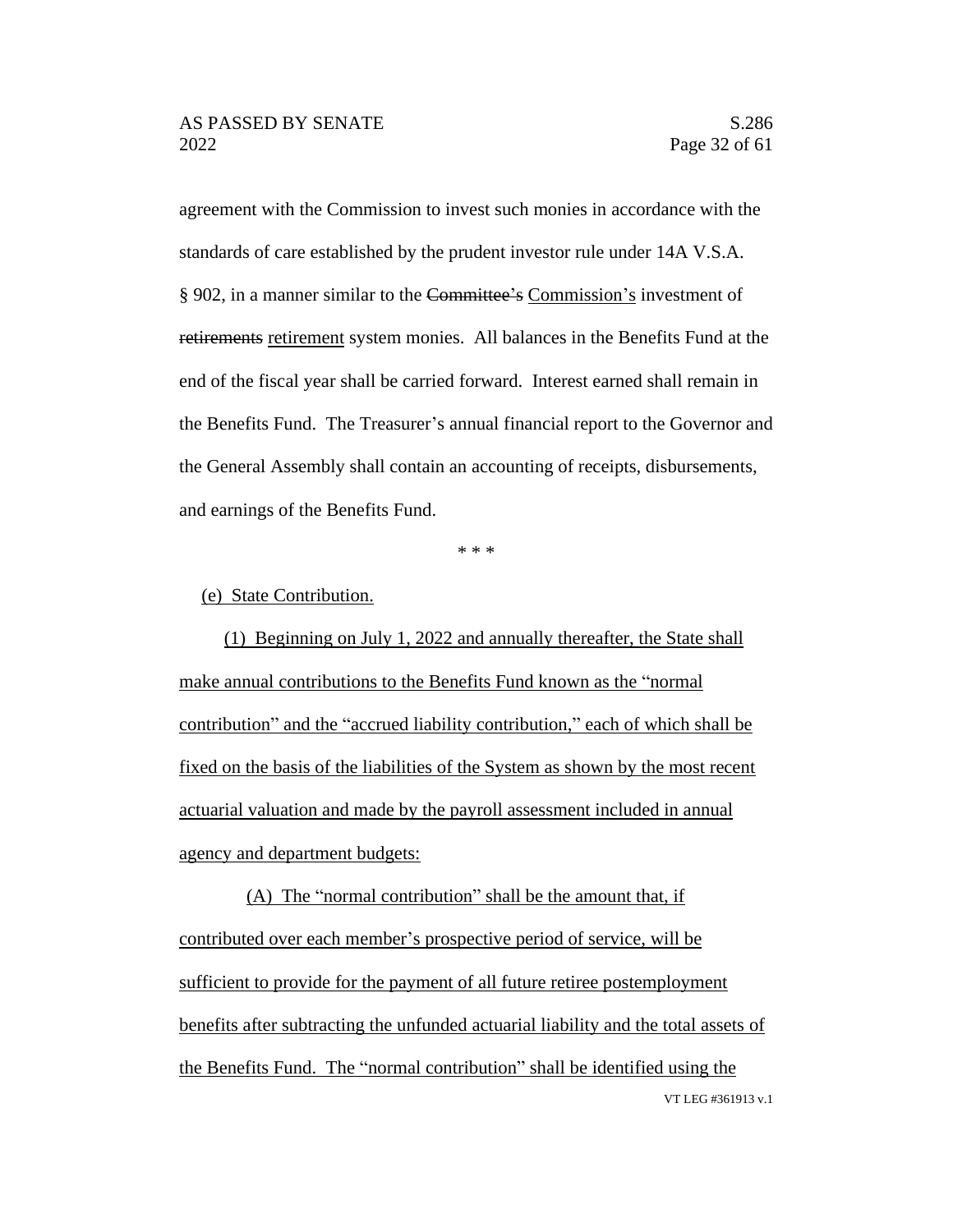actuarial cost method known as "projected unit credit" and applying a rate of return equal to the most recently adopted actuarial rate of return pursuant to section 523 of this title.

(B) The "accrued liability contribution" shall be the annual payment set forth in the most recent actuarial valuation that is necessary to liquidate the unfunded accrued liability over a closed period of 26 years and determined based on the funding schedule set forth in this section.

(i) It is the policy of the State of Vermont to liquidate fully the unfunded accrued liability for the payment of retiree health and medical benefits.

(ii) Beginning on July 1, 2022, until the unfunded accrued liability is liquidated, the accrued liability contribution shall be the annual payment required to liquidate the unfunded accrued liability over a closed period of 26 years ending on June 30, 2048, provided that the amount of each annual basic accrued liability contribution shall be determined by amortization of the unfunded liability over the remainder of the closed 26-year period in installments.

(2) Any variation in the contribution of normal or accrued liability contributions from those recommended by the actuary and any actuarial gains and losses shall be added or subtracted to the unfunded accrued liability and amortized over the remainder of the closed 26-year period.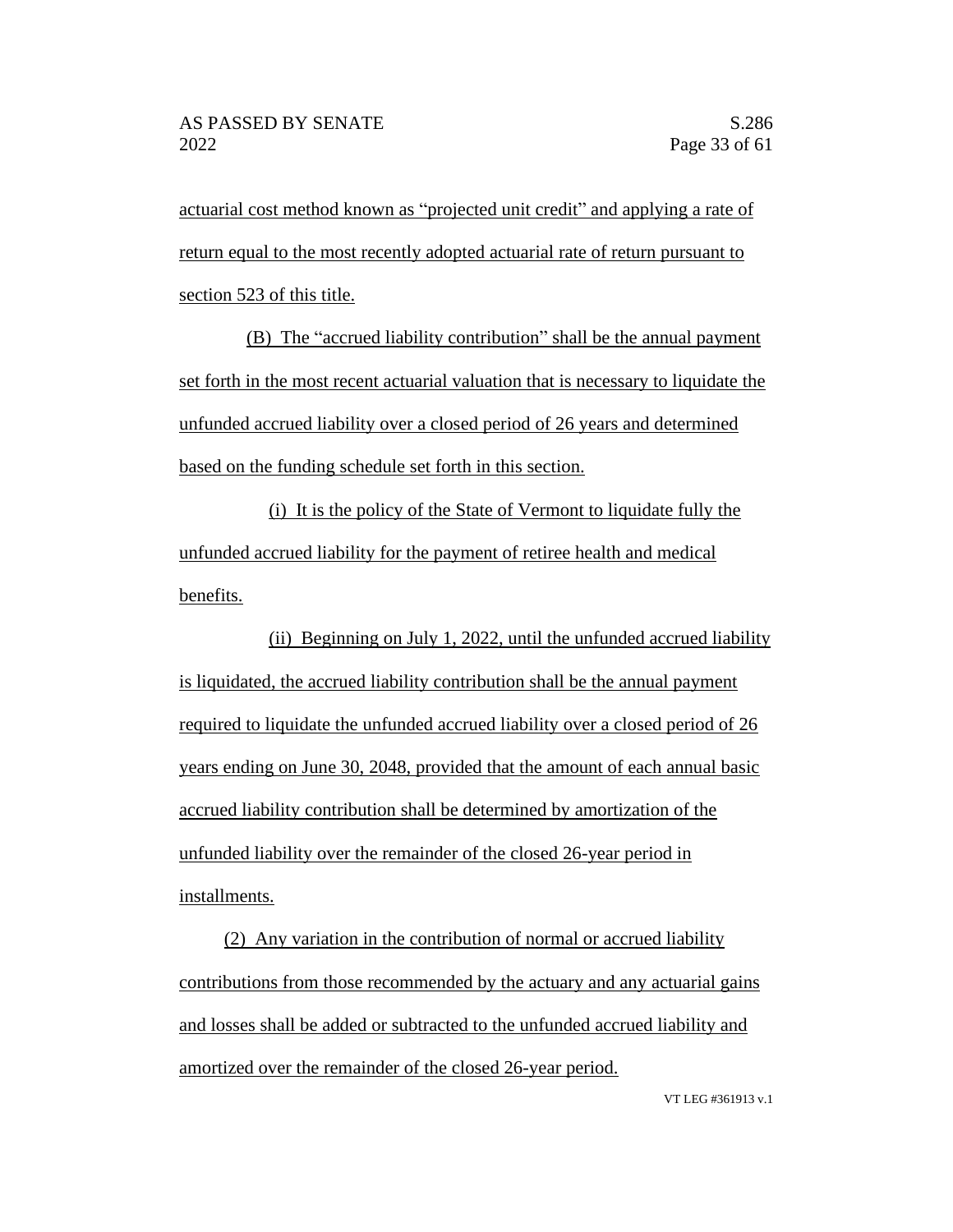(3) The Board shall review annually the amount of State contributions recommended by the actuary. Based on this review, the Board shall determine the amount of State contribution necessary for the next fiscal year to achieve and preserve the financial integrity of the funds and certify a statement of the percentage of the payroll of all members sufficient to fund the normal cost and the accrued liability contribution. On or before December 15 of each year, the Board shall inform the Governor and the House and Senate Committees on Government Operations and on Appropriations in writing about the amount needed. The provisions of 2 V.S.A. § 20(d) (expiration of required reports) shall not apply to the report to be made under this subsection.

\* \* \* VSERS Actuarial Studies \* \* \*

Sec. 8. 3 V.S.A. § 523 is amended to read:

#### § 523. VERMONT PENSION INVESTMENT COMMISSION; DUTIES

\* \* \*

(f) Asset and liability study. Beginning on July 1, 2022 2023, and every three years thereafter, based on the most recent actuarial valuations of each Plan, the Commission shall study the assets and liabilities of each Plan over a 20-year period. The study shall:

VT LEG #361913 v.1 (1) project the expected path of the key indicators of each Plan's financial health based on all current actuarial and investment assumptions; current contribution and benefit policies, including the Plans' mark-to-market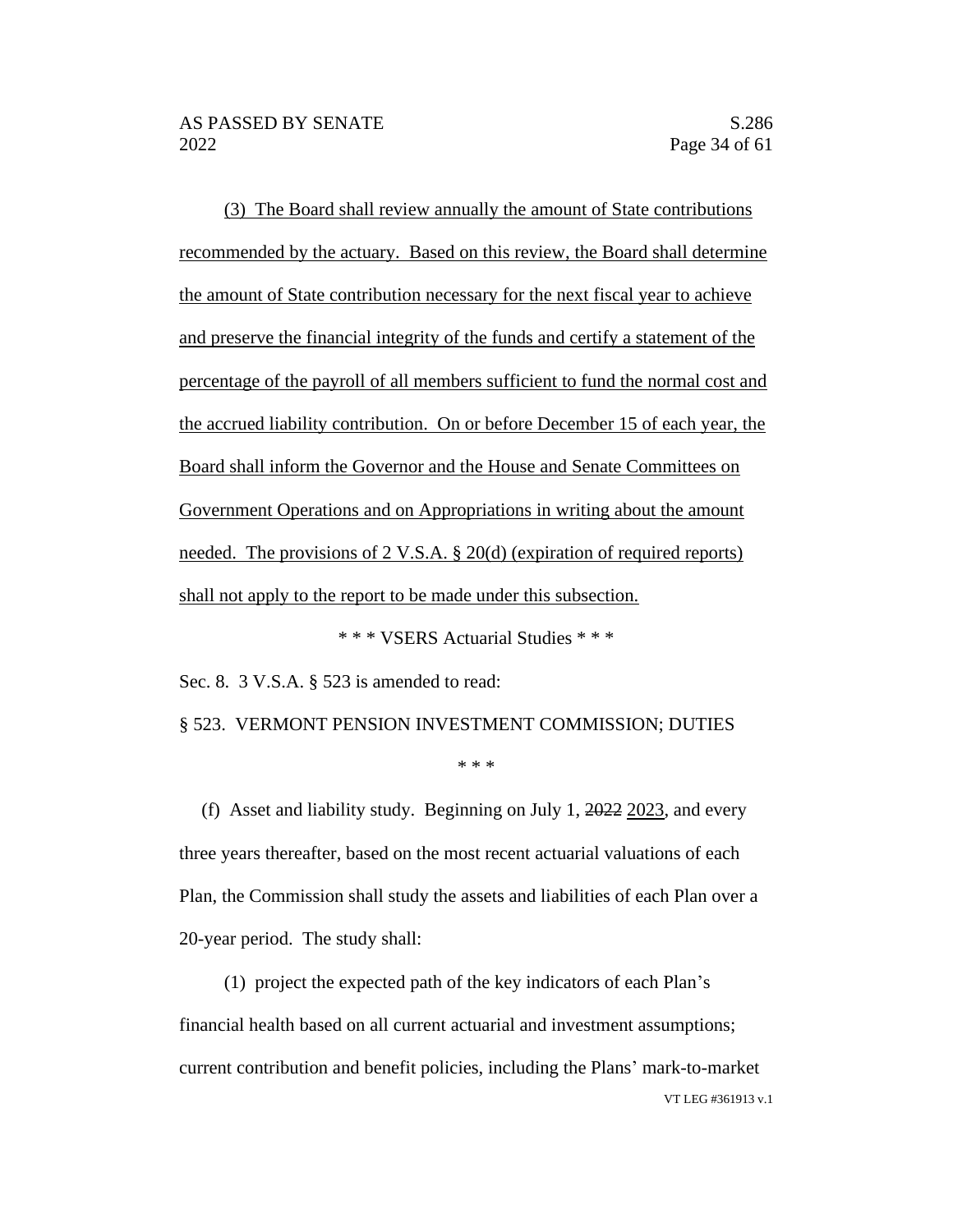funded ratio; actuarially required contributions by source; payout ratio; and related liquidity obligations; and

(2) project the effect on each Plan's financial health resulting from:

(A) possible material deviations from Plan assumptions in investment

assumptions, including returns versus those expected and embedded in the actuary's estimate of actuarially required contributions and any material changes in capital markets volatility; and

(B) possible material deviations from key plan actuarial assumptions, including retiree longevity, potential benefit increases, and inflation.

\* \* \*

Sec. 9. 3 V.S.A. § 471 is amended to read:

# § 471. RETIREMENT BOARD; MEDICAL BOARD; ACTUARY; RATES OF CONTRIBUTION; SAFEKEEPING OF SECURITIES

\* \* \*

(j) The Retirement Board shall designate an actuary who shall be the technical advisor of the Board on matters regarding the operation of the Fund of the Retirement System, and shall perform such other duties as are required in connection therewith. Immediately after the establishment of the Retirement System, the Retirement Board shall adopt for the Retirement System such mortality and service tables as shall be deemed necessary and shall certify the rates of contribution payable under the provisions of this subchapter. At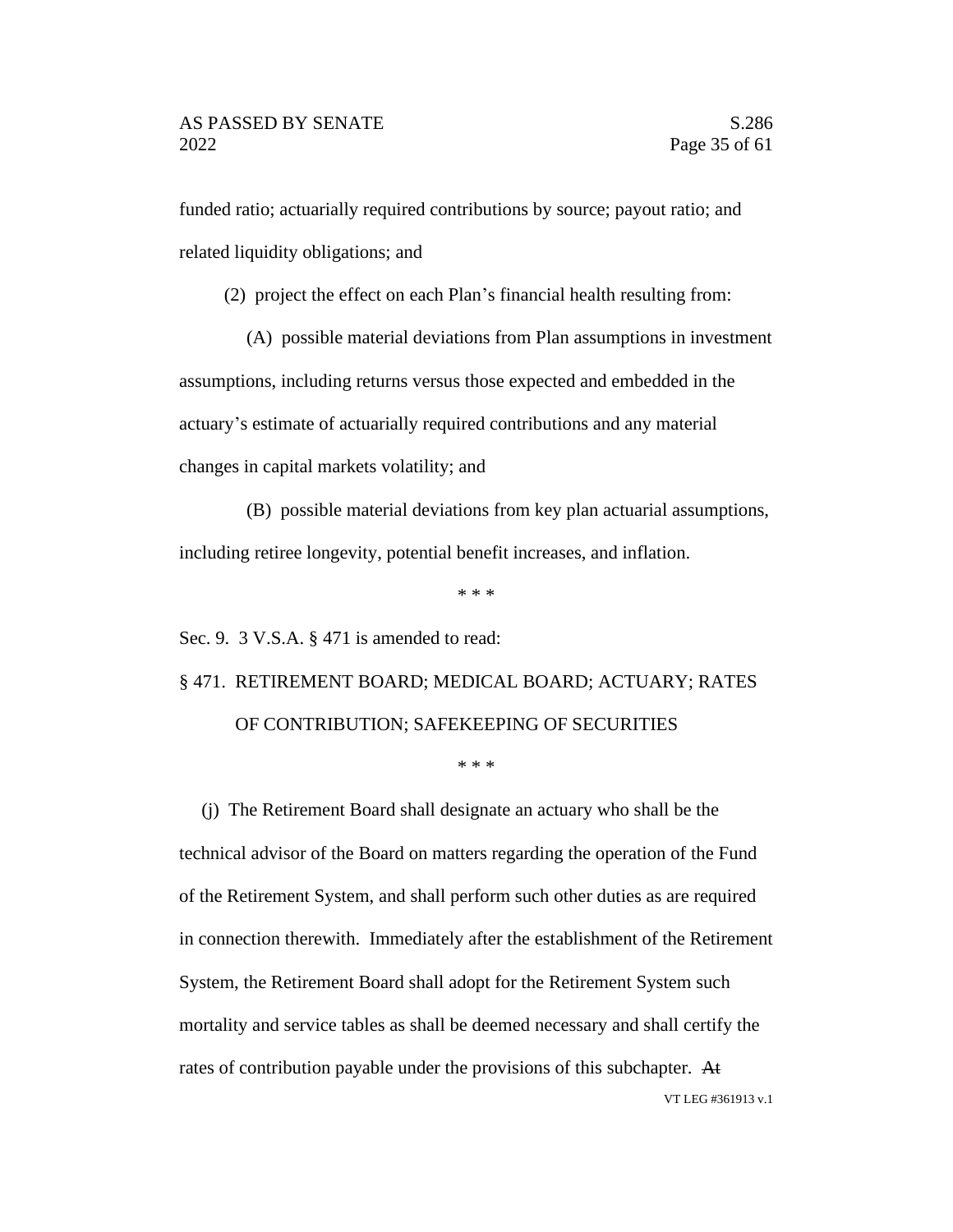Beginning July 1, 2023, at least once in each three-year period every three fiscal years following the establishment of the System, the actuary shall make an actuarial investigation into the mortality, service, and compensation experience of the members and beneficiaries of the Retirement System, and taking into account the results of such investigation, the Retirement Board shall adopt for the Retirement System such mortality, service, and other tables as shall be deemed necessary and shall certify the rates of contribution payable under the provisions of this subchapter.

\* \* \*

\* \* \* Vermont State Teachers' Retirement System \* \* \*

\* \* \* VSTRS Actuarial Studies \* \* \*

Sec. 10. 16 V.S.A. § 1942 is amended to read:

# § 1942. BOARD OF TRUSTEES; MEDICAL BOARD; ACTUARY; RATE OF CONTRIBUTION; SAFEKEEPING OF SECURITIES

#### \* \* \*

(m) Immediately after the establishment of the System, the actuary shall make such investigation of the mortality, service, and compensation experience of the members of the System, as the actuary shall recommend and the Board shall authorize, for the purpose of determining the proper mortality and service tables to be prepared and submitted to the Board for adoption. Having regard to such investigation and recommendation, the Board shall adopt for the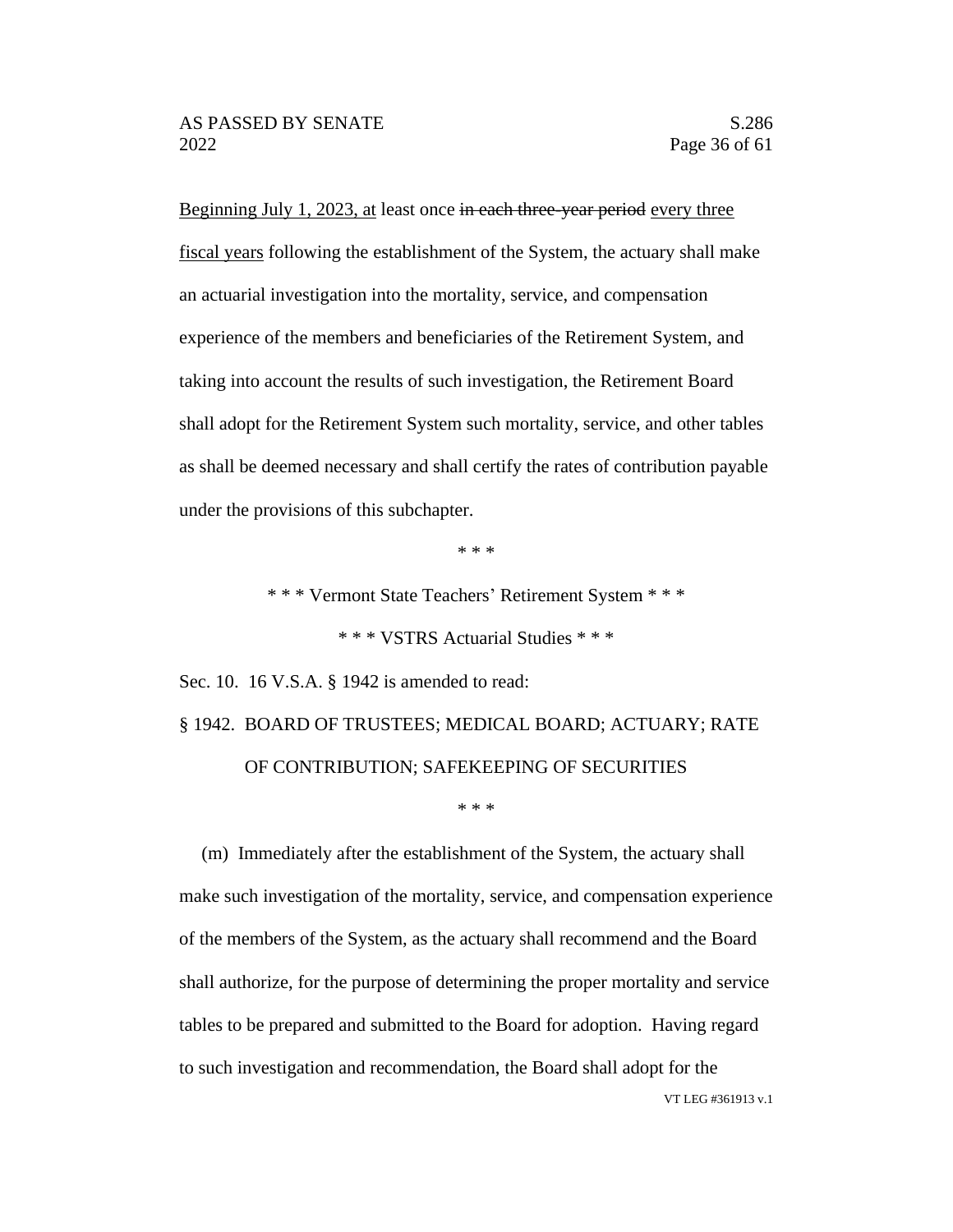System such mortality and service tables as shall be deemed necessary and shall certify the rates of contribution payable under the provisions of this chapter. At least once in each three-year period Beginning July 1, 2023, at least once every three fiscal years following the establishment of the System, the actuary shall make an actuarial investigation into the mortality, service, and compensation experience of the members and beneficiaries of the System, and taking into account the results of such investigation, the Board shall adopt for the System such mortality, service, and other tables as shall be deemed necessary and shall certify the rates of contribution payable under the provisions of this chapter.

\* \* \*

\* \* \* Pension Benefits \* \* \*

Sec. 11. 16 V.S.A. § 1944 is amended to read:

#### § 1944. VERMONT TEACHERS' RETIREMENT FUND

(a) Pension Fund. All of the assets of the System shall be credited to the Vermont Teachers' Retirement Fund.

(b) Member contributions.

(1) Contributions deducted from the compensation of members shall be accumulated in the Pension Fund and separately recorded for each member.

(2) The proper authority or officer responsible for making up each employer payroll shall cause to be deducted from the compensation: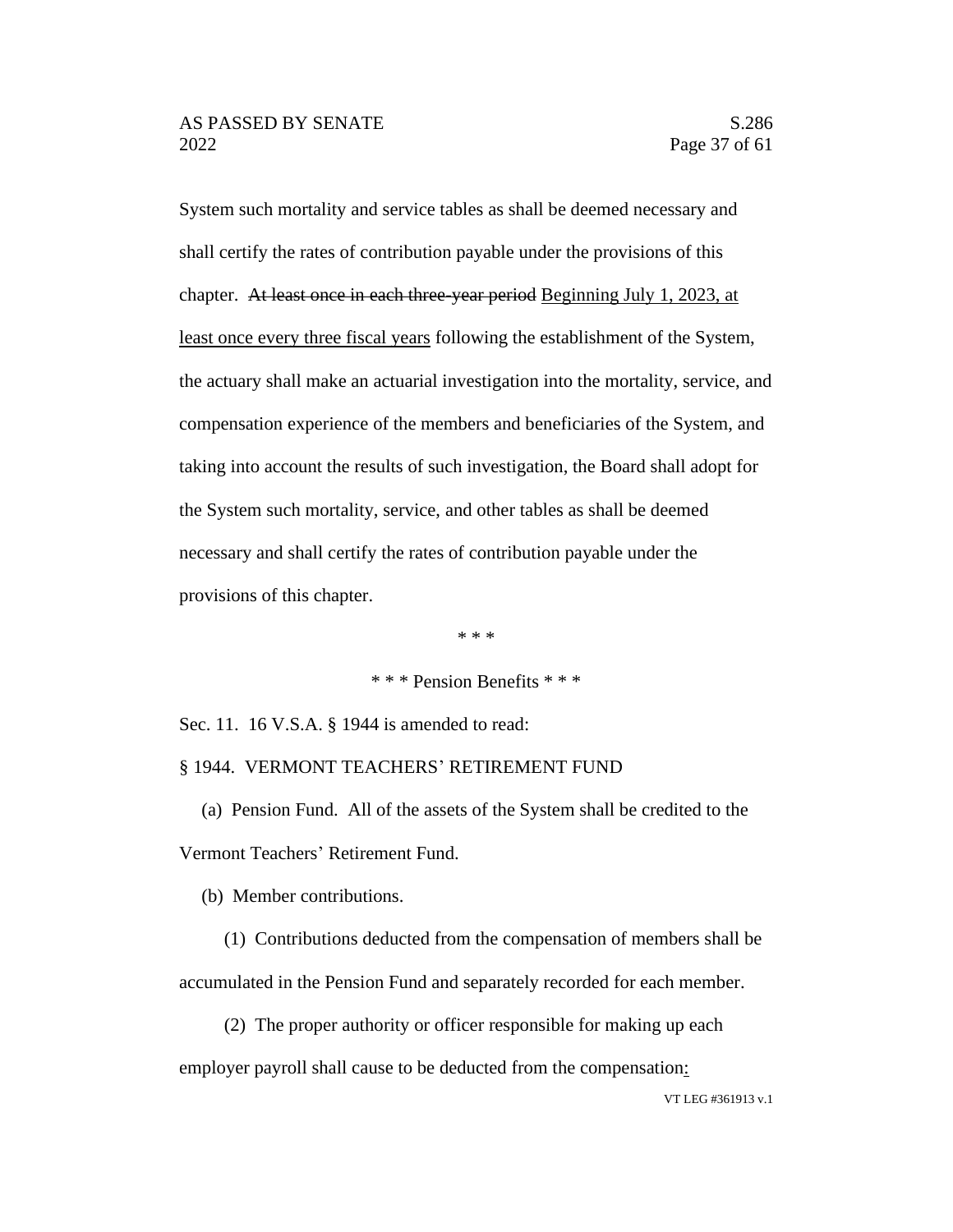(A) of each Group A member five and one-half percent of the member's total earnable compensation, including compensation paid for absence as provided by subsection 1933(d) of this title; and

(B) from of each Group C member with at least five years of membership service as of July 1, 2014, five percent of the member's earnable compensation; and from each Group C member with less than five years of membership service as of July 1, 2014, six percent of the member's earnable compensation, an effective rate that is calculated based on the member's base salary as of July 1 each year. The effective rate shall be rounded to the nearest hundredth of a percent and levied on the member's total earnable compensation for the fiscal year, unless a teacher's full-time equivalency status changes during the fiscal year, in which case the teacher's effective rate will be recalculated and the new rate will be applied going forward. A member's total earnable compensation for the fiscal year shall also including include compensation paid for absence as provided by subsection 1933(d) of this title., and shall be calculated according to the following marginal rates and income brackets:

(i) Beginning on July 1, 2022:

(I) if a member's base salary is at or below \$40,000.00, the rate is 6.0 percent;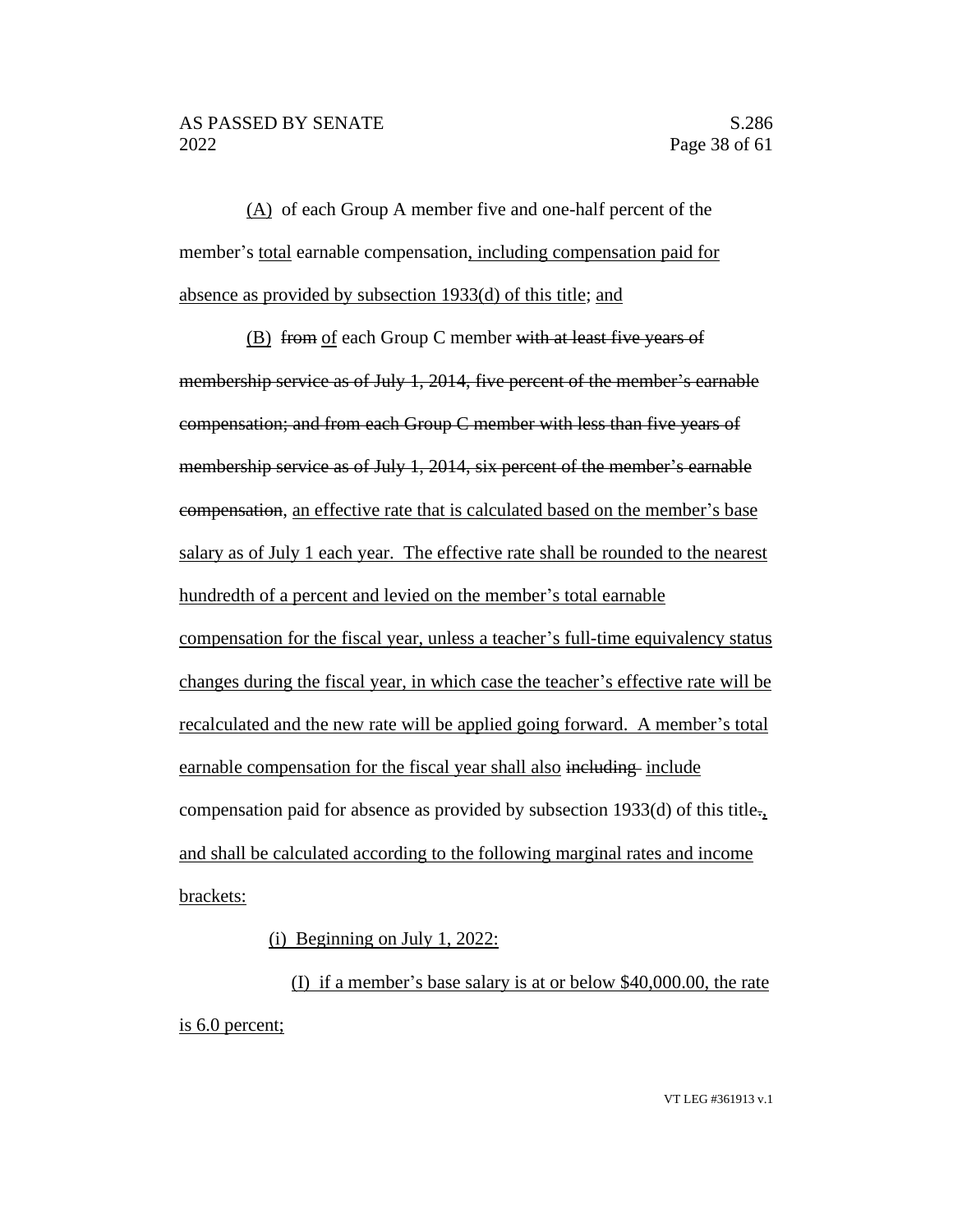(II) if a member's base salary is \$40,000.01 or more but not more than \$60,000.00, the rate is the equivalent of \$2,400.00 on \$40,000.00 of the member's base salary and 6.50 percent of the member's salary that is \$40,000.01 or more;

(III) if a member's base salary of \$60,000.01 or more but not more than \$80,000.00, the rate is the equivalent of \$3,700.00 on \$60,000.00 and 6.75 percent of the member's salary that is \$60,000.01 or more;

(IV) if a member's base salary is \$80,000.01 or more but not more than \$100,000.00, the rate is the equivalent of \$5,050.00 on \$80,000.00 and 7.00 percent of the member's salary that is \$80,000.01 or more;

(V) if a member's base salary is \$100,000.01 or more, the rate is the equivalent of \$6,450.00 on \$100,000.00 and 7.25 percent of the

member's salary that is \$100,000.01 or more.

(ii) Beginning on July 1, 2023:

(I) if a member's base salary is at or below \$40,000.00, the rate is 6.25 percent;

(II) if a member's base salary is \$40,000.01 or more but not more than \$60,000.00, the rate is the equivalent of \$2,500.00 on \$40,000.00 and 6.75 percent of the member's salary that is \$40,000.01 or more;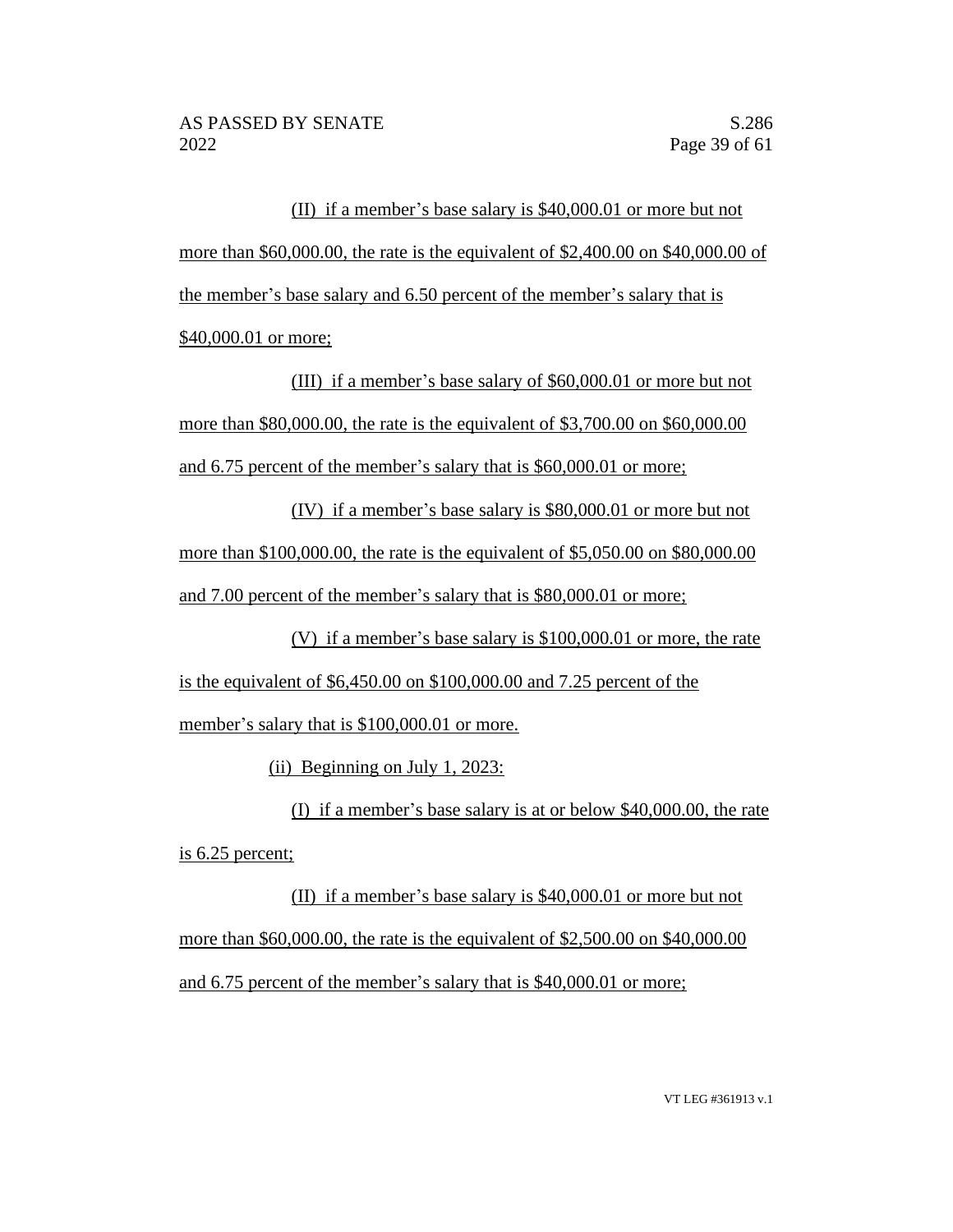### (III) if a member's base salary of \$60,000.01 or more but not

more than \$80,000.00, the rate is the equivalent of \$3,850.00 on \$60,000.00

and 7.0 percent of the member's salary that is \$60,000.01 or more;

(IV) if a member's base salary is \$80,000.01 or more but not

more than \$100,000.00, the rate is the equivalent of \$5,250.00 on \$80,000.00 and 7.50 percent of the member's salary that is \$80,000.01 or more;

(V) if a member's base salary is \$100,000.01 or more, the rate is the equivalent of \$6,750.00 on \$100,000.00 and 8.0 percent of the member's salary that is \$100,000.01 or more.

(iii) Beginning on July 1, 2024 and annually thereafter:

(I) if a member's base salary is at or below \$40,000.00, the rate is 6.25 percent;

(II) if a member's base salary is \$40,000.01 or more but not more than \$60,000.00, the rate is the equivalent of \$2,900.00 on \$40,000.00 and 6.75 percent of the member's salary that is \$40,000.01 or more;

(III) if a member's base salary of \$60,000.01 or more but not more than \$80,000.00, the rate is the equivalent of \$3,850.00 on \$60,000.00 and 7.5 percent of the member's salary that is \$60,000.01 or more;

(IV) if a member's base salary is \$80,000.01 or more but not more than \$100,000.00, the rate is the equivalent of \$5,350.00 on \$80,000.00 and 8.25 percent of the member's salary that is \$80,000.01 or more;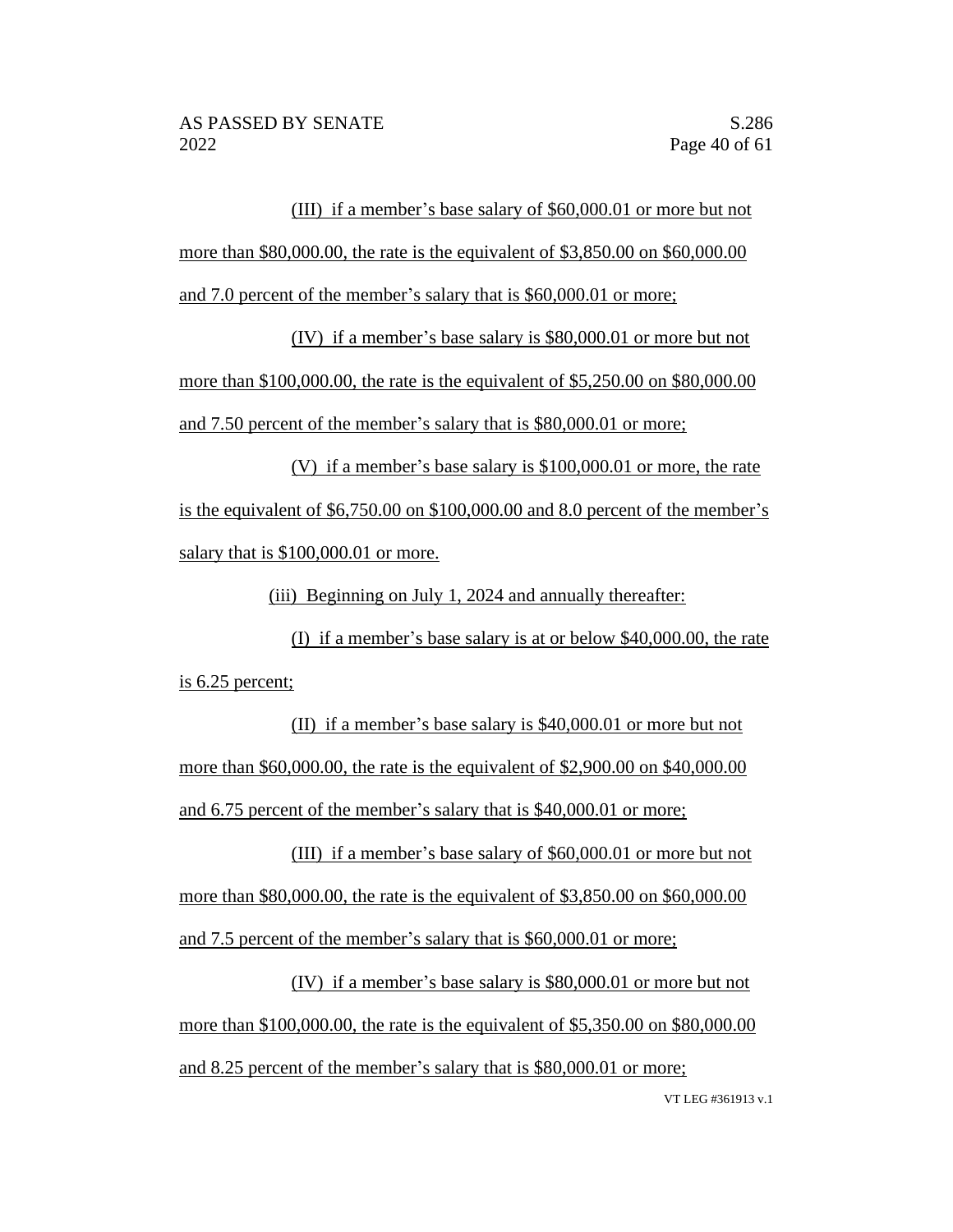(V) if a member's base salary is \$100,000.01 or more, the rate is the equivalent of \$7,000.00 on \$100,000.00 and 9.0 percent of the member's salary that is \$100,000.01 or more.

(C) In determining the amount earnable by a member set forth in this subdivision (2) in a payroll period, the Board may consider the rate of compensation payable to such member on the first day of a payroll period as continuing throughout the payroll period, and it may omit deduction from compensation for any period less than a full payroll period if a teacher was not a member on the first day of the payroll period, and to facilitate the making of deductions it may modify the deduction required of any member by such an amount as shall not exceed one-tenth of one percent of the annual earnable compensation upon the basis of which such deduction is made. The actuary shall make annual valuations of the reduction to the recommended State contribution attributable to the increase from five to six percent, and the Board shall include the amount of this reduction in its written report pursuant to subsection 1942(r) of this title.

\* \* \*

(c) State contributions, earnings, and payments.

VT LEG #361913 v.1 (1) All State appropriations and all reserves for the payment for all pensions including all interest and dividends earned on the assets of the Retirement System shall be accumulated in the Pension Fund. All benefits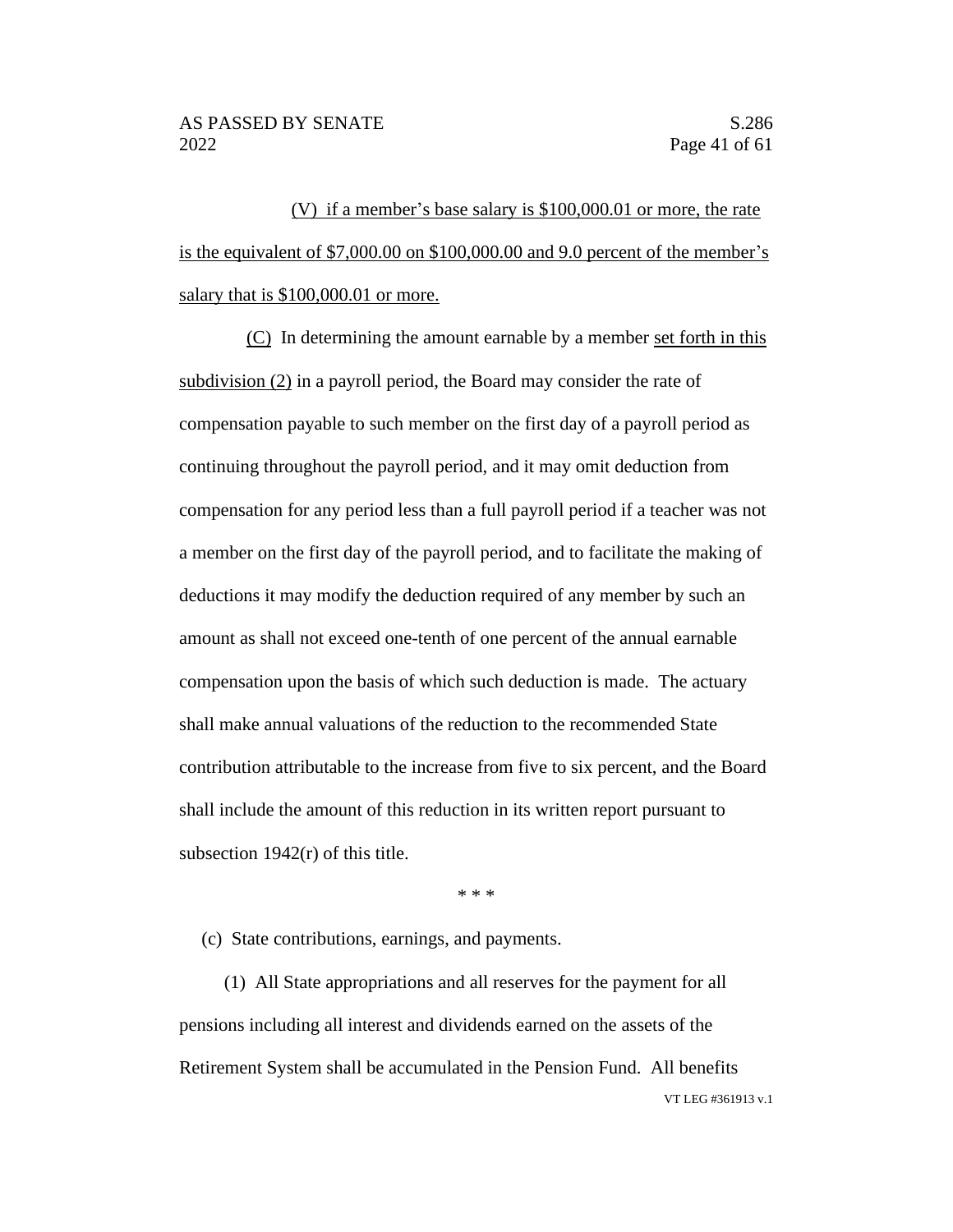payable under the System, except for retired teacher health and medical benefits, shall be paid from the Pension Fund. Annually, the Retirement Board shall allow regular interest on the individual accounts of members in the Pension Fund which that shall be credited to each member's account.

(2) Beginning with the actuarial valuation as of June 30, 2006, the contributions to be made to the Pension Fund by the State shall be determined on the basis of the actuarial cost method known as "entry age normal." On account of each member, there shall be paid annually by the State into the Pension Fund a percentage of the earnable compensation of each member to be known as the "normal contribution" and an additional percentage of the member's earnable compensation to be known as the "accrued liability contribution." The percentage rate of such contributions shall be fixed on the basis of the liabilities of the System as shown by actuarial valuation. "Normal contributions" and "accrued liability contributions" shall be by separate appropriation in the annual budget enacted by the General Assembly.

(3) The normal contribution shall be the uniform percentage of the total compensation of members that, if contributed over each member's prospective period of service and added to such member's prospective contributions, if any, will be sufficient to provide for the payment of all future pension benefits after subtracting the sum of the unfunded accrued liability and the total assets of the Pension Fund.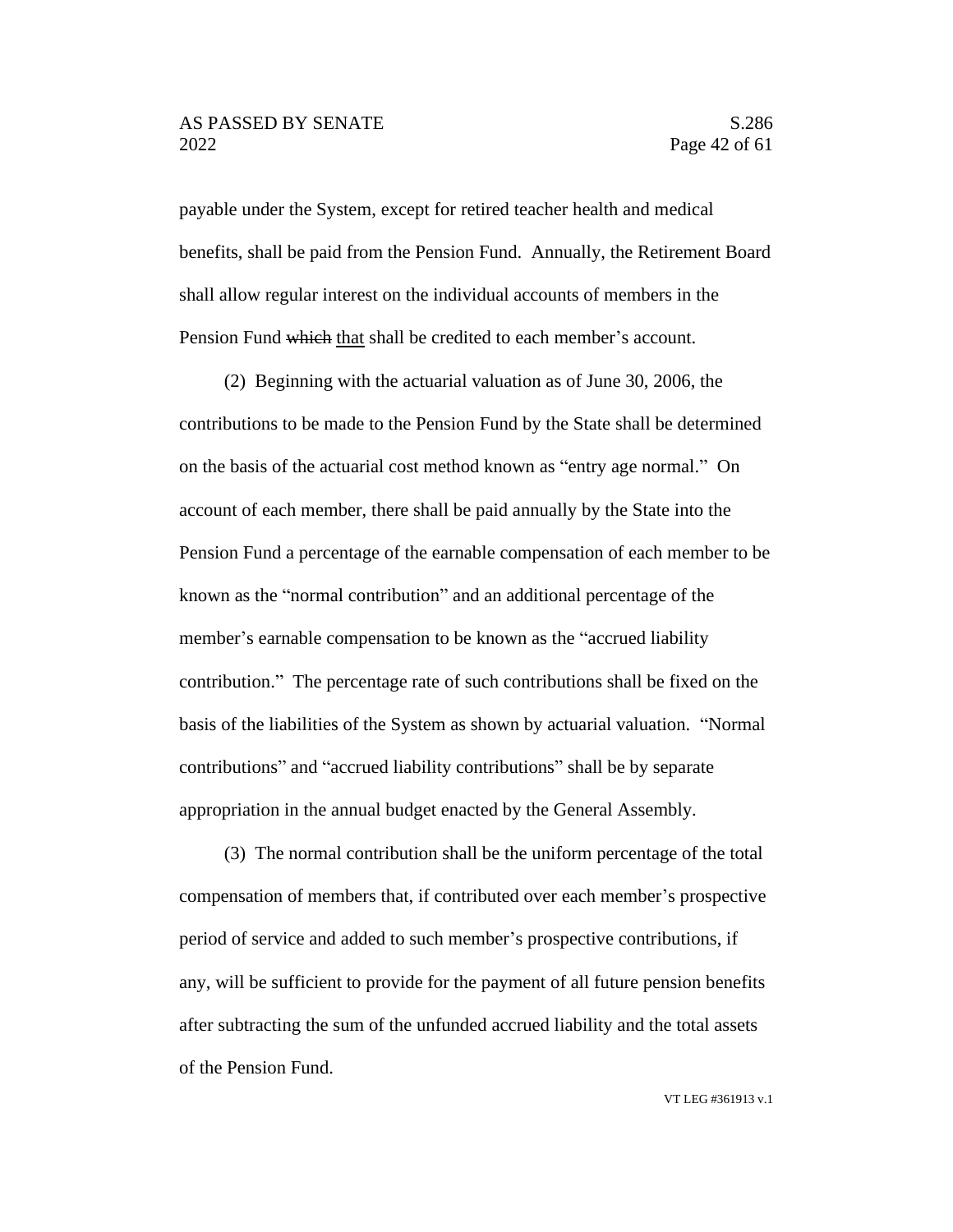(4) It is the policy of the State of Vermont to liquidate fully the unfunded accrued liability to the System. Beginning on July 1, 2008, until the unfunded accrued liability is liquidated, the accrued liability contribution shall be the annual payment required to liquidate the unfunded accrued liability over a closed period of 30 years ending on June 30, 2038, provided that:

(A) From July 1, 2009 to June 30, 2019, the amount of each annual basic accrued liability contribution shall be determined by amortization of the unfunded liability over the remainder of the closed 30-year period in installments increasing at a rate of five percent per year.

(B) Beginning on July 1, 2019 and annually thereafter, the amount of each annual basic accrued liability contribution shall be determined by amortization of the unfunded liability over the remainder of the closed 30-year period in installments increasing at a rate of three percent per year.

(C) Any variation in the contribution of normal or unfunded accrued liability contributions from those recommended by the actuary and any actuarial gains and losses shall be added or subtracted to the unfunded accrued liability and amortized over the remainder of the closed 30-year period.

#### \* \* \*

(13) Annually, the Board shall certify an amount to pay the annual actuarially determined employer contribution, as calculated in this subsection, and additional amounts as follows: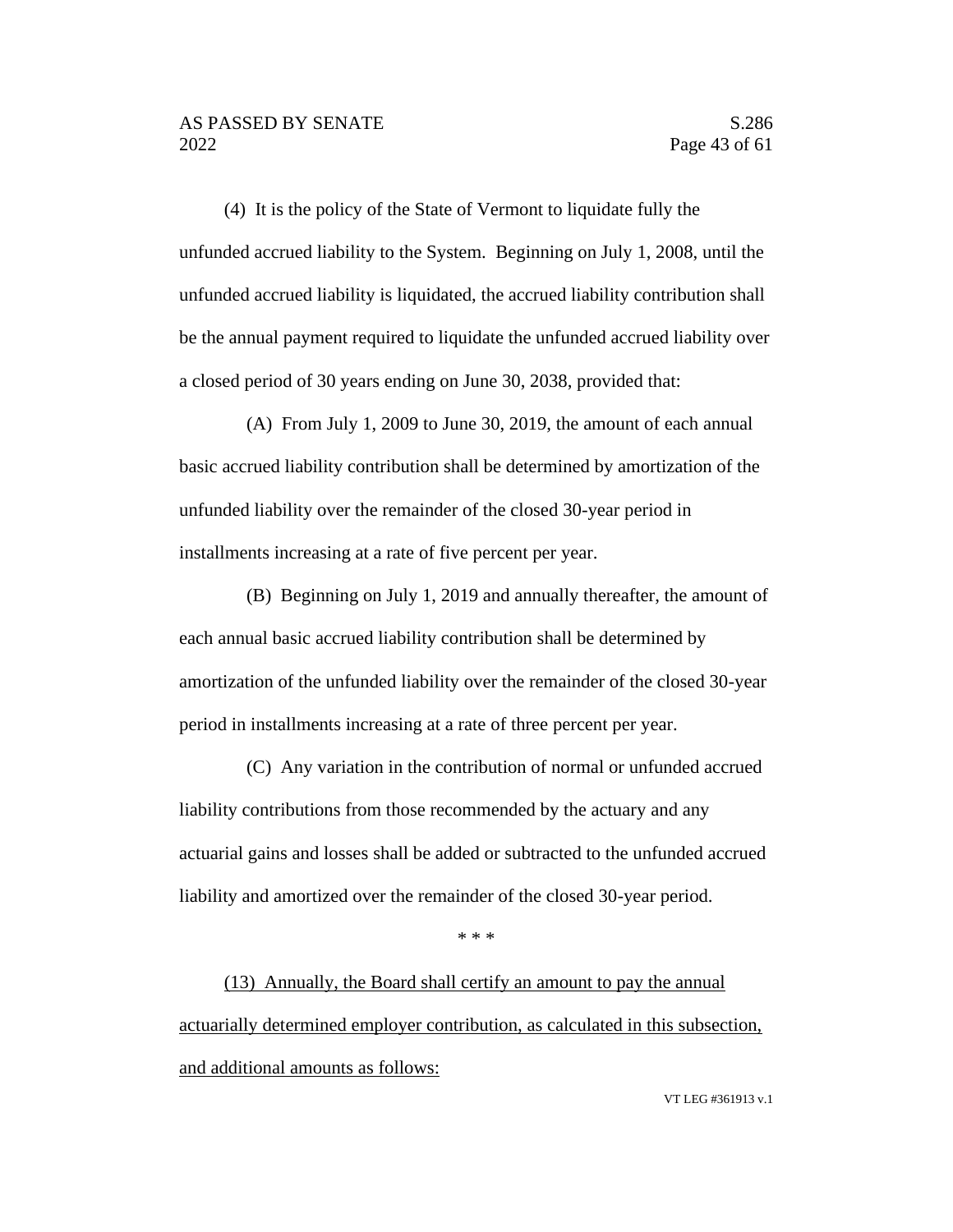(A) in fiscal year 2024, the amount of \$9,000,000.00; (B) in fiscal year 2025, the amount of \$12,000,000.00; and (C) in fiscal year 2026 and in any year thereafter until the Fund is calculated to have a funded ratio of at least 90 percent, the amount of \$15,000,000.00.

\* \* \*

Sec. 11a. 16 V.S.A. § 1949a is added to read:

### § 1949a. POSTRETIREMENT ADJUSTMENT ALLOWANCE FUND

(a) Intent. It is the intent of the General Assembly to recognize members who are in active service on or before June 30, 2022 and made contributions for the duration of fiscal year 2023 and members who are in active service on or after July 1, 2022 and made contributions for at least one year, as part of a broader effort to improve the health of the System. As an acknowledgment of these additional contributions, once the System is in a healthier financial position, it is the intent of the General Assembly that these members should receive postretirement adjustment allowances that will more fully reflect the net percentage increase in the Consumer Price Index. It is also the intent of the General Assembly that the postretirement adjustment allowance formula should be incrementally increased to 100 percent of the net percentage increase in the Consumer Price Index, but that no increase should occur to the formula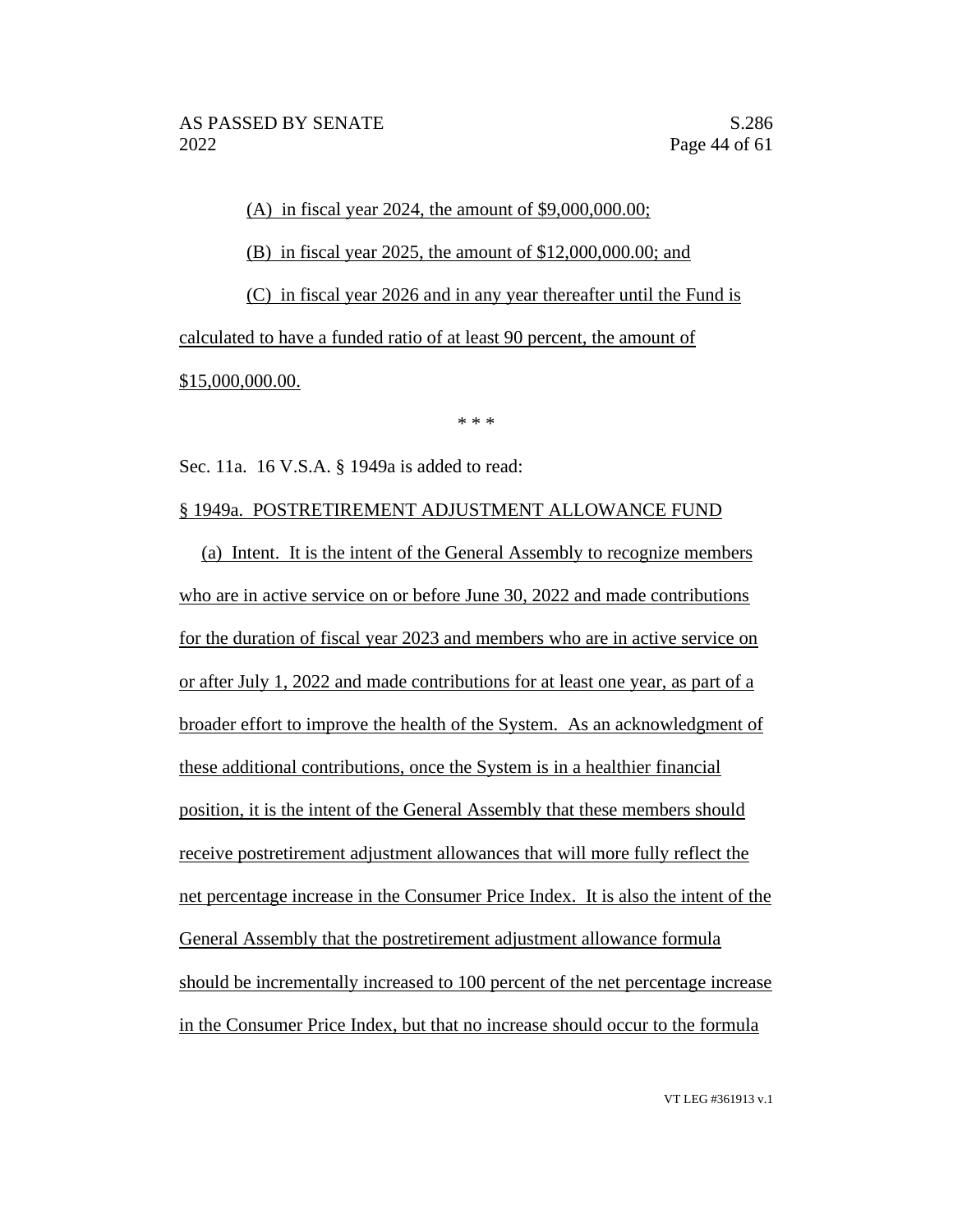unless the funded ratio of the System is at least 80 percent funded on an actuarial value basis.

(b) Creation. There is established the Postretirement Adjustment

Allowance Fund, to be administered by the Board, to provide postretirement

adjustment increases or other benefits that may accrue to eligible members,

pursuant to the requirements of subsection (d) of this section.

(c) Funds. The Fund shall consist of:

(1) any amounts transferred to it from the General Fund Balance Reserve established in 32 V.S.A. § 308c; and

(2) any amounts transferred or appropriated to it by the General

Assembly.

(d) Use of funds. In any fiscal year, the Board may recommend the monies in the Fund to provide for postretirement adjustment increases or other benefits that may accrue to eligible members in the System, provided that:

(1) an evaluation is conducted pursuant to section 1949b of this chapter;

(2) the actuary certifies that the System has a funded ratio of at least 80 percent;

(3) the Fund has sufficient assets to pay for the present value of any benefit being provided; and

(4) the General Assembly approves of any increase or benefit change. (e) Fund administration.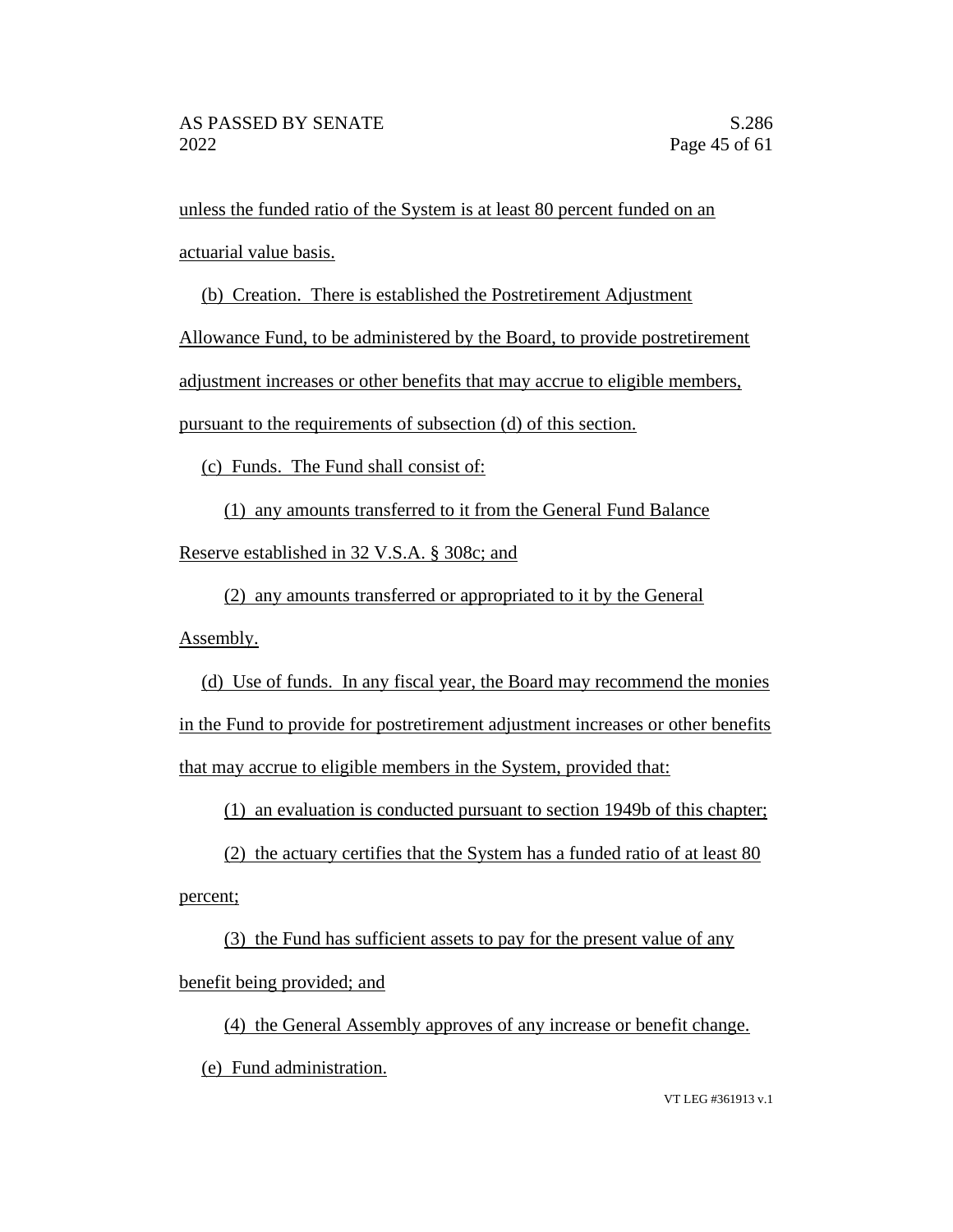(1) The Board may invest monies in the Fund in accordance with the provisions of 32 V.S.A. § 434 or, in the alternative, may enter into an agreement with the Vermont Pension Investment Committee to invest such monies in accordance with the standards of care established by the prudent investor rule under 14A V.S.A. § 902, in a manner similar to the Committee's investment of retirement system monies. Interest earned shall remain in the Fund, and all balances remaining at the end of a fiscal year shall be carried over to the following year. The Board's annual financial report to the Governor and the General Assembly shall contain an accounting of receipts, disbursements, and earnings of the Fund.

(2) Contributions to the Fund shall be irrevocable and it shall be impossible at any time prior to the satisfaction of all liabilities, with respect to members and their beneficiaries, for any part of the corpus or income of the Fund to be used for, or diverted to, purposes other than the payment of postretirement adjustment increases and other benefits that may accrue to members and their beneficiaries and reasonable expenses of administering the Fund.

(f) Definition. As used in this section, "eligible member" means:

(1) a member of the System who is in active service on or before June 30, 2022 and made contributions for the duration of fiscal year 2023; or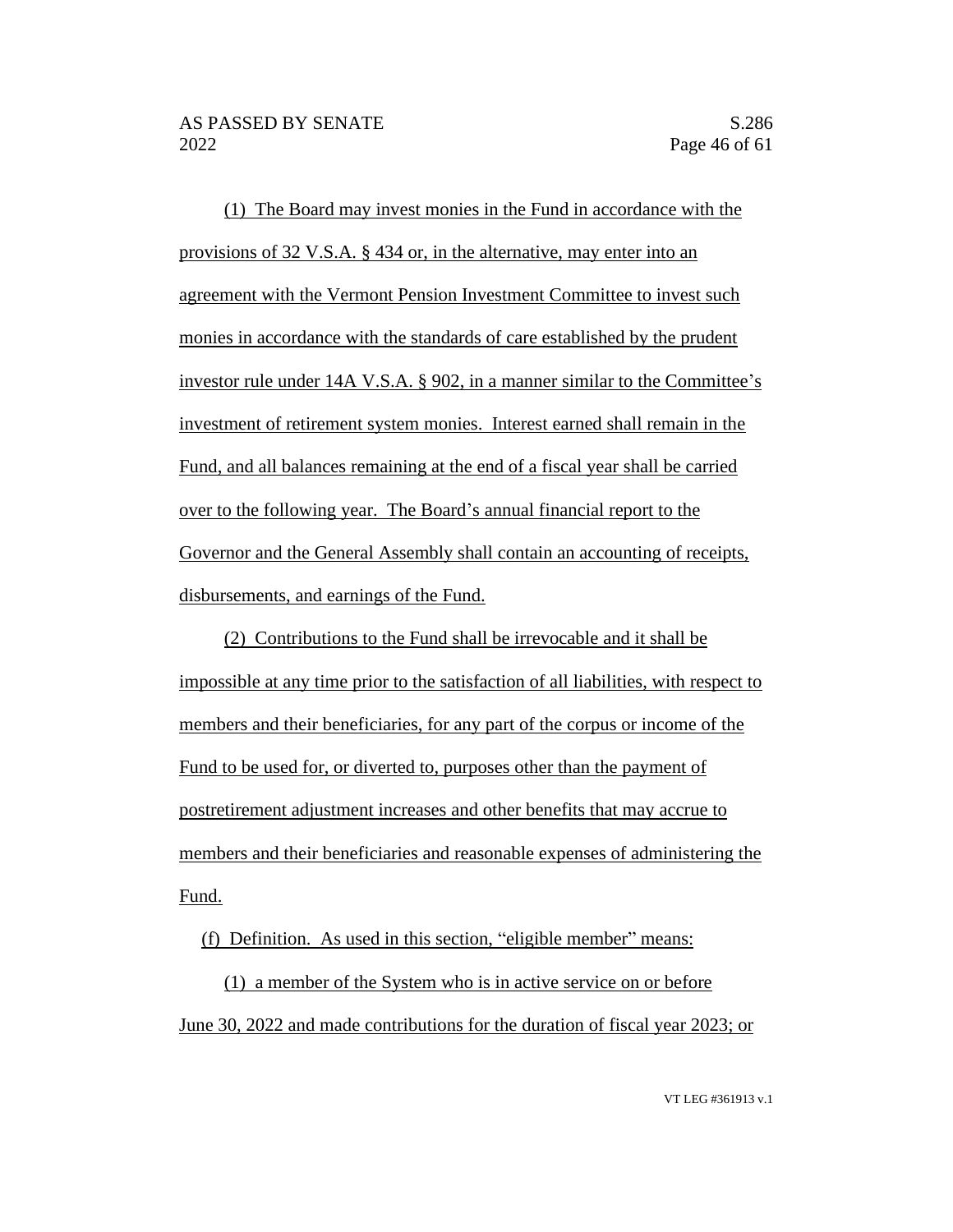(2) a member of the System who is in active service on or after July 1, 2022 and made contributions for at least one year.

Sec. 11b. 16 V.S.A. § 1949b is added to read:

#### § 1949b. POSTRETIREMENT ADJUSTMENT TO RETIREMENT

#### ALLOWANCE; FORMULA; EVALUATION

(a) On or before September 1, 2027 and every three years thereafter, or at the request of the Board in conjunction with any proposed changes to the amortization schedule, the Board shall consider the intent set forth in subsection 1949a(a) of this chapter and evaluate whether to modify the postretirement adjustment formula or any other benefit that may accrue to the members of the System who are in active service on or before June 30, 2022 and made contributions for the duration of fiscal year 2023 and members in active service on or after July 1, 2022 and made contributions for at least one year. The evaluation shall only include a proposed benefit change if the Postretirement Adjustment Allowance Fund has sufficient assets to pay for the present value of that benefit.

(b) On or before January 15, 2028 and every three years thereafter, or following a request for an evaluation by the Board, the Board shall submit a report to the House and Senate Committees on Government Operations with the results of the evaluation described in subsection (a) of this section.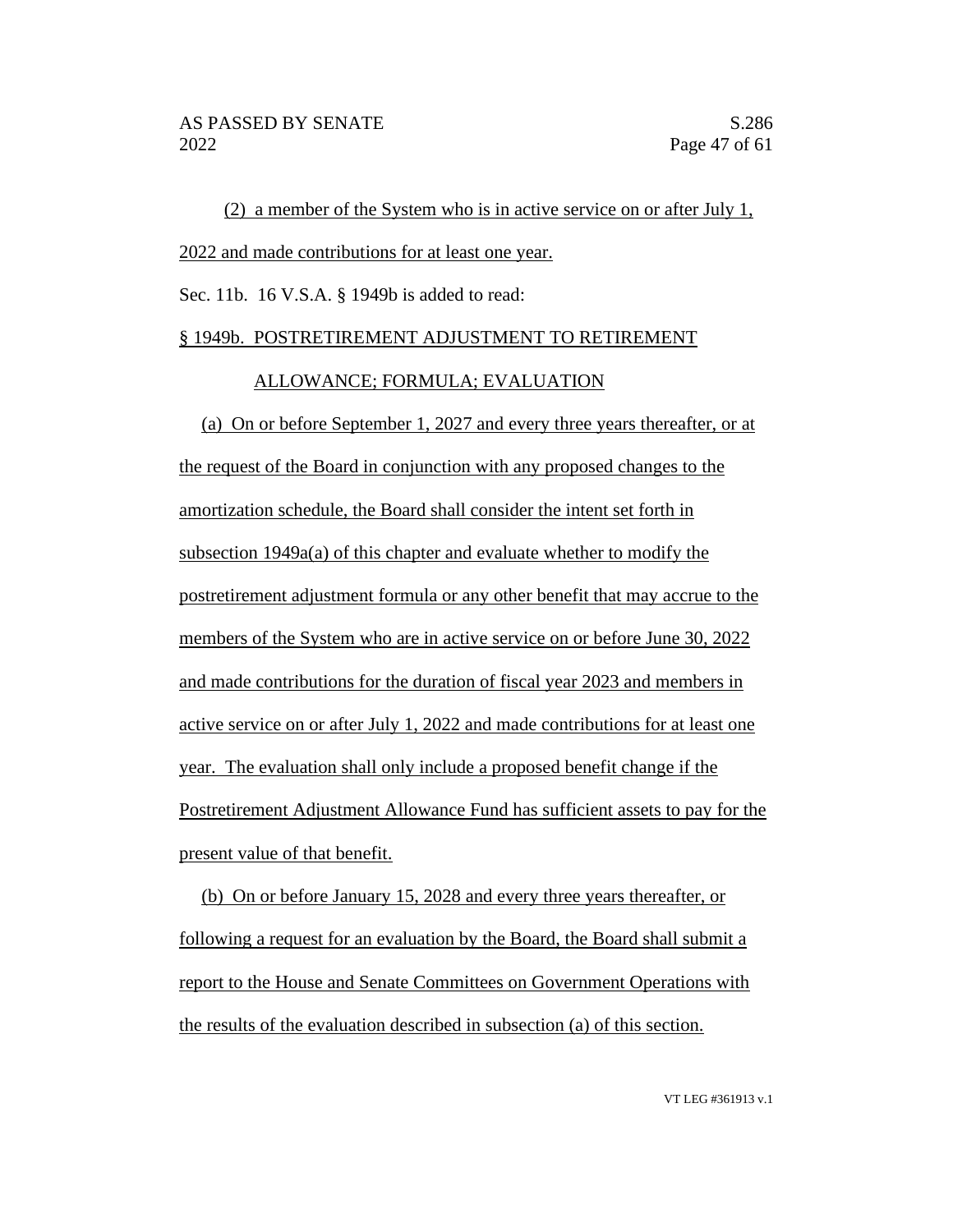#### Sec. 12. 16 V.S.A. § 1949 is amended to read:

#### § 1949. POSTRETIREMENT ADJUSTMENTS TO RETIREMENT

#### ALLOWANCES

(a) For all Group A members, as of June 30 in each year, beginning June 30, 1972, the Board shall determine any increase or decrease, to the nearest one-tenth of one percent, in the ratio of the average of the Consumer Price Index for the month ending on that date to the average of the Index for the month ending on June 30, 1971, or the month ending on June 30 of the most recent year thereafter. In the event of an increase, and provided that the net increase following the application of any offset as provided in this subsection equals or exceeds one percent, the retirement allowance of each beneficiary in receipt of an allowance for at least one year on the next following December 31 shall be increased by an equal percentage. Such increase shall begin on the January 1 immediately following that December 31. An equivalent percentage increase shall also be made in the retirement allowance payable to a beneficiary in receipt of an allowance under an optional election, provided the member on whose account the allowance is payable and such other person shall have received a total of at least 12 monthly payments by such December 31. In the event of a decrease of the Consumer Price Index as of June 30 for the preceding year, the retirement allowance of a beneficiary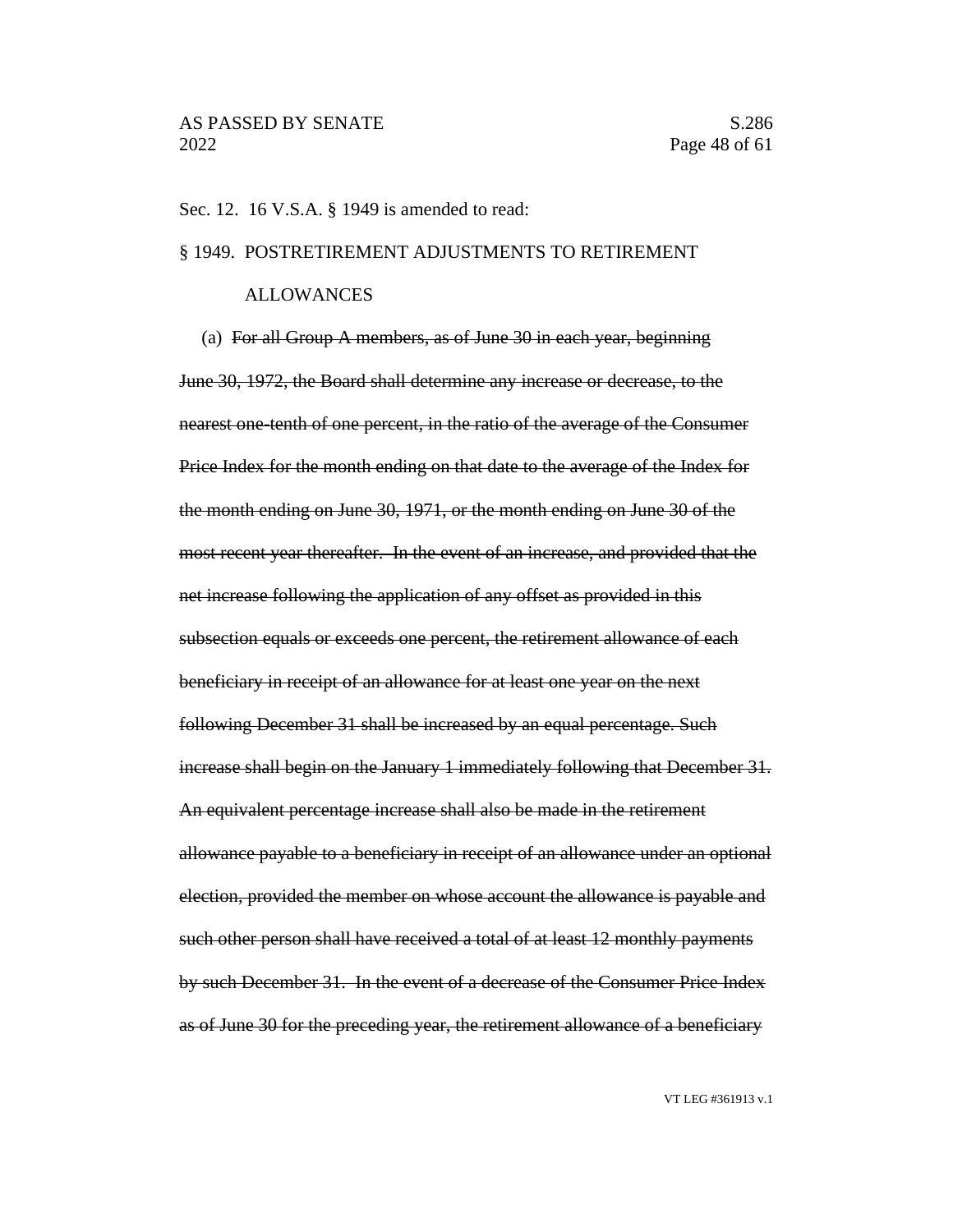shall not be subject to any adjustment on the next following January 1; provided, however, that:

(1) such decrease shall be applied as an offset against the first subsequent year's increase of the Consumer Price Index when such increase equals or exceeds one percent, up to the full amount of such increase; and

(2) to the extent that such decrease is greater than such subsequent year's increase, such decrease shall be offset in the same manner against two or more years of such increases, for up to but not exceeding five subsequent years of such increases, until fully offset. Postretirement Adjustments to Retirement allowance. On January 1 of each year, the retirement allowance of each beneficiary of the System who is in receipt of a retirement allowance for at least a one-year period as of December 31 in the previous year, and who meets the eligibility criteria set forth in this section, shall be adjusted by the amount described in subsection (b) of this section. In no event shall a beneficiary receive a negative adjustment to the beneficiary's retirement allowance.

VT LEG #361913 v.1 (b) For Group C members, as of June 30 in each year, commencing June 30, 1981, a determination shall be made of any increase or decrease, to the nearest one-tenth of a percent of the Consumer Price Index for the preceding fiscal year. In the event of an increase, and provided that there exists a net increase following the application of any offset as provided in this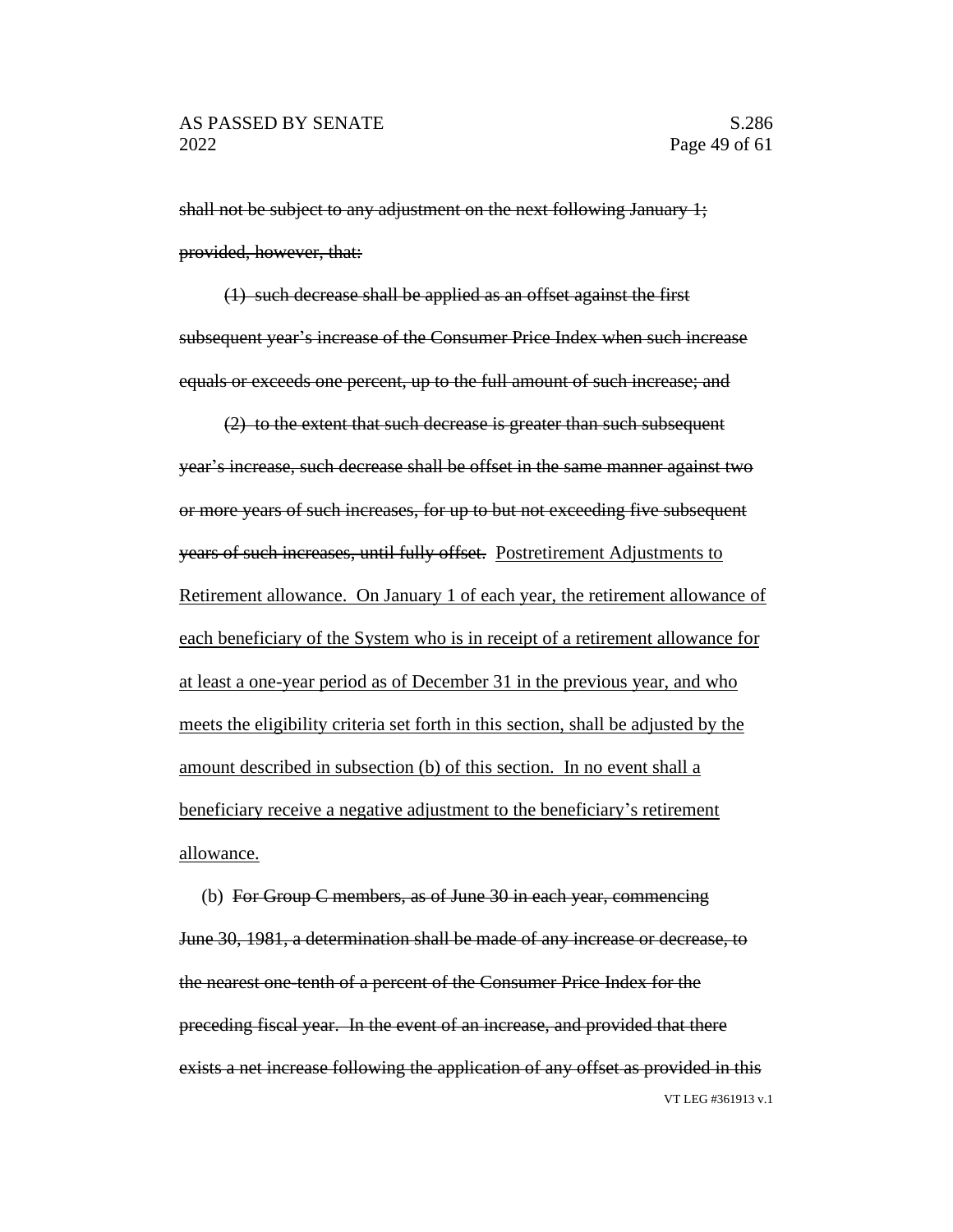subsection, the retirement allowance of each beneficiary in receipt of an allowance for at least one year on the next following December 31 shall be increased by an amount equal to one-half of the net percentage increase. The increase shall commence on the January 1 immediately following that December 31. The increase shall apply to Group C members having attained 57 years of age or completed at least 25 years of creditable service as of June 30, 2010, and receiving an early retirement allowance only in the year following attainment of age 62, and shall apply to Group C members not having attained 57 years of age or having completed at least 25 years of creditable service as of June 30, 2010, and receiving an early retirement allowance only in the year following the member's attainment of 65 years of age, provided the member has received benefits for at least 12 months as of December 31 of the year preceding any January adjustment. In the event of a decrease of the Consumer Price Index as of June 30 for the preceding year, the retirement allowance of a beneficiary shall not be subject to any adjustment on the next following January 1; provided, however, that:

(1) such decrease shall be applied as an offset against the first subsequent year's increase of the Consumer Price Index, up to the full amount of such increase; and

VT LEG #361913 v.1 (2) to the extent that such decrease is greater than such subsequent year's increase, such decrease shall be offset in the same manner against two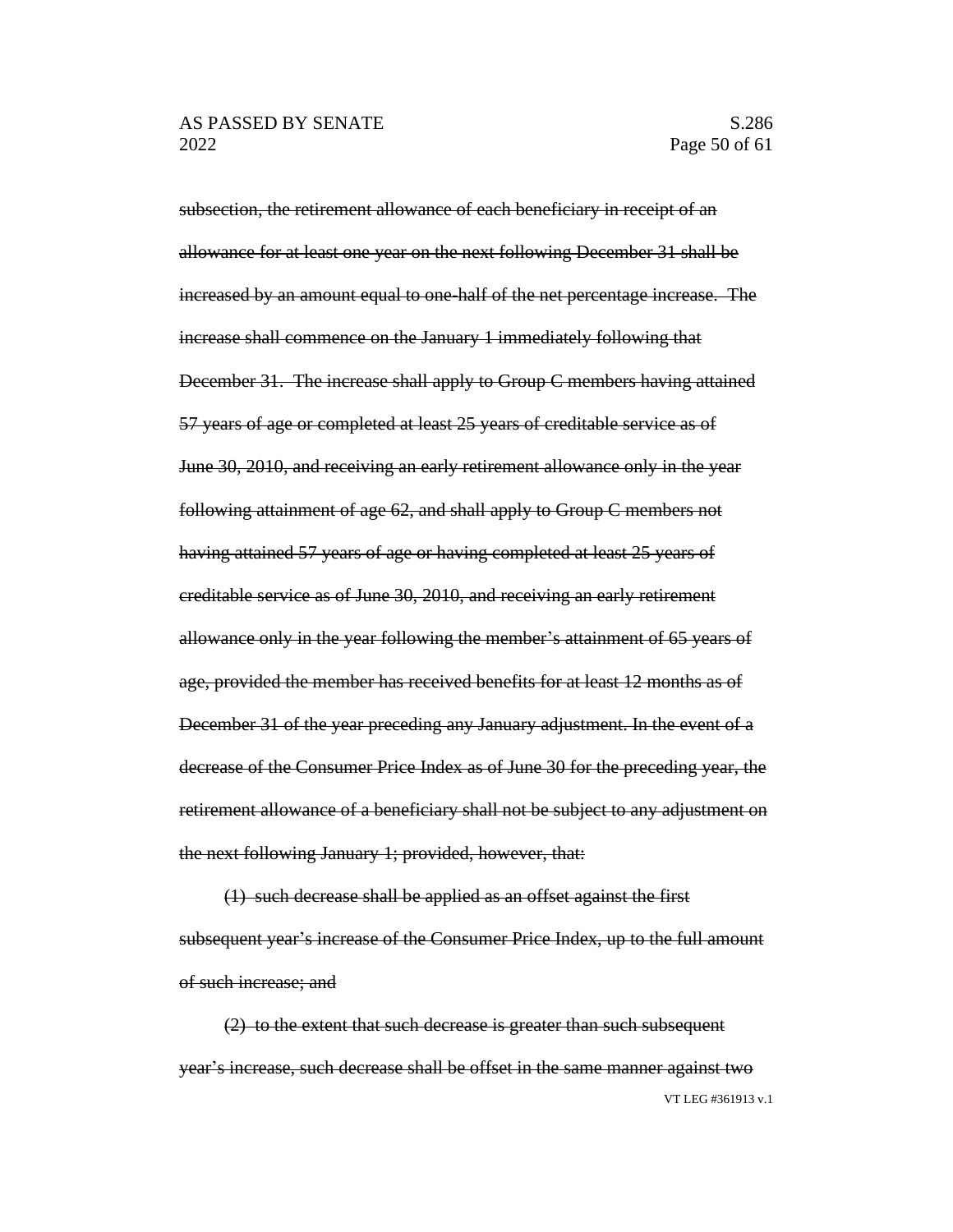or more years of such increases, for up to but not exceeding five subsequent years of such increases, until fully offset. Calculation of Net Percentage Increase. Each year, a determination shall be made of any increase or decrease, to the nearest one-tenth of a percent, in the Consumer Price Index for the month ending on June 30 of that year to the average of the Consumer Price Index for the month ending on June 30 of the previous year.

(1) Consumer Price Index; maximum and minimum amounts. Any increase or decrease in the Consumer Price Index shall be subject to adjustment so as to remain within the following maximum and minimum amounts:

(A) For Group A members and Group C members who are eligible for normal retirement or unreduced early retirement on or before June 30, 2022, the maximum amount of any increase or decrease utilized to determine the net percentage increase shall be five percent.

(B) For Group C members who are eligible for retirement and leave active service on or after July 1, 2022, the maximum amount of any increase or decrease utilized to determine the net percentage increase shall be four percent.

(2) Consumer Price Index; decreases. In the event of a decrease of the Consumer Price Index as of June 30 for the preceding year, there shall be no adjustment to the retirement allowance of a beneficiary for the subsequent year beginning January 1; provided, however, that: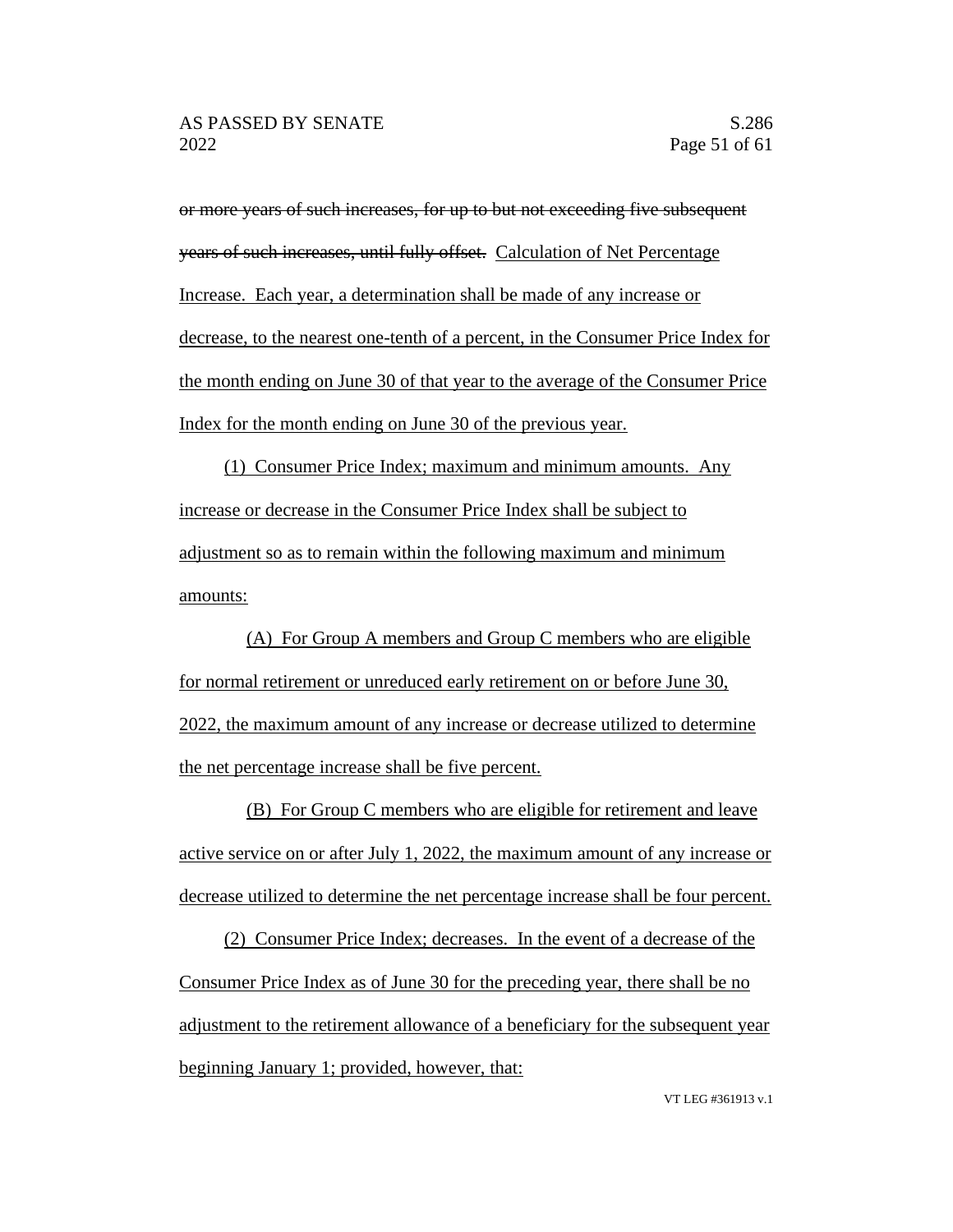(A) such decrease shall be applied as an offset against the first subsequent year's increase of the Consumer Price Index up to the full amount of such increase; and

(B) to the extent that such decrease is greater than such subsequent year's increase, such decrease shall be offset in the same manner against two or more years of such increases, for up to but not exceeding five subsequent years of such increases, until fully offset.

(3) Consumer Price Index; increases. Subject to the maximum and minimum amounts set forth in subdivision (1) of this subsection, in the event of an increase in the Consumer Price Index, and provided there remains an increase following the application of any offset as in subdivision (2) of this subsection, that amount shall be identified as the net percentage increase and used to determine the members' postretirement adjustment as set forth in subsection (d) of this section.

(c) For purposes of subsection (a) of this section, the maximum amount of any increase or decrease utilized to determine the net percentage increase shall be five percent. For purposes of subsection (b) of this section, the maximum amount of any increase or decrease utilized to determine the net percentage increase shall be five percent, and any increase or decrease less than one percent shall be assigned a value of one percent. Eligibility for postretirement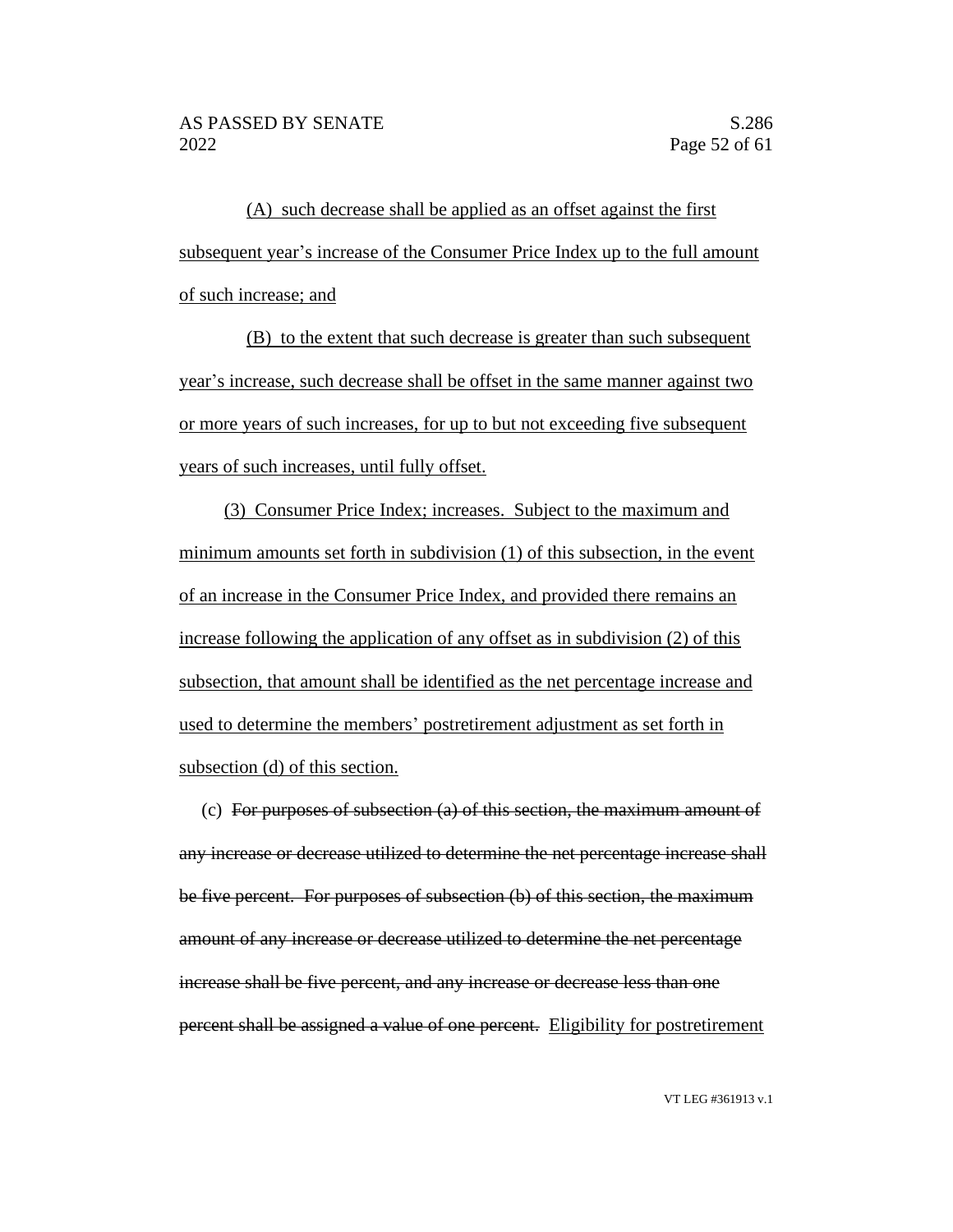adjustment. In order for a beneficiary to receive a postretirement adjustment allowance, the beneficiary must meet the following eligibility requirements:

(1) for any Group A or Group C member eligible for retirement on or before June 30, 2022, the member must be in receipt of a retirement allowance for at least 12 months prior to the January 1 effective date of any

postretirement adjustment; and

(2) for any Group C member who is eligible for retirement and leaves active service on or after July 1, 2022, the member must be in receipt of a retirement allowance for at least 24 months prior to the January 1 effective date of any postretirement adjustment.

(d) As used in this section, "Consumer Price Index" shall mean the Northeast Region Consumer Price Index for all urban consumers, designated as "CPI-U," in the northeast region, as published by the U.S. Department of Labor, Bureau of Labor Statistics.

\* \* \* Other Postemployment Benefits \* \* \*

Sec. 13. 16 V.S.A. § 1944b is amended to read:

# § 1944b. RETIRED TEACHERS' HEALTH AND MEDICAL BENEFITS FUND

VT LEG #361913 v.1 (a) There is established the Retired Teachers' Health and Medical Benefits Fund (Benefits Fund) to pay retired teacher health and medical retiree postemployment benefits, including prescription drug benefits, when due in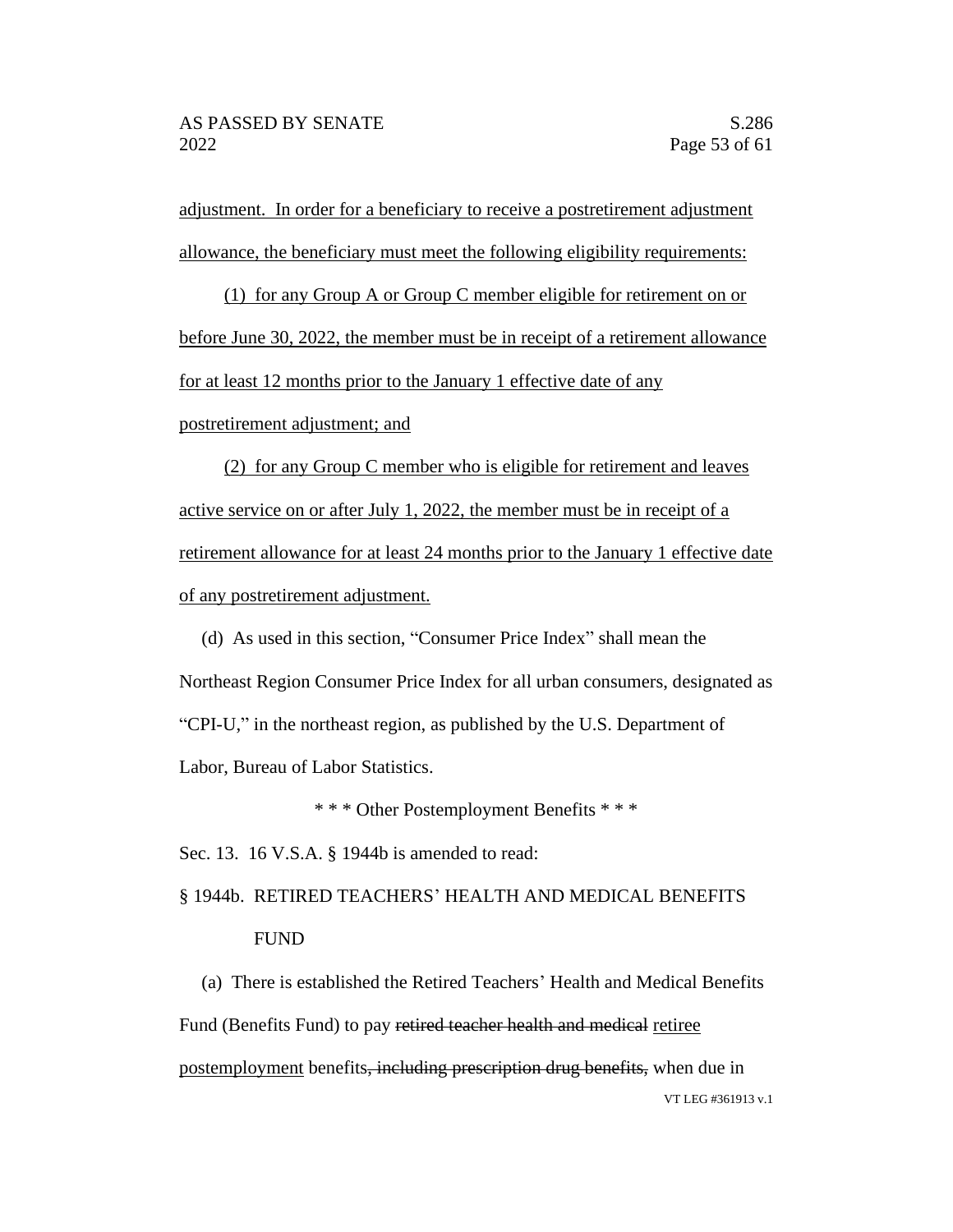accordance with the terms established by the Board of Trustees of the State Teachers' Retirement System of Vermont pursuant to subsection 1942(p) and section 1944e of this title. The Benefits Fund is intended to comply with and be a tax exempt governmental trust under Section 115 of the Internal Revenue Code of 1986, as amended. The Benefits Fund shall be administered by the Treasurer.

(b) The Benefits Fund shall consist of:

(1) all monies remitted to the State on behalf of the members of the State Teachers' Retirement System of Vermont for prescription drug plans, including manufacturer rebates, as well as monies pursuant to the Employer Group Waiver Plan with Wrap pursuant to the Medicare Prescription Drug Improvement and Modernization Act of 2003;

(2) any monies appropriated by the General Assembly for the purpose of paying the health and medical postemployment benefits for retired members and their dependents provided by subsection 1942(p) and section 1944e of this title;

- (3) any monies pursuant to subsection  $\left(\frac{e}{e}\right)$  (h) of this section; and
- (4) [Repealed.]
- (5) any monies pursuant to section 1944d of this title.
- (c) No employee contributions shall be deposited in the Benefits Fund.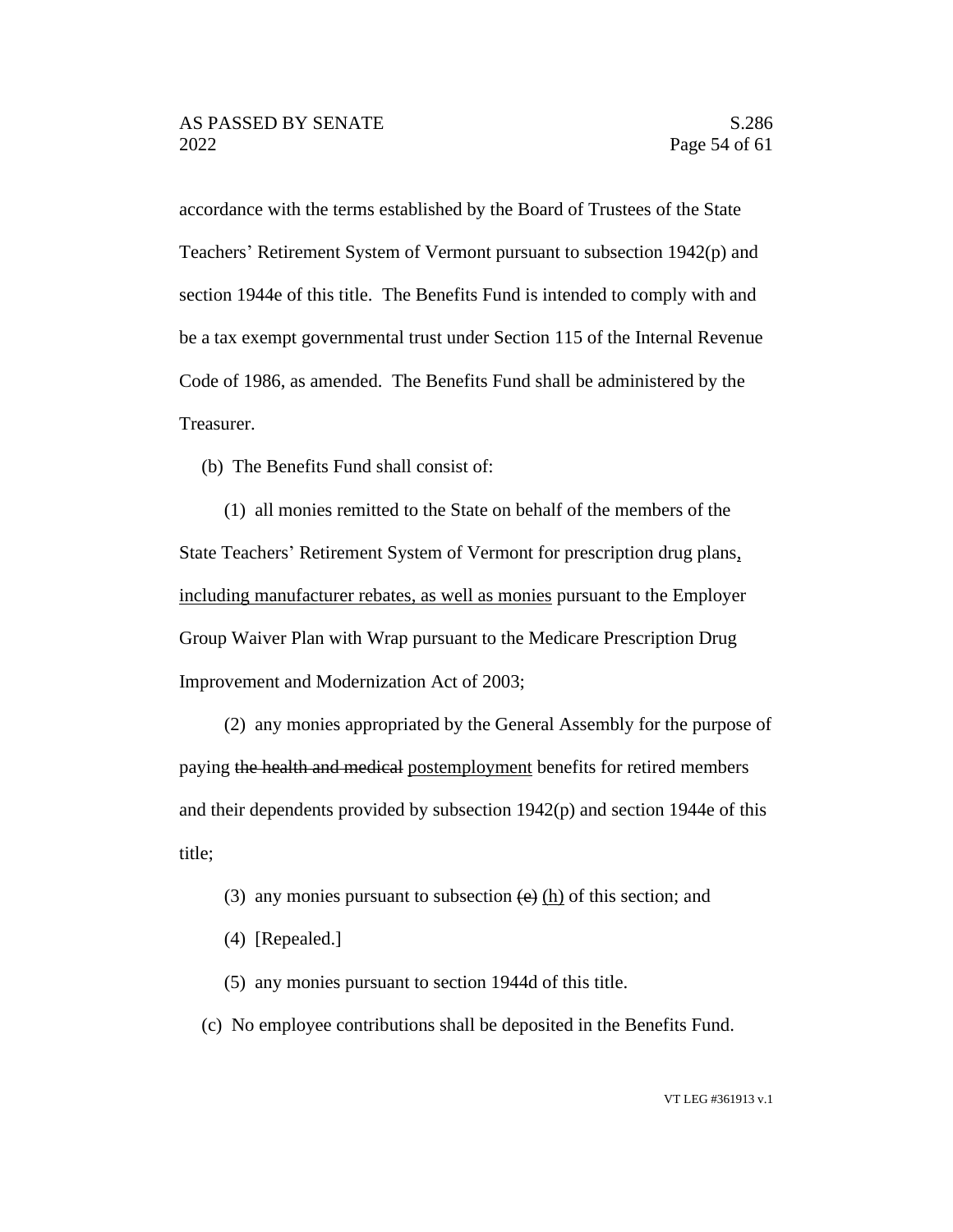(d) The Treasurer may invest monies in the Benefits Fund in accordance with the provisions of 32 V.S.A. § 434 or, in the alternative, may enter into an agreement with the Vermont Pension Investment Committee Commission to invest such monies in accordance with the standards of care established by the prudent investor rule under 14A V.S.A. § 902, in a manner similar to the Committee's Commission's investment of retirement system monies. Interest earned shall remain in the Benefits Fund, and all balances remaining at the end of a fiscal year shall be carried over to the following year. The Treasurer's annual financial report to the Governor and the General Assembly shall contain an accounting of receipts, disbursements, and earnings of the Benefits Fund.

(e) [Repealed.]

(f) Contributions to the Benefits Fund shall be irrevocable and it shall be impossible at any time prior to the satisfaction of all liabilities, with respect to employees and their beneficiaries, for any part of the corpus or income of the Benefits Fund to be used for, or diverted to, purposes other than the payment of retiree postemployment benefits to members and their beneficiaries and reasonable expenses of administering the Benefits Fund and related benefit plans.

- (g) [Repealed.]
- (h) State contribution.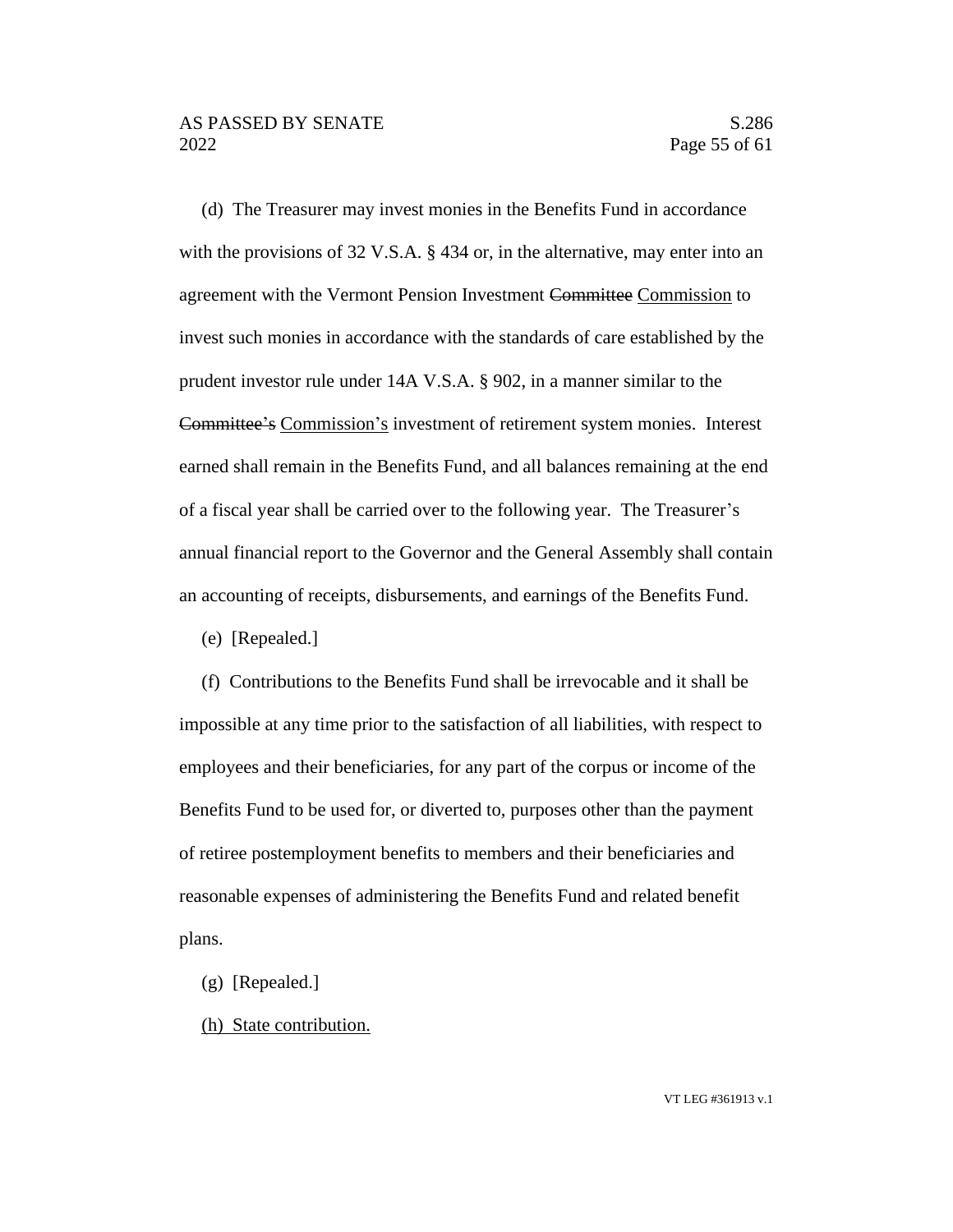(1) Beginning on July 1, 2022, and annually thereafter, the State shall make annual contributions to the Benefits Fund known as the "normal contribution" and the "accrued liability contribution," each of which shall be fixed on the basis of the liabilities of the System as shown by the most recent actuarial valuation and made by separate appropriation in the annual budget enacted by the General Assembly:

(A) The "normal contribution" shall be the amount that, if contributed over each member's prospective period of service, will be sufficient to provide for the payment of all future retiree postemployment benefits after subtracting the unfunded actuarial liability and the total assets of the Benefits Fund. The "normal cost" shall be identified using the actuarial cost method known as "projected unit credit" and applying a rate of return equal to the most recently adopted actuarial rate of return pursuant to 3 V.S.A. § 523.

(B) The "accrued liability contribution" shall be the annual payment set forth in the most recent actuarial valuation that is necessary to liquidate the unfunded accrued liability over a closed period of 26 years and determined based on the funding schedule set forth in this section.

(i) It is the policy of the State of Vermont to liquidate fully the unfunded accrued liability for the payment of retiree postemployment benefits.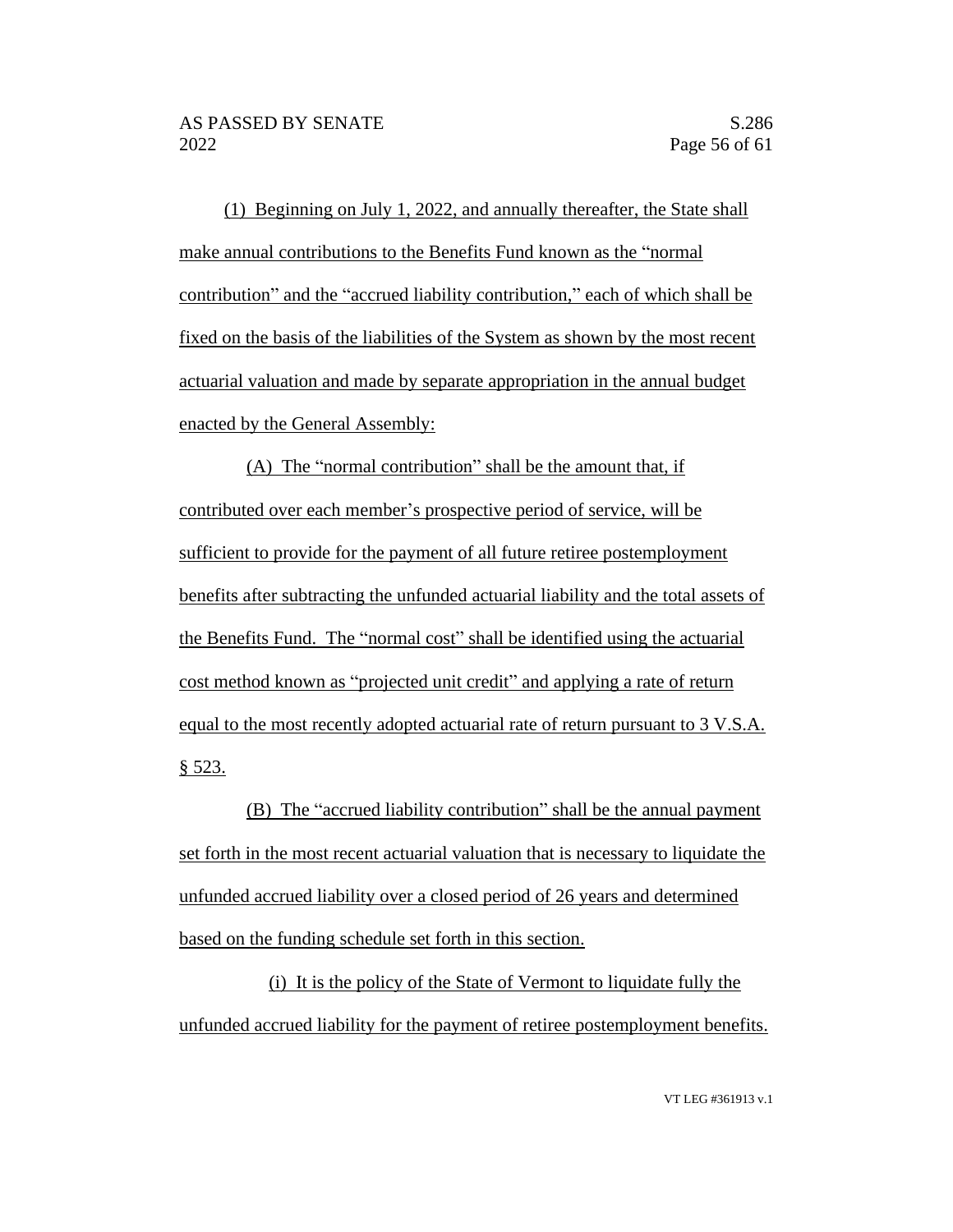(ii) Beginning on July 1, 2022, until the unfunded accrued liability is liquidated, the accrued liability contribution shall be the annual payment required to liquidate the unfunded accrued liability over a closed period of 26 years ending on June 30, 2048, provided that the amount of each annual basic accrued liability contribution shall be determined by amortization of the unfunded liability over the remainder of the closed 26-year period in installments.

(2) Any variation in the contribution of normal or accrued liability contributions from those recommended by the actuary and any actuarial gains and losses shall be added or subtracted to the unfunded accrued liability and amortized over the remainder of the closed 26-year period.

(3) The Board shall review annually the amount of State contributions recommended by the actuary of the Retirement System. Based on this review, the Board shall determine the amount of State contribution necessary for the next fiscal year to achieve and preserve the financial integrity of the funds. On or before December 15 of each year, the Board shall inform the Governor and the House and Senate Committees on Government Operations and on Appropriations in writing about the amount needed. The provisions of 2 V.S.A. § 20(d) (expiration of required reports) shall not apply to the report to be made under this subsection.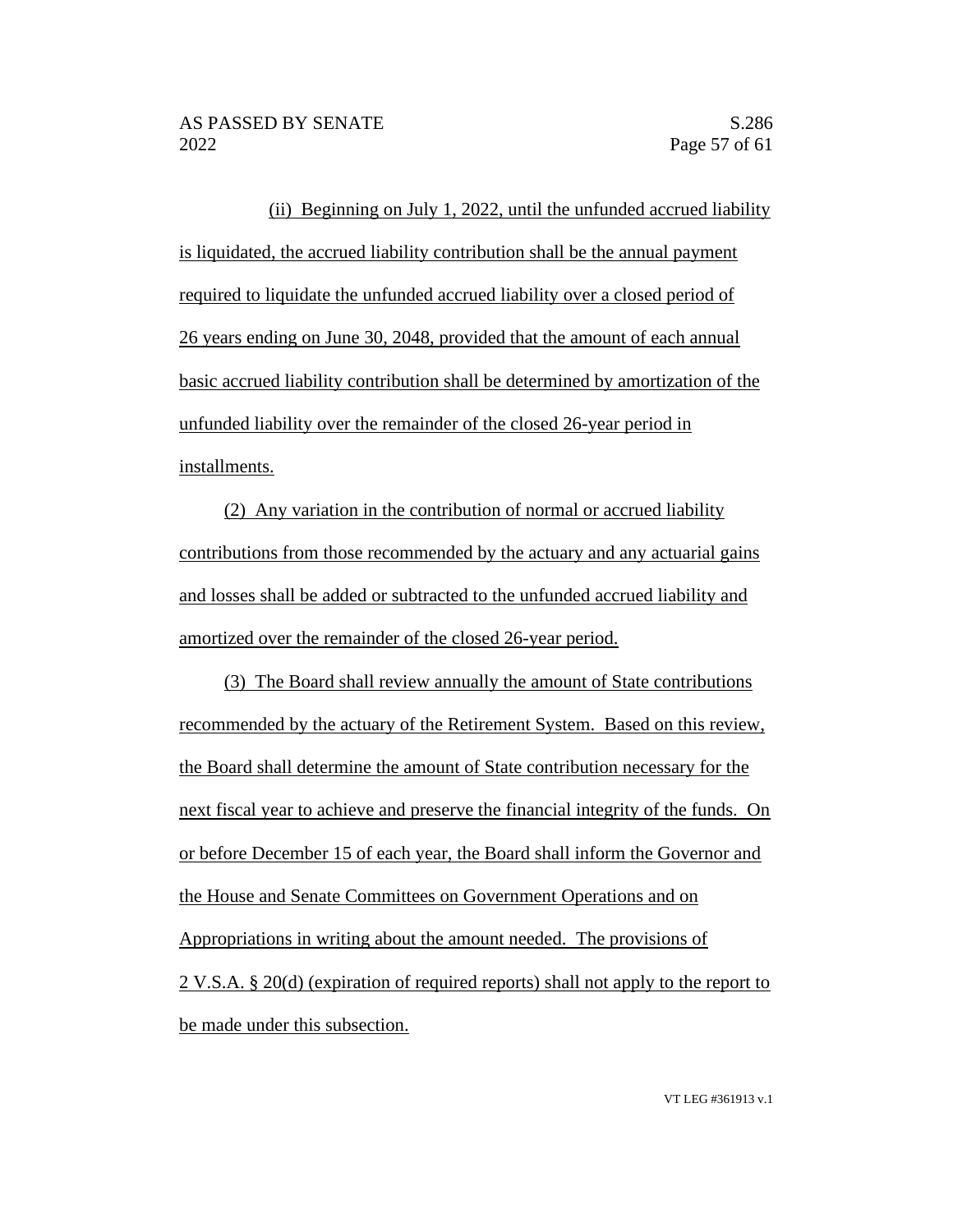Sec. 14. 16 V.S.A. § 4025 is amended to read:

§ 4025. EDUCATION FUND

\* \* \*

(b) Monies in the Education Fund shall be used for the following:

\* \* \*

(4) To make payments to the Vermont Teachers' Retirement Fund and the Retired Teachers' Health and Medical Benefits Fund for the normal contribution contributions in accordance with subsection subsections 1944(c) of this title and 1994b(h) of this title.

\* \* \*

### Sec. 15. VERMONT TEACHERS' RETIREMENT SYSTEM; REPEAL OF PRIOR SUNSET AND REPORTING PROVISIONS

2018 (Sp. Sess.) Acts and Resolves No.11, Secs. E.515.3 and E.515.4 are hereby repealed.

\* \* \* Vermont Municipal Employees' Retirement System \* \* \*

Sec. 16. 24 V.S.A. § 5062 is amended to read:

§ 5062. RETIREMENT BOARD; MEDICAL BOARD; ACTUARY; RATES OF CONTRIBUTION; SAFEKEEPING OF SECURITIES

\* \* \*

(k) Immediately after the establishment of the Retirement System, the

Retirement Board shall adopt for the Retirement System such mortality and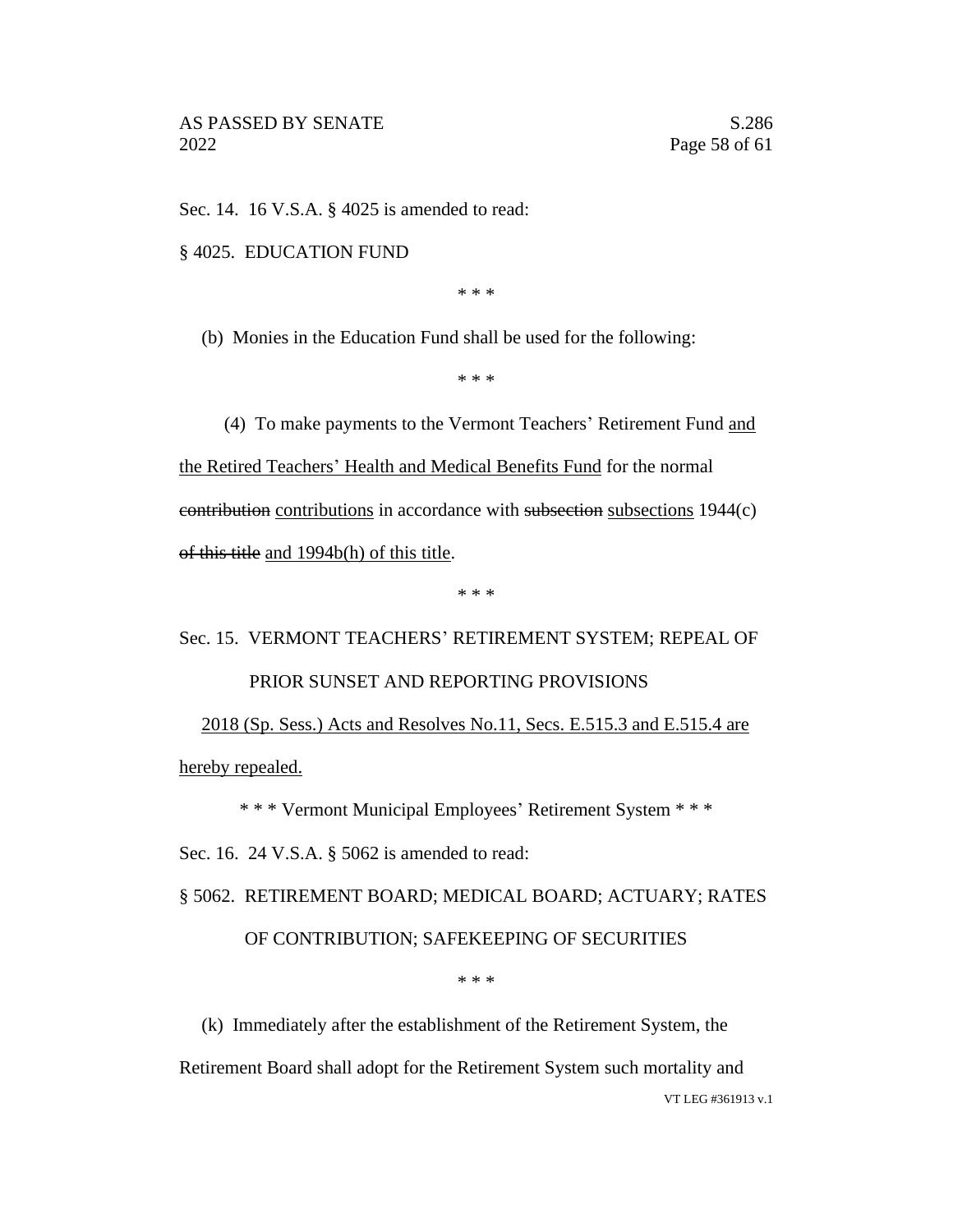service tables as shall be deemed necessary and shall certify the rates of contribution payable under the provisions of this chapter. At least once in each three-year period Beginning July 1, 2023, at least once every three fiscal years following the establishment of the System, the actuary shall make an actuarial investigation into the mortality, service, and compensation experience of the members and beneficiaries of the Retirement System, and taking into account the results of such investigation, the Retirement Board shall adopt for the Retirement System such mortality, service, and other tables as shall be deemed necessary and shall certify the rates of contribution payable under the provisions of this chapter.

\* \* \*

### \* \* \* Funding \* \* \*

Sec. 17. FY 2022; APPROPRIATION; STATE EMPLOYEES' POSTEMPLOYMENT BENEFITS TRUST FUND; RETIRED TEACHERS' HEALTH AND MEDICAL BENEFITS FUND

(a) In FY 2022, of the amount of General Funds reserved in 2021 Acts and Resolves No. 74, Sec. C.101(a) is unreserved as follows:

(1) the sum of \$75,000,000.00 is appropriated to the Vermont State Retirement Fund, established in 3 V.S.A. § 473, to address the unfunded accrued liability in pension benefits; and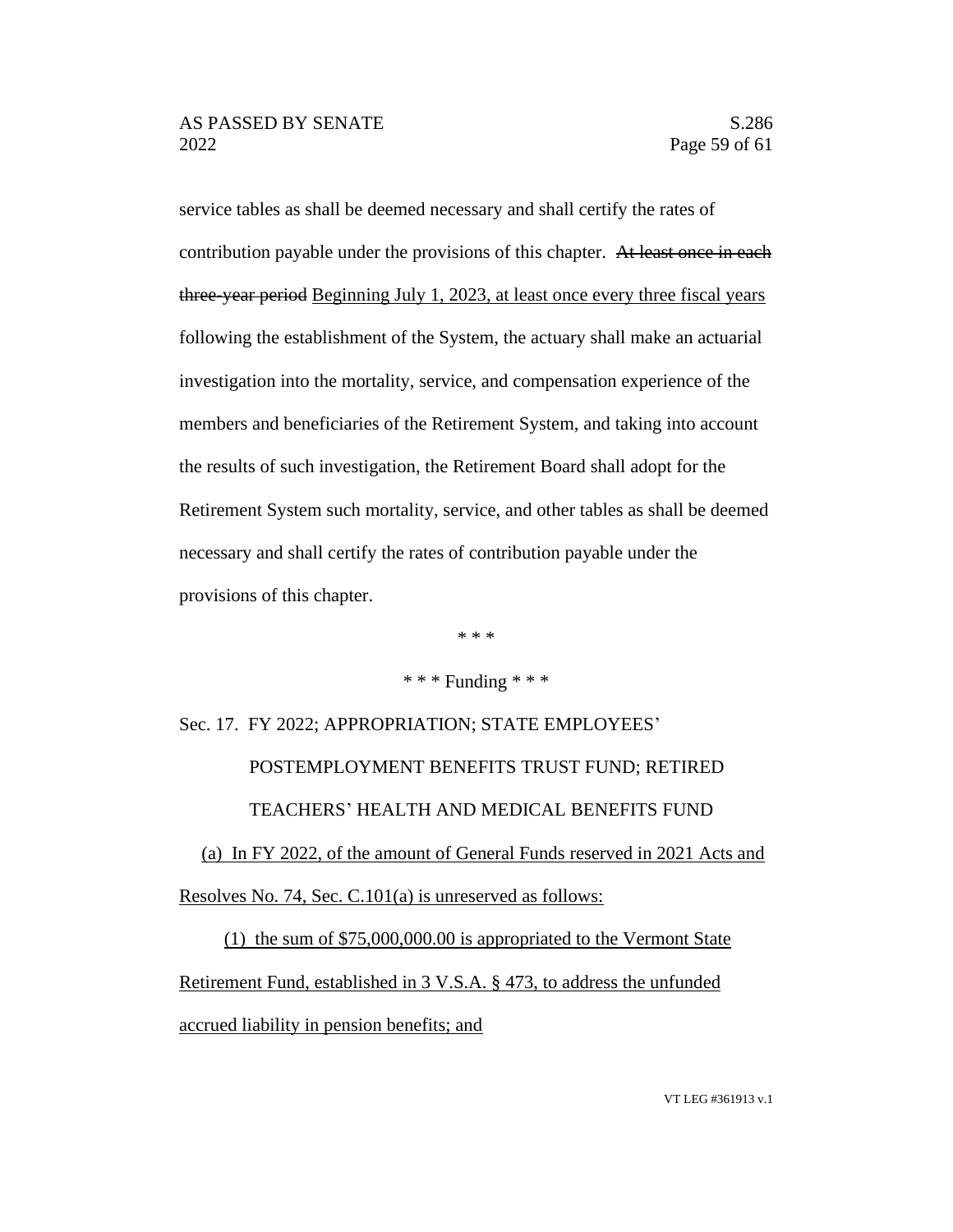(2) the sum of \$75,000,000.00 is appropriated to the Vermont Teachers' Retirement Fund, established in 16 V.S.A. § 1944, to address the unfunded accrued liability in pension benefits.

(b) In FY 2022, the amount of \$50,000,000.00 in General Funds shall be appropriated to the to the Vermont Teachers' Retirement Fund, established in 16 V.S.A. § 1944, to address the unfunded accrued liability in pension benefits.

(c) In FY 2022, of the amount of Education Funds reserved in 2021 Acts and Resolves No. 74, Sec. C.101(a) is unreserved and the sum of \$13,300,000.00 is appropriated to the Retired Teachers' Health and Medical Benefits Fund, established in 16 V.S.A. § 1944b, to support the normal cost of other postemployment benefits as set forth in 16 V.S.A. § 1944f.

(d) The appropriations in subsections (a) and (b) of this section shall not be included for the purposes of calculating the reserve total for fiscal year 2023 pursuant to 32 V.S.A. § 308 (General Fund budget stabilization reserve). Sec. 18. 32 V.S.A. § 308c is amended to read:

### § 308c. GENERAL FUND AND TRANSPORTATION FUND BALANCE RESERVES

VT LEG #361913 v.1 (a) There is hereby created within the General Fund a General Fund Balance Reserve, also known as the "Rainy Day Reserve." After satisfying the requirements of section 308 of this title, and after other reserve requirements have been met, any remaining unreserved and undesignated end of fiscal year